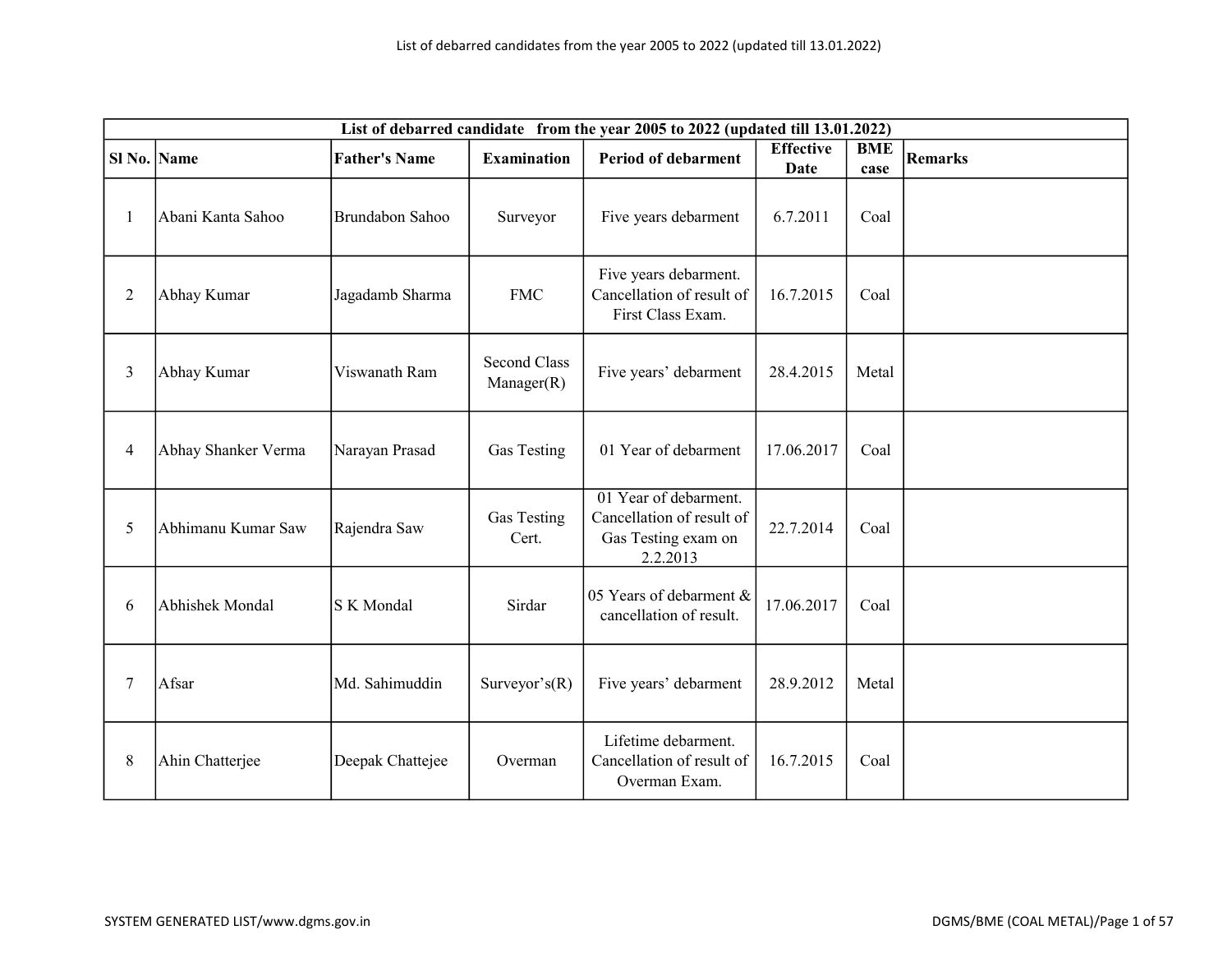| 9  | Ajay Kumar                         | Shambhu Prasad           | Gas Testing                     | 01 Year of debarment   | 17.06.2017 | Coal  |  |
|----|------------------------------------|--------------------------|---------------------------------|------------------------|------------|-------|--|
| 10 | Akhilesh Kumar                     | Krishna Singh            | Surveyor $(R)$                  | Five years' debarment  | 9.4.2012   | Metal |  |
| 11 | Algama Bin Haque                   | M W Haque                | <b>First Class</b><br>Manager's | Three years debarment  | 07.07.2007 | Coal  |  |
| 12 | Alok Vardhan<br>Chakrawarti        | Manish Chandra<br>Singh  | Foreman                         | Three years' debarment | 25.2.2006  | Metal |  |
| 13 | Amardeep Kumar Mandal Dhalo Mandal |                          | Sirdar                          | Five year debarment    | 23.11.2009 | Coal  |  |
| 14 | Amarendra Pratap Singh             | Surendra Pratap<br>Singh | First Aid<br>certificate        | Three years' debarment | 5.9.2013   | Metal |  |
| 15 | Amarnath Murmu                     | Somar Murmu              | Gas Testing                     | 01 Year of debarment   | 17.06.2017 | Coal  |  |
| 16 | Amit Kumar Pandey                  | Shyam Bihari<br>Pandey   | Surveyor(R)                     | Five years' debarment  | 5.4.2011   | Metal |  |
| 17 | Amrendra Kr. Mohapatra             | Bacha Nidi<br>Mohapatra  | First $Class(R)$                | One year debarment     | 2.3.2007   | Metal |  |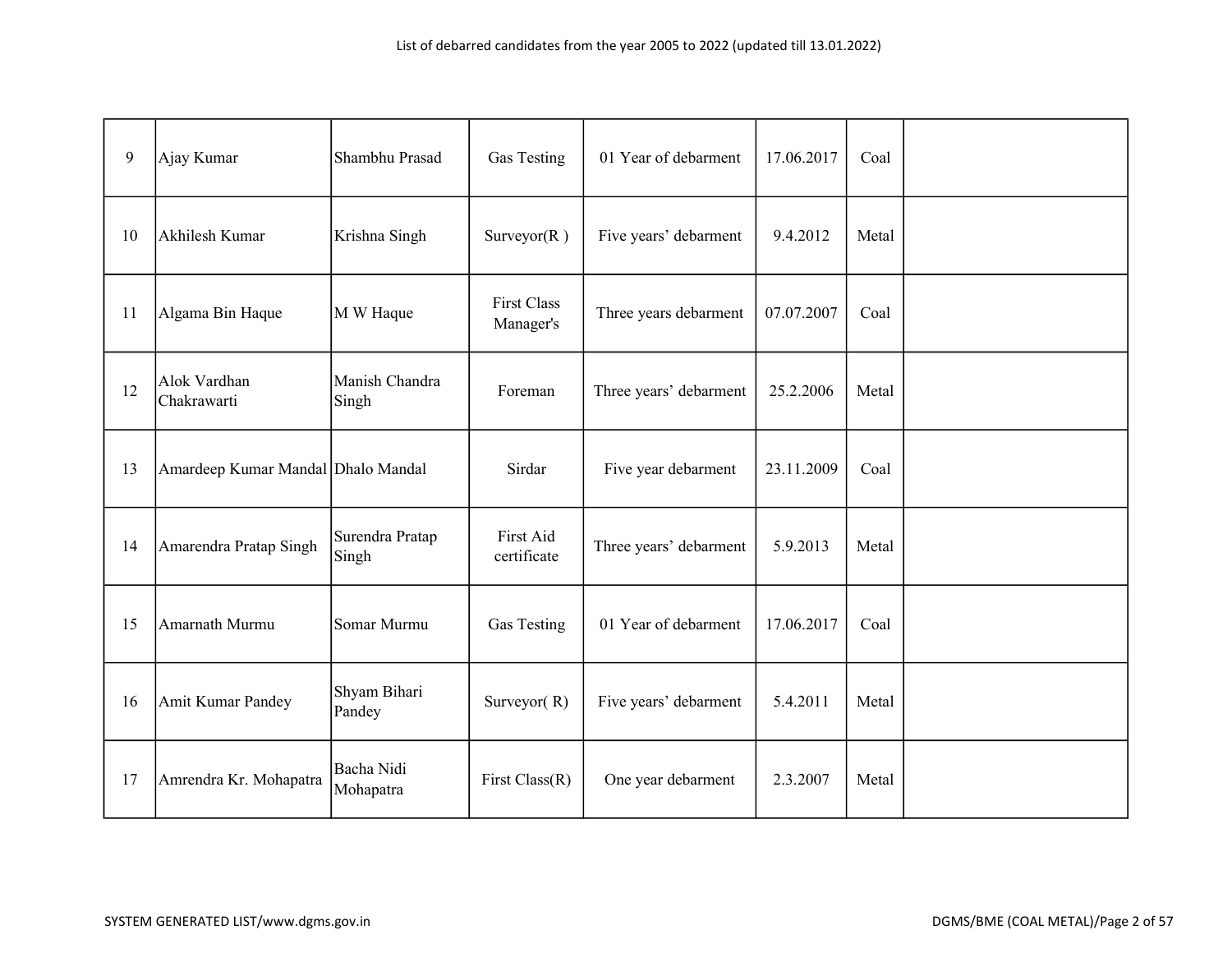| 18 | Amresh Kumar Mourya       | Arjun Prasad<br>Kushwaha | Foreman $(R)$                   | Five years' debarment  | 28.4.2015  | Metal |  |
|----|---------------------------|--------------------------|---------------------------------|------------------------|------------|-------|--|
| 19 | Amrit Kumar Kashyap       | Rajesh Kumar<br>Kashyap  | Gas Testing                     | 01 Year of debarment   | 17.06.2017 | Coal  |  |
| 20 | Anand Kumar               | Rajendra Ram             | Sirdar                          | Five years debarment   | 6.7.2011   | Coal  |  |
| 21 | <b>Anand Kumar Mandal</b> | Yadunandan<br>Mandal     | Gas Testing                     | 01 Year of debarment   | 17.06.2017 | Coal  |  |
| 22 | Ananta Vinay Sahu         | Sarju Prasad             | <b>First Class</b><br>Manager's | Three years debarment  | 07.07.2007 | Coal  |  |
| 23 | Anil Kumar                | Gyanchand Sahu           | Gas Testing                     | 01 Year of debarment   | 17.06.2017 | Coal  |  |
| 24 | Anil Kumar Saxena         | Govind Narayan<br>Saxena | First Aid<br>certificate        | Three years' debarment | 5.9.2013   | Metal |  |
| 25 | Antaryami Mahakud         | Haldhar Mahakud          | Mate(R)                         | Five years' debarment  | 28.4.2015  | Metal |  |
| 26 | Anuj Prasad Singh         | Ram Chandra Pd.<br>Singh | Sirdar                          | Five years debarment   | 30.7.2013  | Coal  |  |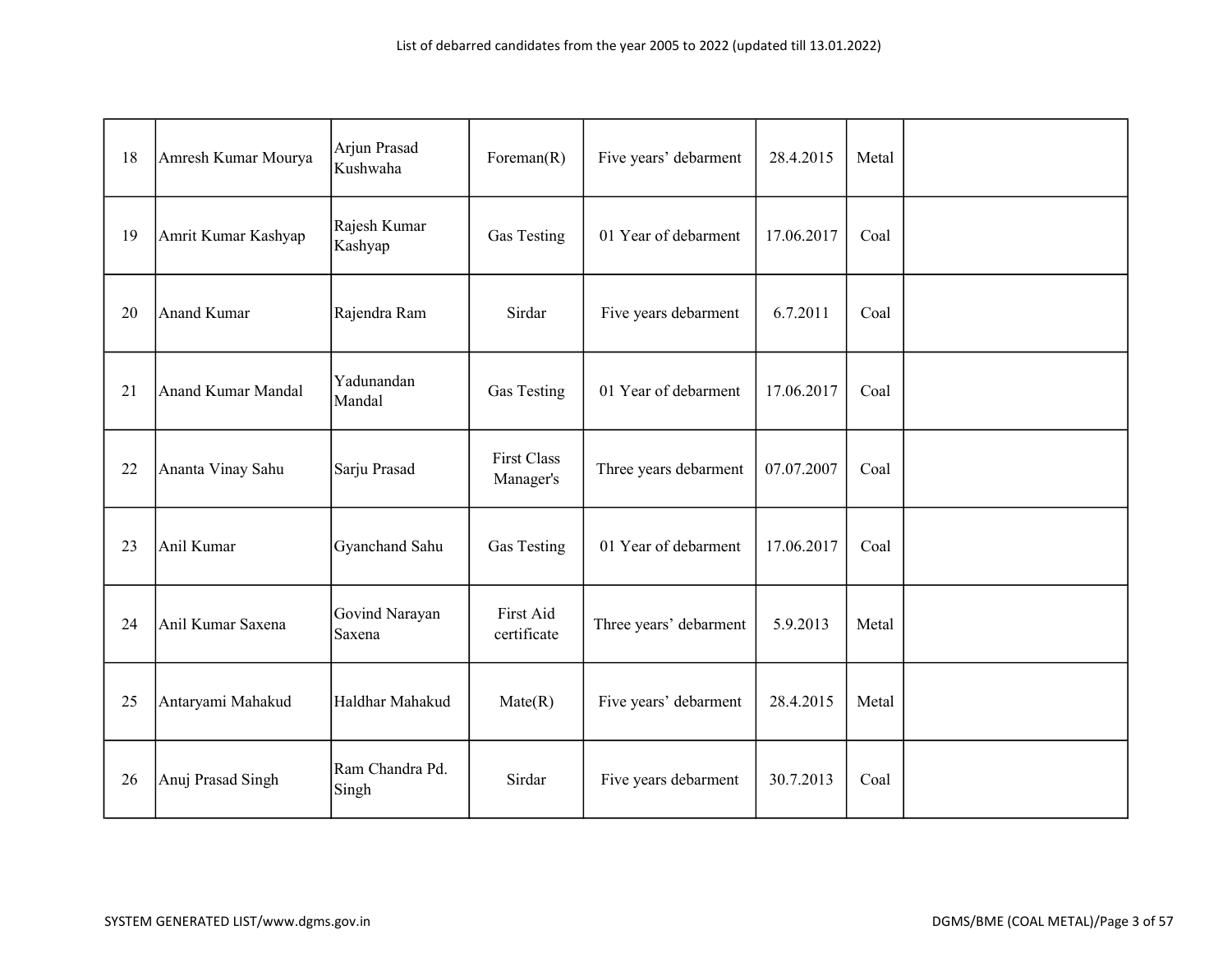| 27 | <b>Aravind Kumar</b> | Rameswar Pd.<br>Sinha   | <b>SMC</b>                   | Five years debarment.<br>Cancellation of result of<br>second class exam. | 16.7.2015  | Coal  |  |
|----|----------------------|-------------------------|------------------------------|--------------------------------------------------------------------------|------------|-------|--|
| 28 | Arbind Kumar Chouhan | Narayan Chouhan         | Gas Testing<br>Cert.         | 01 Year of debarment                                                     | 22.7.2014  | Coal  |  |
| 29 | Arindam Ganguly      | Joydev Ganguly          | SVC-Exemption                | Three years debarment                                                    | 5.12.2014  | Coal  |  |
| 30 | Arjun Mandal         | Kishun Mandal           | Surveyor $(R)$               | 05 years debarment and<br>cancellation of result                         | 03.09.2008 | Metal |  |
| 31 | Arjun Prasad         | Rupal Mahto             | Overman                      | Three year debarment                                                     | 07.07.2007 | Coal  |  |
| 32 | Arun Kumar           | <b>Brihaspat Prasad</b> | Sirdar                       | Three years debarment                                                    | 07.12.2005 | Coal  |  |
| 33 | Arun Kumar           | Ram Lakhan Singh        | <b>First Class</b><br>(Coal) | 03 years debarment                                                       | 12.7.10    | Coal  |  |
| 34 | Arun Kumar Gupta     | RS Gupta                | Sirdar                       | Five years debarment.                                                    | 5.12.2014  | Coal  |  |
| 35 | Arup Kumar Samanta   | Bijay Kumar<br>Samanta  | Gas Testing<br>cert.         | 01 Year of debarment                                                     | 16.7.2015  | Coal  |  |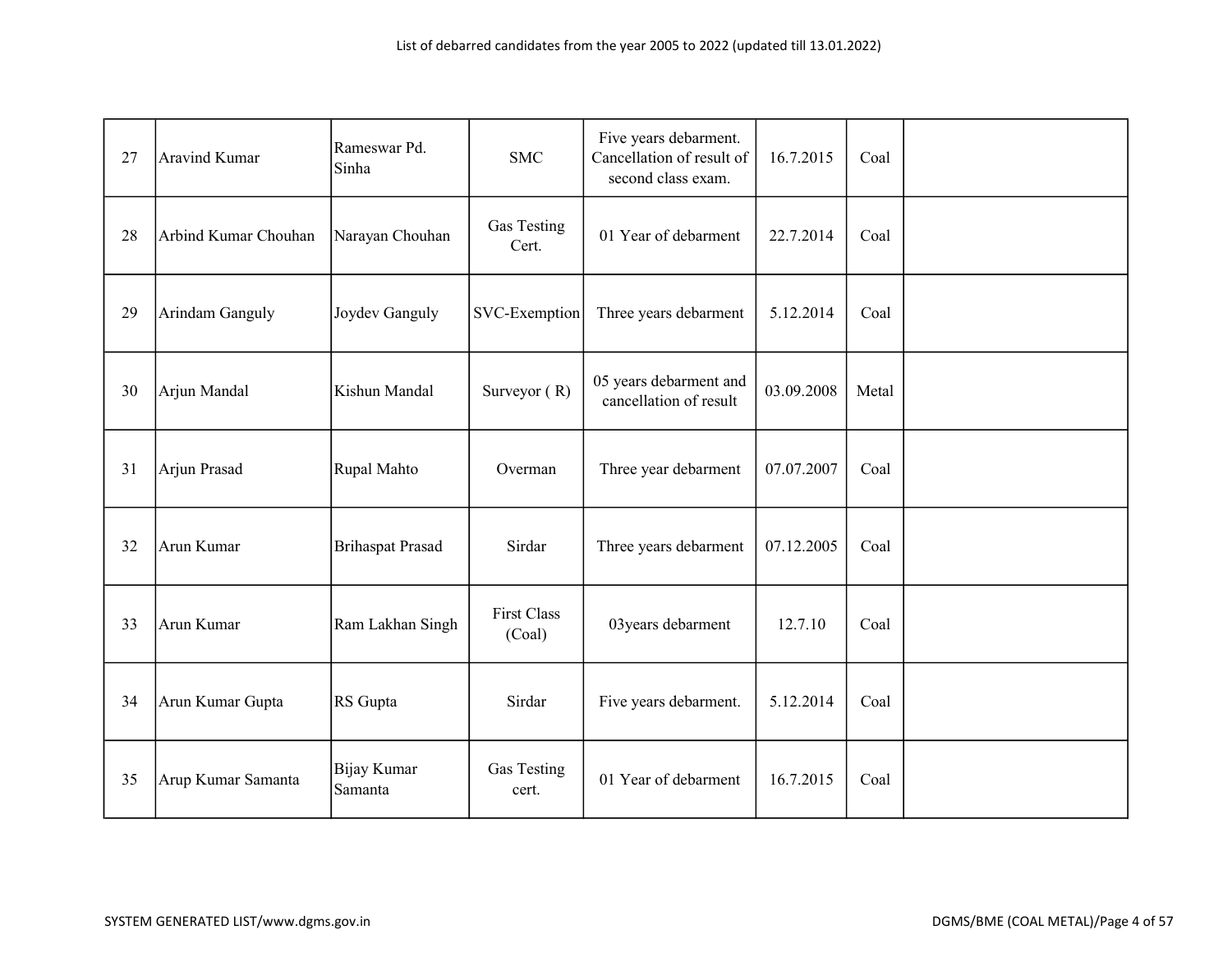| 36 | Arvind Kumar Saw      | Manju Saw                  | Sirdar                 | 05 Years of debarment &<br>cancellation of result. | 17.06.2017 | Coal  |  |
|----|-----------------------|----------------------------|------------------------|----------------------------------------------------|------------|-------|--|
| 37 | Ashish Chatterjee     | Netai Chatterjee           | Overman<br>Certificate | Lifetime Debarment                                 | 17.06.2017 | Coal  |  |
| 38 | Ashok Kumar Mandal    | Shankar Mandal             | <b>Gas Testing</b>     | 01 Year of debarment                               | 17.06.2017 | Coal  |  |
| 39 | Ashok Prasad Verma    | Girdhari Mahto             | Gas Testing            | 01 Year of debarment                               | 17.06.2017 | Coal  |  |
| 40 | Avnish Mishra         | Yaduvansh Prasad<br>Mishra | <b>SMC</b>             | Lifetime Debarment                                 | 17.06.2017 | Coal  |  |
| 41 | Baban Kumar Mondal    | Iswar Mandal               | Surveyor $(R)$         | Five years' debarment                              | 21.9.2010  | Metal |  |
| 42 | <b>Bablu Prasad</b>   | Aditya Prasad              | Sirdar                 | Five years debarment                               | 28.11.2011 | Coal  |  |
| 43 | <b>Bahadur Mandal</b> | <b>Budhan Mandal</b>       | Sirdar                 | Five years debarment                               | 22.7.2014  | Coal  |  |
| 44 | <b>Baleswar Kumar</b> | Bhuneswar                  | Surveyors Cert.        | 03 years debarment                                 | 12.07.10   | Coal  |  |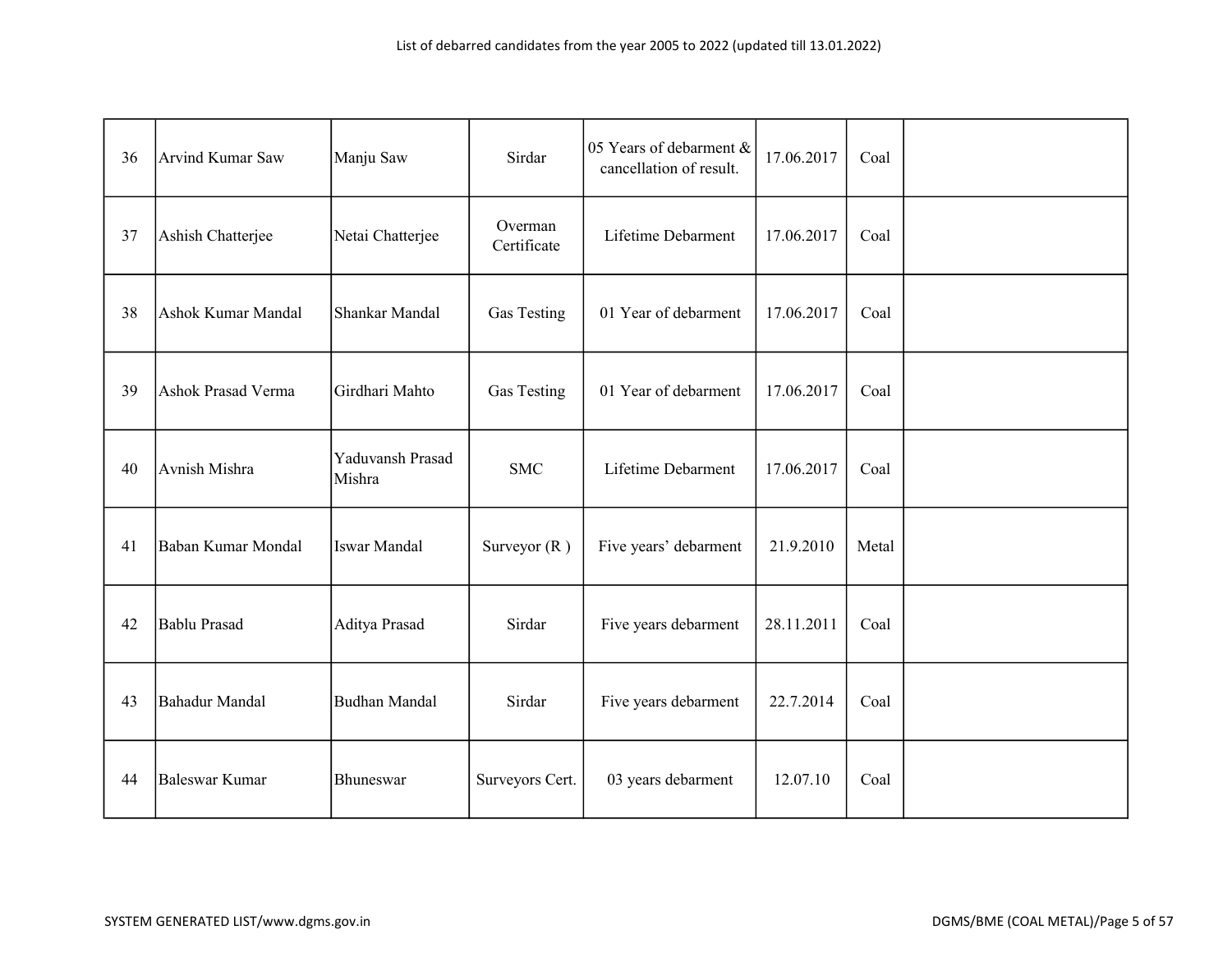| 45 | Bonela Radha Krishna | Sanyashi                  | Mate $(R)$                               | 05 years debarment                               | 28.10.2016 | Metal |  |
|----|----------------------|---------------------------|------------------------------------------|--------------------------------------------------|------------|-------|--|
| 46 | Barun Kumar Tripaty  | Basanta Kumar<br>Tripathi | Second Class(R)<br>on exemption<br>basis | Five years' debarment                            | 5.4.2013   | Metal |  |
| 47 | Barun Singha         | Krishna Singha            | Surveyor $(R)$                           | Five years' debarment                            | 21.9.2010  | Metal |  |
| 48 | Basudeo Mandal       | Jagu Mandal               | Surveyor $(R)$                           | Five years' debarment                            | 22.8.2011  | Metal |  |
| 49 | Bhagirath Mandal     |                           | Sirdar                                   | Cancellation of result &<br>05 year dabarment    | 07.07.2007 | Coal  |  |
| 50 | <b>Bhagwan Singh</b> | Rama Nawami<br>Singh      | Foreman $(R)$                            | Five years' debarment                            | 5.4.2013   | Metal |  |
| 51 | Bharat Kumar Yadav   | Gautham Yadav             | Surveyor $(R)$                           | 05 years debarment and<br>cancellation of result | 03.09.2008 | Metal |  |
| 52 | Bharat Sahu          | Pardesi Sahu              | Surveyor $(R)$                           | 05 years debarment and<br>cancellation of result | 30.09.2008 | Metal |  |
| 53 | <b>Bhim Mahto</b>    | Ramjee Mahato             | Surveyor $(R)$                           | Five years' debarment                            | 21.9.2010  | Metal |  |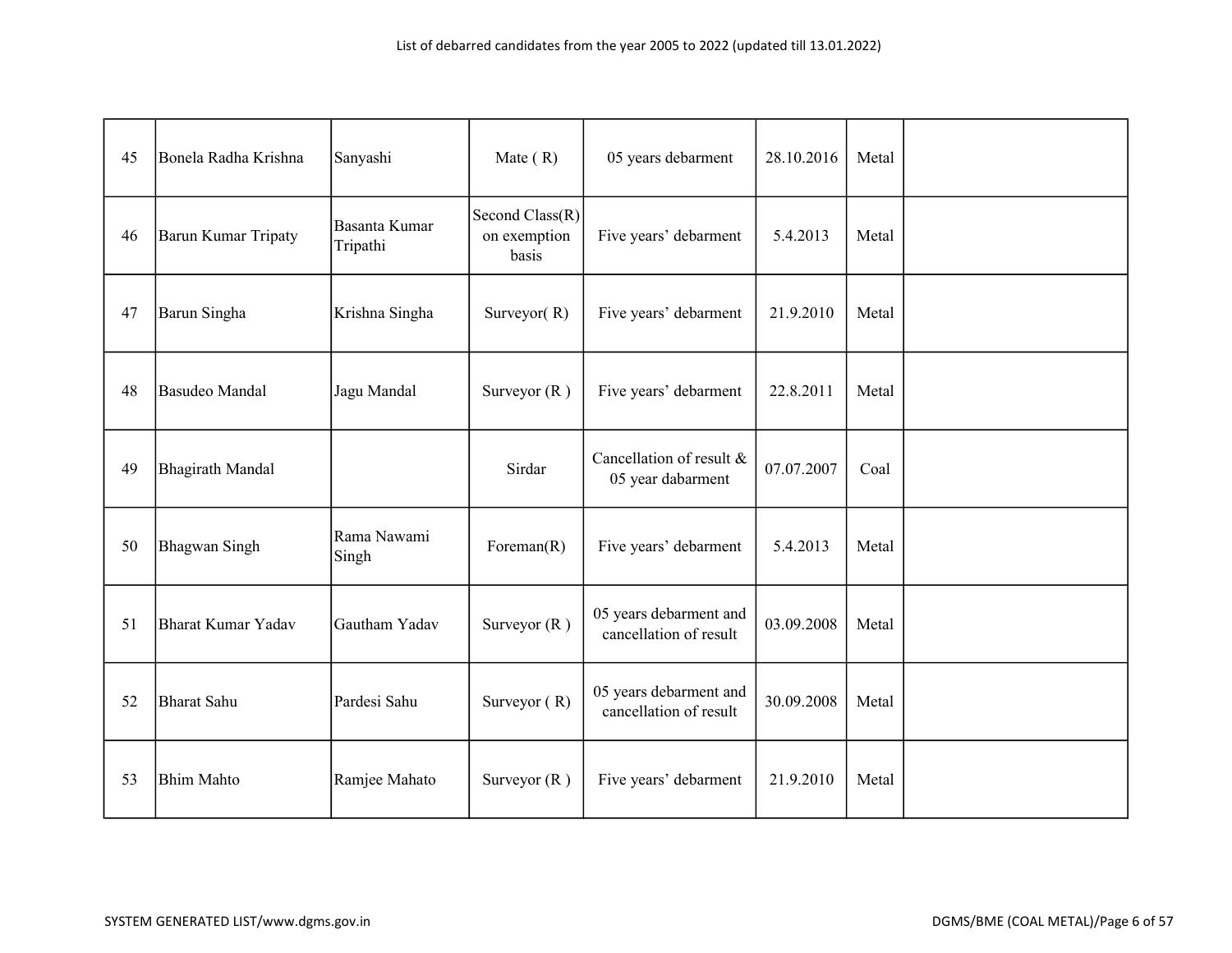| 54 | Bhubaneswar Mahanta      | Lal Mohan Mahanta               | Mate $(R)$                      | 05 years debarment and<br>cancellation of result | 28.10.2016 | Metal |  |
|----|--------------------------|---------------------------------|---------------------------------|--------------------------------------------------|------------|-------|--|
| 55 | Bibhakar Mishra M        | Guneshwar Mishra                | Foreman(Restric<br>ted)         | Five years' debarment                            | 28.4.2015  | Metal |  |
| 56 | <b>Bimal Singh</b>       | Mahadeo Singh                   | First Aid<br>certificate        | Three years' debarment                           | 5.9.2013   | Metal |  |
| 57 | Binay Kumar              | Kalilal Mandal                  | Mining Sirdar                   | Five years debarment                             | 13.7.2012  | Coal  |  |
| 58 | Binod Kumar              | Ram Singh                       | SMC(E)                          | Five years debarment                             | 30.7.2013  | Coal  |  |
| 59 | Binod Kumar Mandal       | Banwari Mandal                  | Sirdar                          | Three years debarment                            | 02.07.2005 | Coal  |  |
| 60 | Binod Kumar Mandal       | Tilak Mandal                    | Surveyor $(R)$                  | 05 years debarment and<br>cancellation of result | 03.09.2008 | Metal |  |
| 61 | <b>Binoy Kumar Singh</b> | <b>Bishmdeo Prasad</b><br>Singh | Foraman $(R)$                   | Five years' debarment.                           | 9.4.2012   | Metal |  |
| 62 | Birendra Kumar Singh     | <b>Bhrigunath Singh</b>         | <b>First Class</b><br>Manager's | Three years debarment                            | 07.07.2007 | Coal  |  |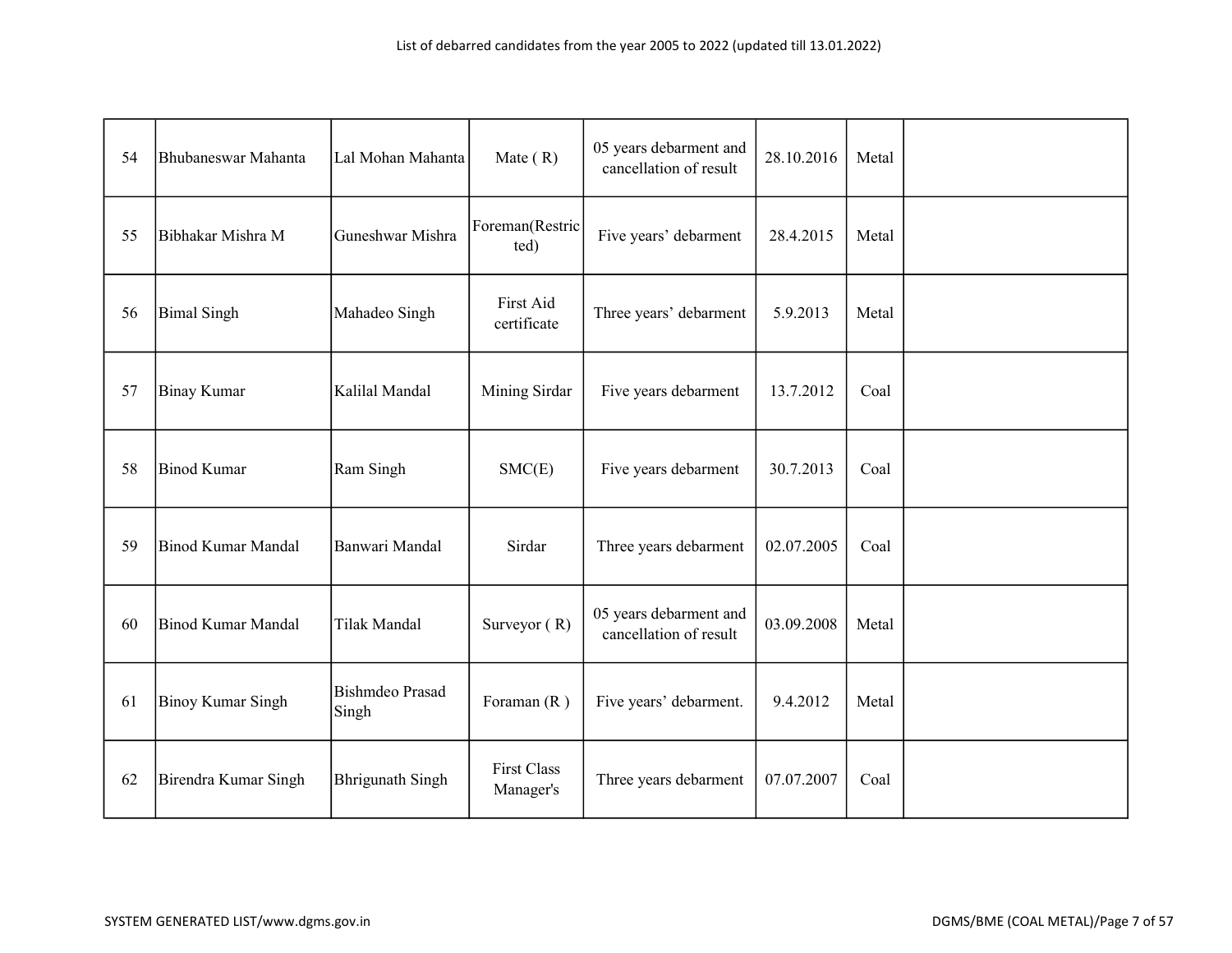| 63 | Birendra Sharma        | Parmeshwar Sharma       | Sirdar                   | 05 Years of debarment &<br>cancellation of result.                       | 17.06.2017 | Coal  |  |
|----|------------------------|-------------------------|--------------------------|--------------------------------------------------------------------------|------------|-------|--|
| 64 | Bishnu Pada Lohar      | Lakhan Lohar            | Overman                  | One year debarment                                                       | 15.07.2006 | Coal  |  |
| 65 | Biswajit Hujuri        | Ranidhar Hujuri         | Overman                  | Lifetime debarment.<br>Cancellation of result of<br>Overman exam.        | 30.7.2013  | Coal  |  |
| 66 | Bomkesh Sinha          | Nani Gopal Sinha        | Surveyor $(R)$           | Five years' debarment                                                    | 5.4.2011   | Metal |  |
| 67 | Chaitu Kumar Mandal    | Thakur Mandal           | Sirdar                   | Five years debarment                                                     | 22.7.2014  | Coal  |  |
| 68 | Chamru Majhi           | Dadhia Majhi            | Gas Testing              | 01 Year of debarment                                                     | 17.06.2017 | Coal  |  |
| 69 | Chandra Shekhar Pandit | <b>Yugal Pandit</b>     | SMC(E)                   | Five years debarment.                                                    | 26.11.2013 | Coal  |  |
| 70 | Chandra Shekhar Singh  | Parma Singh             | <b>SMC</b>               | Five years debarment.<br>Cancellation of result of<br>second class exam. | 5.12.2014  | Coal  |  |
| 71 | Chandrashekhar Samal   | Kalandi Charan<br>Samal | First Aid<br>certificate | Three years' debarment                                                   | 5.9.2013   | Metal |  |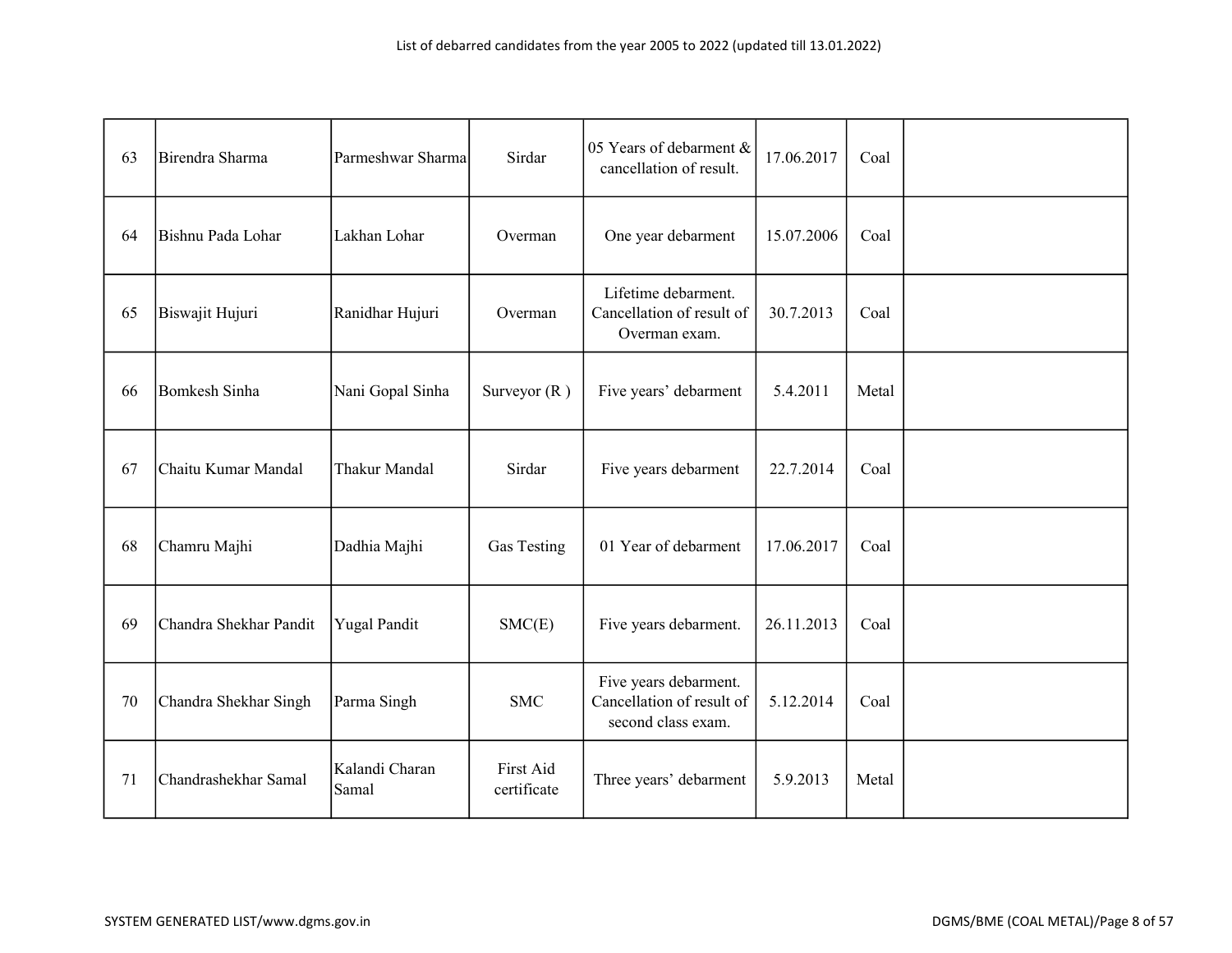| 72 | Chennuri Srikanth              | Sudhakar CH                                 | Foreman<br>(Unrestricted)          | Five years' debarment                                            | 28.4.2015  | Metal |  |
|----|--------------------------------|---------------------------------------------|------------------------------------|------------------------------------------------------------------|------------|-------|--|
| 73 | Chotelal Mandal                | Yadupati Mandal                             | Sirdar                             | Cancellation of Sirdar<br>Certificate and five year<br>debarment | 23.11.2009 | Coal  |  |
| 74 | D. Venkateswara Rao            | D. Ramaiah                                  | Foreman<br>(Restricted)            | Life time debarment                                              | 28.4.2015  | Metal |  |
| 75 | Damanlal                       | Bharatram                                   | Mate(R)                            | Five years' debarment                                            | 28.4.2015  | Metal |  |
| 76 | Dattathreya KV                 | Venkataswamyia                              | <b>Second Class</b><br>Manager (R) | Five years' debarment                                            | 28.4.2015  | Metal |  |
| 77 | Deepak Kohli                   | Pushpendra Datt<br>Kohli                    | Sirdar                             | 05 Years of debarment &<br>cancellation of result.               | 17.06.2017 | Coal  |  |
| 78 | Deepak Shivhare                | Kawal Pd. Shivhari                          | Mining Sirdar                      | Five years debarment                                             | 13.7.2012  | Coal  |  |
| 79 | Devireddy Parameswara<br>Reddy | Devireddy<br>Chandrasekhara<br><b>REddy</b> | Foreman (Un-<br>restricted)        | Life time debarment                                              | 28.4.2015  | Metal |  |
| 80 | Dhananjay Kumar Singh          | Nand Kumar Singh                            | Sirdar                             | 05 Years of debarment &<br>cancellation of result.               | 17.06.2017 | Coal  |  |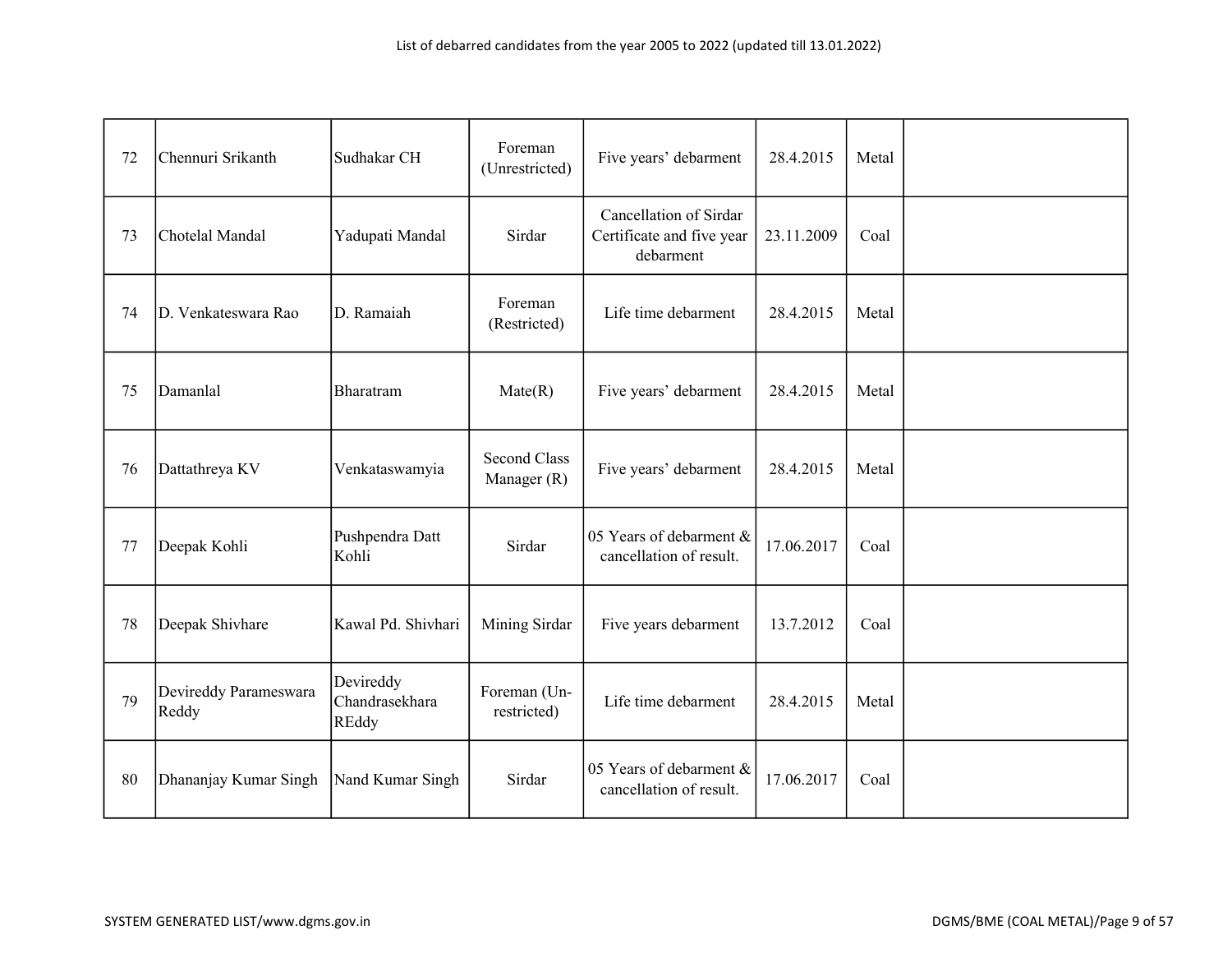| 81 | Dharmendar Kumar       | Jogeswar Sharma           | Foraman $(R)$                  | Five years' debarment  | 2.4.2008   | Metal |  |
|----|------------------------|---------------------------|--------------------------------|------------------------|------------|-------|--|
| 82 | Dharmendra Kumar       | Govind Paswan             | Overman                        | Five years debarment   | 30.11.2010 | Coal  |  |
| 83 | Dharmendra Kumar       | Dalpat                    | Gas Testing                    | 01 Year of debarment   | 17.06.2017 | Coal  |  |
| 84 | Dibakar Murmu          | Dhaneswar Majhi           | Foreman $(R)$                  | Five years' debarment  | 28.9.2012  | Metal |  |
| 85 | Dibyendu Chowdhury     | <b>Babulal Chowdhury</b>  | Overman                        | Five years debarment.  | 30.7.2013  | Coal  |  |
| 86 | Digvijay Narayan Singh | Badri Narayan<br>Singh    | Overman                        | Three Years debarment  | 07.12.2005 | Coal  |  |
| 87 | Dilbar Adwin Jojower   | Mashi Prakash<br>Jojower  | $\text{Mate}(R)$               | Five years' debarment  | 28.4.2015  | Metal |  |
| 88 | Dina Naath Beldar      |                           | Foreman(UR)<br>(Exemption)     | Three years' debarment | 24.3.2005  | Metal |  |
| 89 | Dinesh Kumar Pandey    | Rajendra Prasad<br>Pandey | <b>Second Class</b><br>Manager | Three years debarment  | 05.08.2016 | Metal |  |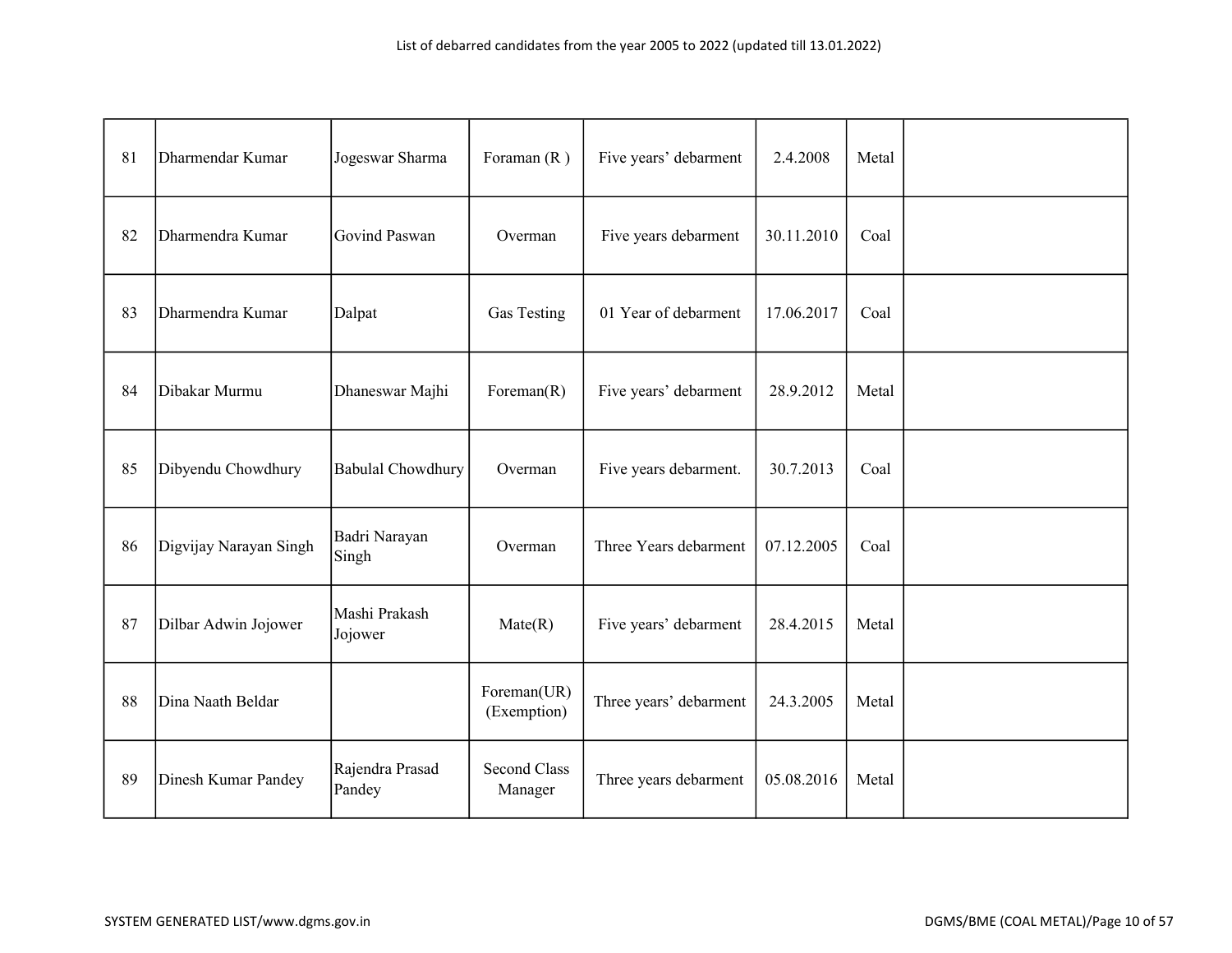| 90 | Dipak Nandy                    |                               | Foraman $(R)$                      | Three years' debarment                             | 11.9.2007  | Metal |  |
|----|--------------------------------|-------------------------------|------------------------------------|----------------------------------------------------|------------|-------|--|
| 91 | Dipendra Kumar Halder          | Dejendra Kr. Halder           | <b>Second Class</b><br>(Exemption) | Five years debarment                               | 13.7.2012  | Coal  |  |
| 92 | Dular Chandra Ram              | Mahendra Ram                  | Gas Testing                        | 01 Year of debarment                               | 17.06.2017 | Coal  |  |
| 93 | Fahim Akhtar                   | Mozaffar Alam                 | Sirdar                             | 05 Years of debarment &<br>cancellation of result. | 17.06.2017 | Coal  |  |
| 94 | G Sivanesan                    | P Ganesan                     | Mate $(R)$                         | 05 years debarment and<br>cancellation of result   | 28.10.2016 | Metal |  |
| 95 | G. Srinivasa Rao               | G. Madhar                     | Overnan(E)                         | Five years debarment                               | 13.7.2012  | Coal  |  |
| 96 | Gagana Nanda Mahanta           | Bhagabata Mahanta             | $\text{Mate}(R)$                   | Five years' debarment                              | 28.4.2015  | Metal |  |
| 97 | Gandlapenta Raja<br>Kullayappa | Dandiapenta Baba<br>Pakruddin | Foreman<br>(Restricted)            | Life time debarment                                | 28.4.2015  | Metal |  |
| 98 | Gaonkar Surya Damodar          | Gaonkar Damodar<br>Ladu       | Foreman $(R)$                      | Five years' debarment                              | 5.4.2013   | Metal |  |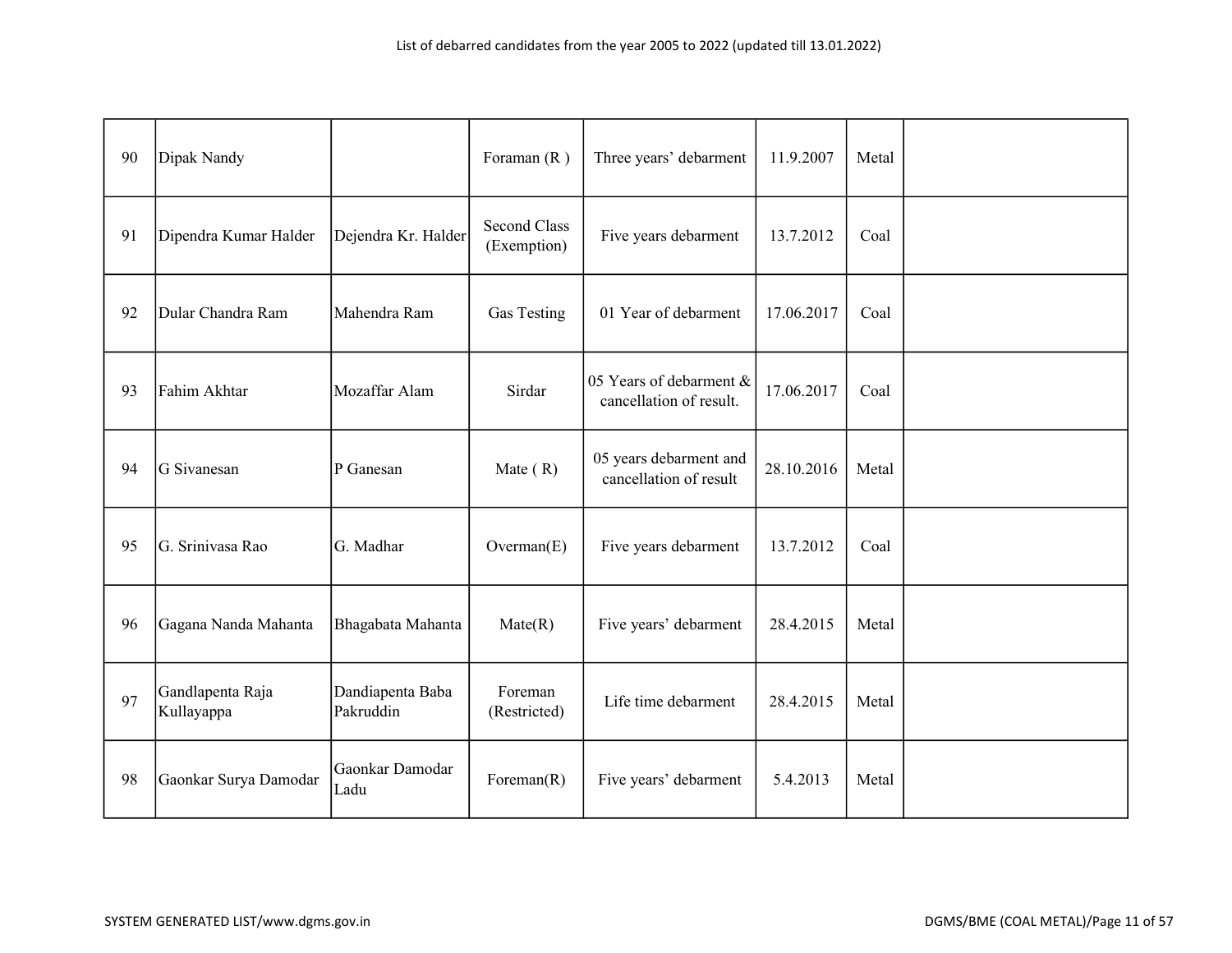| 99  | Gaurav Chakraborty             | Ashok Chakraborty         | Gas Testing                | 01 Year of debarment                                                     | 17.06.2017 | Coal  |                                                                                                                                   |
|-----|--------------------------------|---------------------------|----------------------------|--------------------------------------------------------------------------|------------|-------|-----------------------------------------------------------------------------------------------------------------------------------|
| 100 | Gaurav Kumar Singh             | Devendra Narayan<br>Singh | Gas Testing                | 05 Years of debarment                                                    | 17.06.2017 | Coal  | Debarred for falsification of<br>Flame Safety Lamp Handling<br>Certificate (with Gas Testing<br>appl.) and Experience certificate |
| 101 | Gautam Mandal                  | Dashrath Mandal           | Gas Testing                | 01 Year of debarment                                                     | 17.06.2017 | Coal  |                                                                                                                                   |
| 102 | Girijesh Kumar Singh           | Bankey Pd. Singh          | Sirdar                     | Five years debarment                                                     | 22.7.2014  | Coal  |                                                                                                                                   |
| 103 | Gopal Prasad Sinha             | TS Prasad Sinha           | Overman                    | Lifetime debarment &<br>cancellation of result of<br>Overman Exam.       | 22.7.2014  | Coal  |                                                                                                                                   |
| 104 | Gummadi Venkiteshwarlu Ramaiah |                           | <b>FMC</b>                 | Three years debarment.<br>Cancellation of result of<br>First Class Exam. | 5.12.2014  | Coal  |                                                                                                                                   |
| 105 | Guna Purty                     | Bamiya Purty              | Mate(R)                    | Five years' debarment &<br>cancellation of result                        | 28.4.2015  | Metal |                                                                                                                                   |
| 106 | Hardeo Singh                   | Jagnath Singh             | Overman                    | Five years debarment                                                     | 21.12.2015 | Coal  |                                                                                                                                   |
| 107 | Hari Prasad Mahato             |                           | Foreman(UR)<br>(Exemption) | Three years' debarment                                                   | 24.3.2005  | Metal |                                                                                                                                   |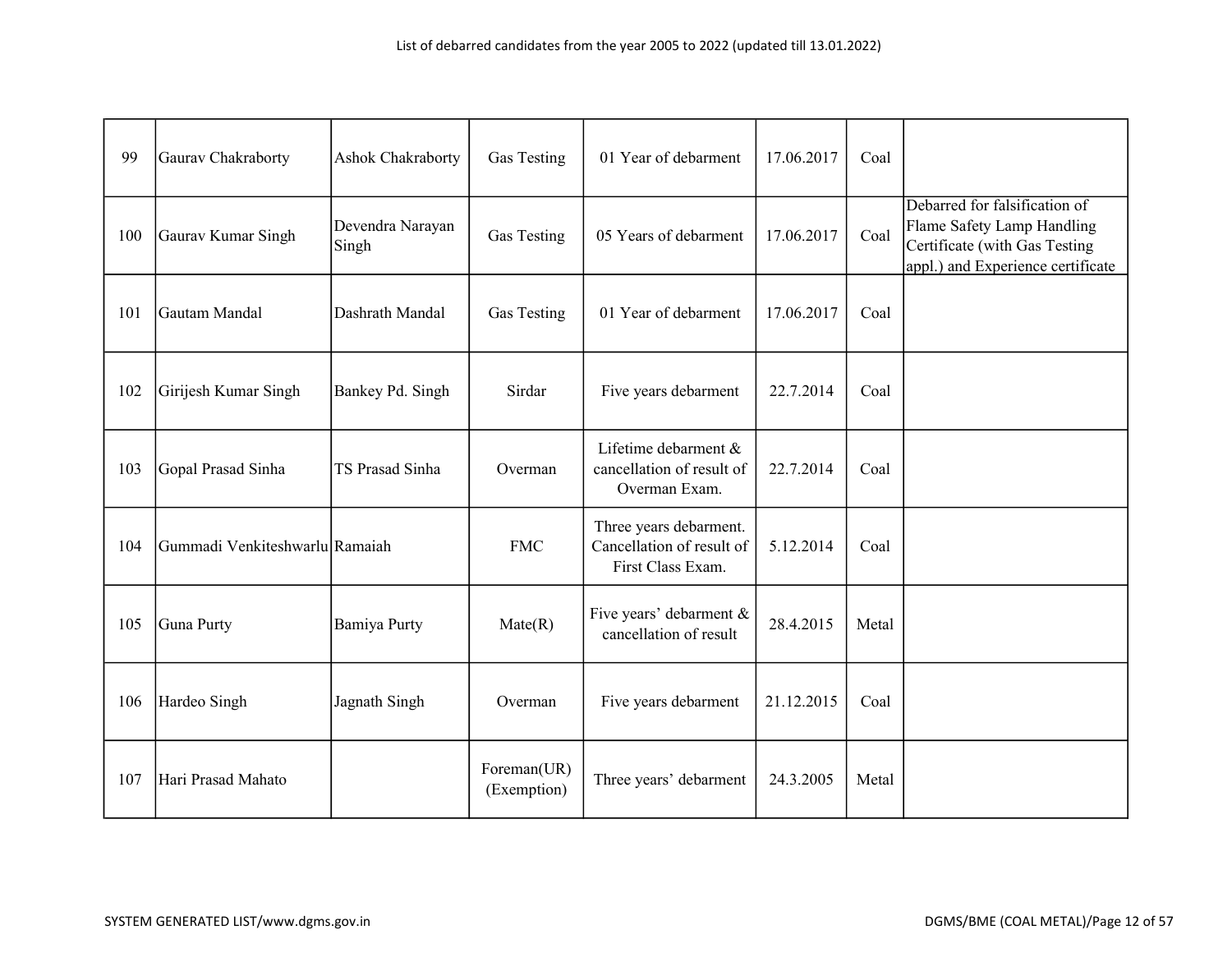| 108 | Harilal Mahto                               | Baijnath Mahto          | Sirdar                         | 05 Years of debarment &<br>cancellation of result. | 17.06.2017 | Coal  |  |
|-----|---------------------------------------------|-------------------------|--------------------------------|----------------------------------------------------|------------|-------|--|
| 109 | Hasan Prawej Ansari                         | Islamul Haque<br>Ansari | Gas Testing                    | 01 Year of debarment                               | 17.06.2017 | Coal  |  |
| 110 | Heman Mandal                                |                         | Overman                        | Two years debarment                                | 02.07.2005 | Coal  |  |
| 111 | Heman Mandal                                |                         | Sirdar                         | Cancellation of result &<br>05 year dabarment      | 07.07.2007 | Coal  |  |
| 112 | Hemant Rejendra Bandey   Rajendra G. Bandey |                         | Second class<br>Manager(R)     | Five years' debarment                              | 28.4.2015  | Metal |  |
| 113 | Indrajit Ghatak                             | Trilochan Ghatak        | Sirdar                         | Five year debarment                                | 07.07.2007 | Coal  |  |
| 114 | Jagatmani Mandal                            | Jharkhandi Mandal       | Sirdar                         | Cancellation of result &<br>05 year dabarment      | 07.07.2007 | Coal  |  |
| 115 | Jai Narayan Mandal                          | Kewal Mandal            | Sirdar                         | Three years debarment                              | 07.12.2005 | Coal  |  |
| 116 | Jaiprakash R Singh                          | Rameswar Singh          | <b>Second Class</b><br>Manager | Five years debarment                               | 28.11.2011 | Coal  |  |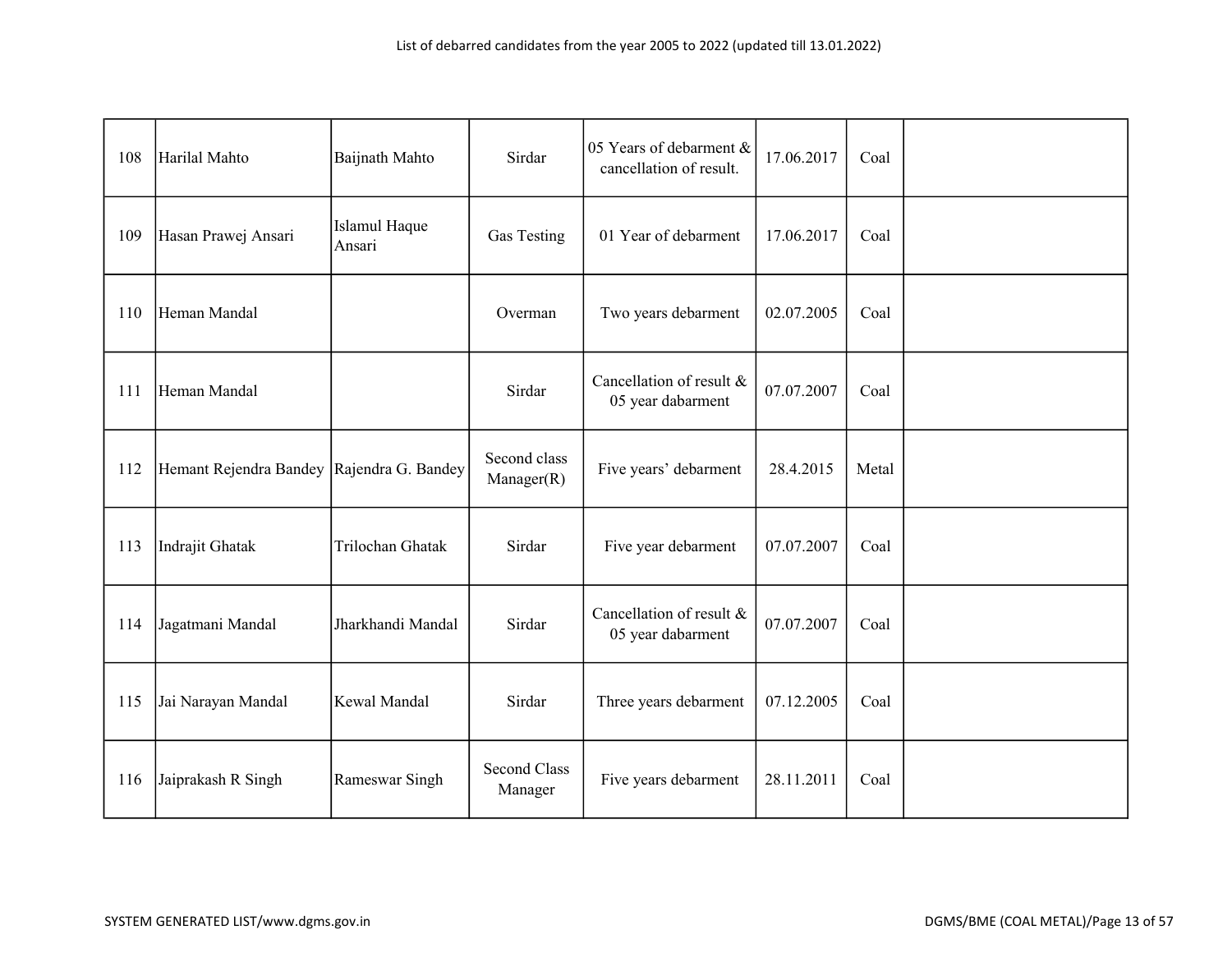| 117 | Jaladhar Samal  | Poorna Chandra<br>Samal | First Aid<br>certificate             | Three years' debarment                                                                  | 5.9.2013   | Metal |  |
|-----|-----------------|-------------------------|--------------------------------------|-----------------------------------------------------------------------------------------|------------|-------|--|
| 118 | Jay Kumar Mahto | <b>Baleshwar Mahto</b>  | Gas Testing                          | 01 Year of debarment                                                                    | 17.06.2017 | Coal  |  |
| 119 | Jayesh Jha      | Ramesh Jha              | <b>Second Class</b><br>Manager(R)    | Five years' debarment                                                                   | 28.4.2015  | Metal |  |
| 120 | Jitendra Gupta  | Krishna Gopal<br>Gupta  | <b>Second Class</b><br>Manager       | Five years' debarment                                                                   | 22.8.2011  | Metal |  |
| 121 | Jitendra Kumar  | Suflal Prasad           | Sirdar                               | Three years debarment                                                                   | 02.07.2005 | Coal  |  |
| 122 | Jitendra Kumar  | Suflal Prasad           | Overman                              | Life time debarment and<br>cancellation of Overman<br>and all statutory<br>certificates | 29.11.2007 | Coal  |  |
| 123 | K Senthil Kumar | Kalyan K                | <b>First Class</b><br>Manager(Metal) | Three years debarment &<br>cancellation of result                                       | 05.08.2016 | Metal |  |
| 124 | K. Joseph Paul  | Kanathaiah              | Foreman $(R)$                        | Five years' debarment                                                                   | 5.4.2013   | Metal |  |
| 125 | Kalyanasundaram | Vidvaratnam             | Second Class(R)                      | One year debarment                                                                      | 25.2.2006  | Metal |  |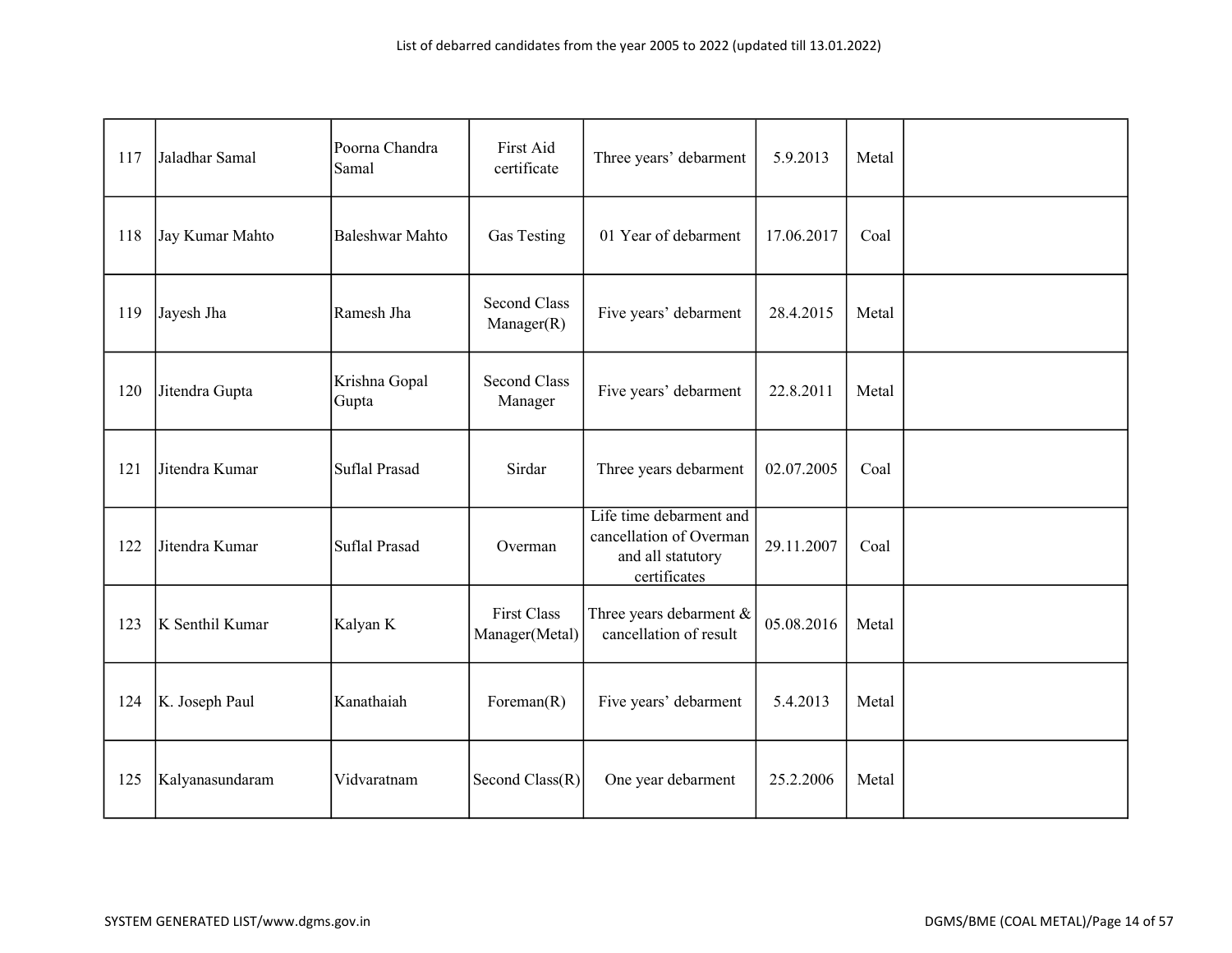| 126 | Kankesh Kumar Puri     | Tarkeshwar Puri                   | <b>FMC</b>                      | Five years debarment.<br>Cancellation of result of<br>First Class exam.                            | 30.7.2013  | Coal  |                                                                                                                                   |
|-----|------------------------|-----------------------------------|---------------------------------|----------------------------------------------------------------------------------------------------|------------|-------|-----------------------------------------------------------------------------------------------------------------------------------|
| 127 | Kapilgiri M Goswami    | Markandgiri<br>Prabhagiri Goswami | 2nd $Class(R)$                  | Five year debarment $\&$<br>cancellation of the result<br>of second class<br>manager's examination | 5.9.2013   | Metal |                                                                                                                                   |
| 128 | Kedar Nath             | Dipu                              | Gas Testing                     | 05 Years of debarment                                                                              | 17.06.2017 | Coal  | Debarred for falsification of<br>Flame Safety Lamp Handling<br>Certificate (with Gas Testing<br>appl.) and Experience certificate |
| 129 | Kishore Kumar Moorjani | Prem Kumar<br>Moorjani            | First Class $(R)$               | One year debarment                                                                                 | 2.3.2007   | Metal |                                                                                                                                   |
| 130 | Kothuri Rajkumar       | Kothuri Mallaiah                  | Foreman (R)                     | Lifetime debarment                                                                                 | 05.08.2016 | Metal |                                                                                                                                   |
| 131 | Krishna Kumar Thakur   | Ram Lakhan Thakur                 | Sirdar                          | 05 Years of debarment &<br>cancellation of result.                                                 | 17.06.2017 | Coal  |                                                                                                                                   |
| 132 | Kumar Amit             | Ram Raj Singh                     | Gas Testing                     | 01 Year of debarment                                                                               | 17.06.2017 | Coal  |                                                                                                                                   |
| 133 | Kumar Singh Kanwar     | Babu Lal                          | <b>First Class</b><br>Manager's | Three years debarment                                                                              | 07.07.2007 | Coal  |                                                                                                                                   |
| 134 | Kunta Thirupati        |                                   | Overman                         | Cancellation of Overman<br>result and five year<br>debarment                                       | 29.11.2007 | Coal  |                                                                                                                                   |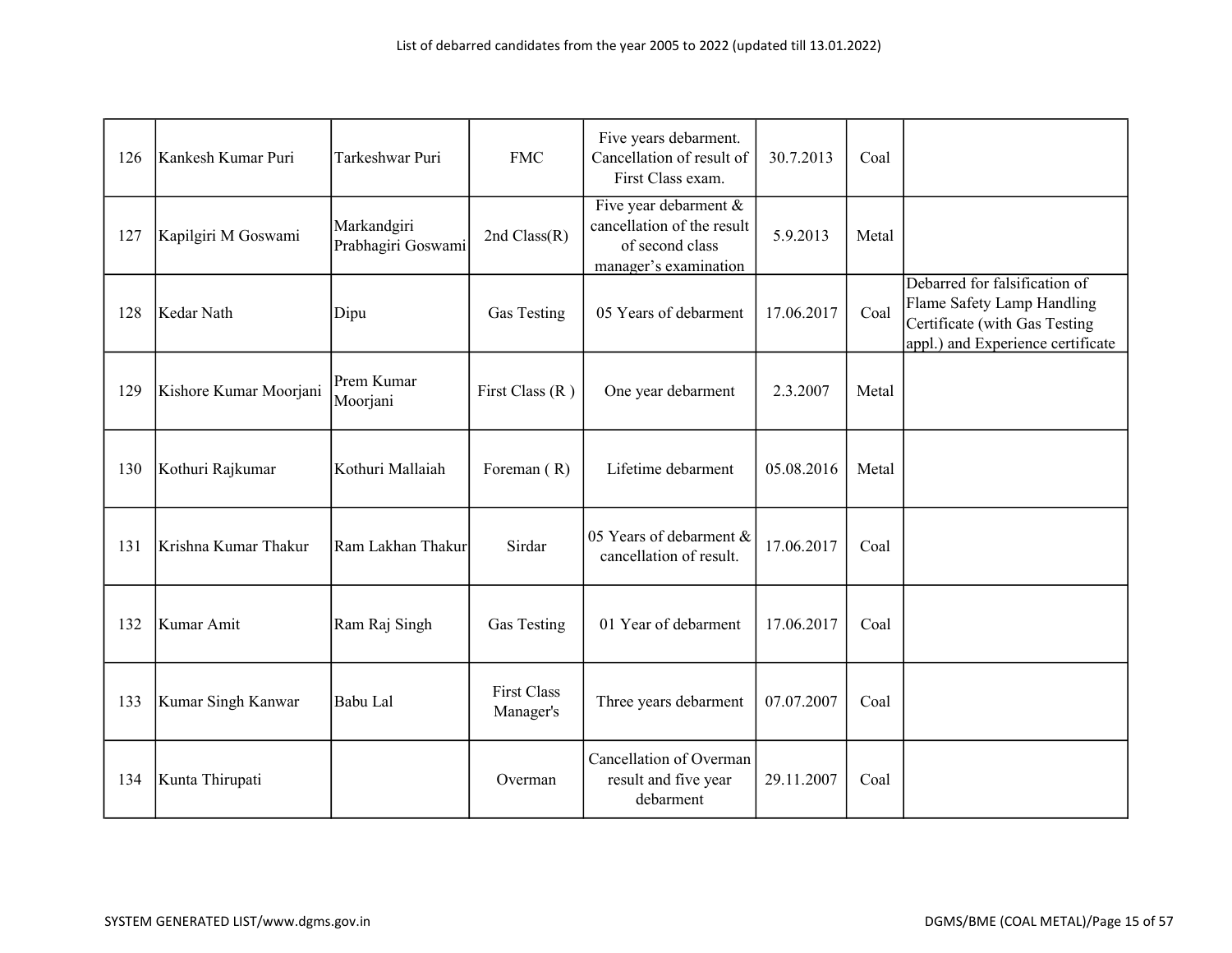| 135 | Lal Mohan Yadav       | Shyamder Yadav          | Mining Sirdar                  | Five years debarment  | 13.7.2012  | Coal  |  |
|-----|-----------------------|-------------------------|--------------------------------|-----------------------|------------|-------|--|
| 136 | Lambodara Sahoo       | Srikar Sahoo            | Gas Testing                    | 01 Year of debarment  | 17.06.2017 | Coal  |  |
| 137 | M Laxman              | K Malaiyan              | Mate $(R)$                     | 05 years debarment    | 28.10.2016 | Metal |  |
| 138 | M Sandeep Kumar       | Muni Krishna Lal        | <b>Second Class</b><br>Manager | Five years debarment  | 05.08.2016 | Metal |  |
| 139 | M. Chandrashekharam   | M. Kondaiah             | <b>Second Class</b><br>Manager | Lifetime debarment    | 9.4.2012   | Metal |  |
| 140 | M. Venkata Ramana     | M. Veniateswar          | Foreman (Un-<br>restricted)    | Life time debarment   | 28.4.2015  | Metal |  |
| 141 | Madhusudhana Rao      | Shri Rama Krishna<br>K. | Surveyor $(R)$                 | Five years' debarment | 21.9.2010  | Metal |  |
| 142 | Mahendra Pratap Singh | Dwarika Singh           | Gas Testing                    | 01 Year of debarment  | 17.06.2017 | Coal  |  |
| 143 | Mahesh Kumar          | Ashok Mandal            | Gas Testing<br>Cert.           | 01 Year of debarment  | 22.7.2014  | Coal  |  |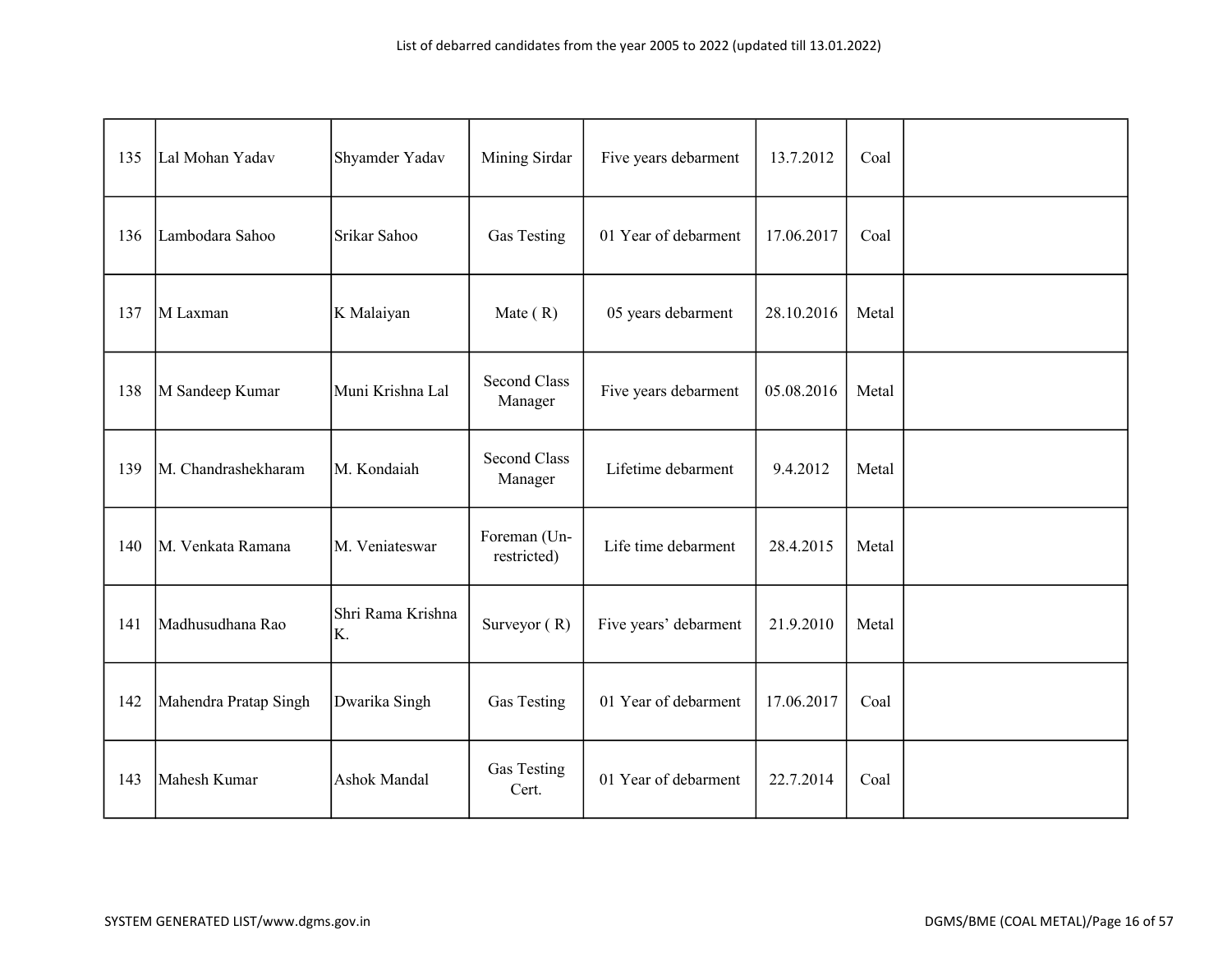| 144 | Mahesh Singh       | Jang Bahadur              | First Aid<br>certificate       | Three years' debarment | 5.9.2013   | Metal |  |
|-----|--------------------|---------------------------|--------------------------------|------------------------|------------|-------|--|
| 145 | Malay Mishra       | Hari Krishna<br>Mishra    | SVC-E                          | Five years debarment   | 16.7.2015  | Coal  |  |
| 146 | Mandeep Nonia      | Dwarika Nonia             | Gas Testing<br>Cert.           | 01 Year of debarment   | 22.7.2014  | Coal  |  |
| 147 | Manglesh Pal       | Mahendra Pal              | Sirdar                         | Five debarment         | 21.12.2015 | Coal  |  |
| 148 | Mani Kanta Sardar  | Basanta Kumar<br>Sardar   | Foreman $(R)$                  | Five years' debarment  | 28.9.2012  | Metal |  |
| 149 | Manil Kumar Sinha  | Parmeswar Prasad<br>Singh | Forman (R)                     | Five years' debarment  | 2.4.2008   | Metal |  |
| 150 | Manish Kumar Jain  | Rajendra Kumar<br>Jain    | Blaster(R)                     | Five years' debarment  | 28.4.2015  | Metal |  |
| 151 | Manish Kumar Singh | G.P. Singh                | <b>First Class</b><br>Manager  | Three years' debarment | 2.4.2008   | Metal |  |
| 152 | Manoj Kumar        | Rajeswar Prasad           | <b>Second Class</b><br>Manager | Five years debarment   | 28.11.2011 | Coal  |  |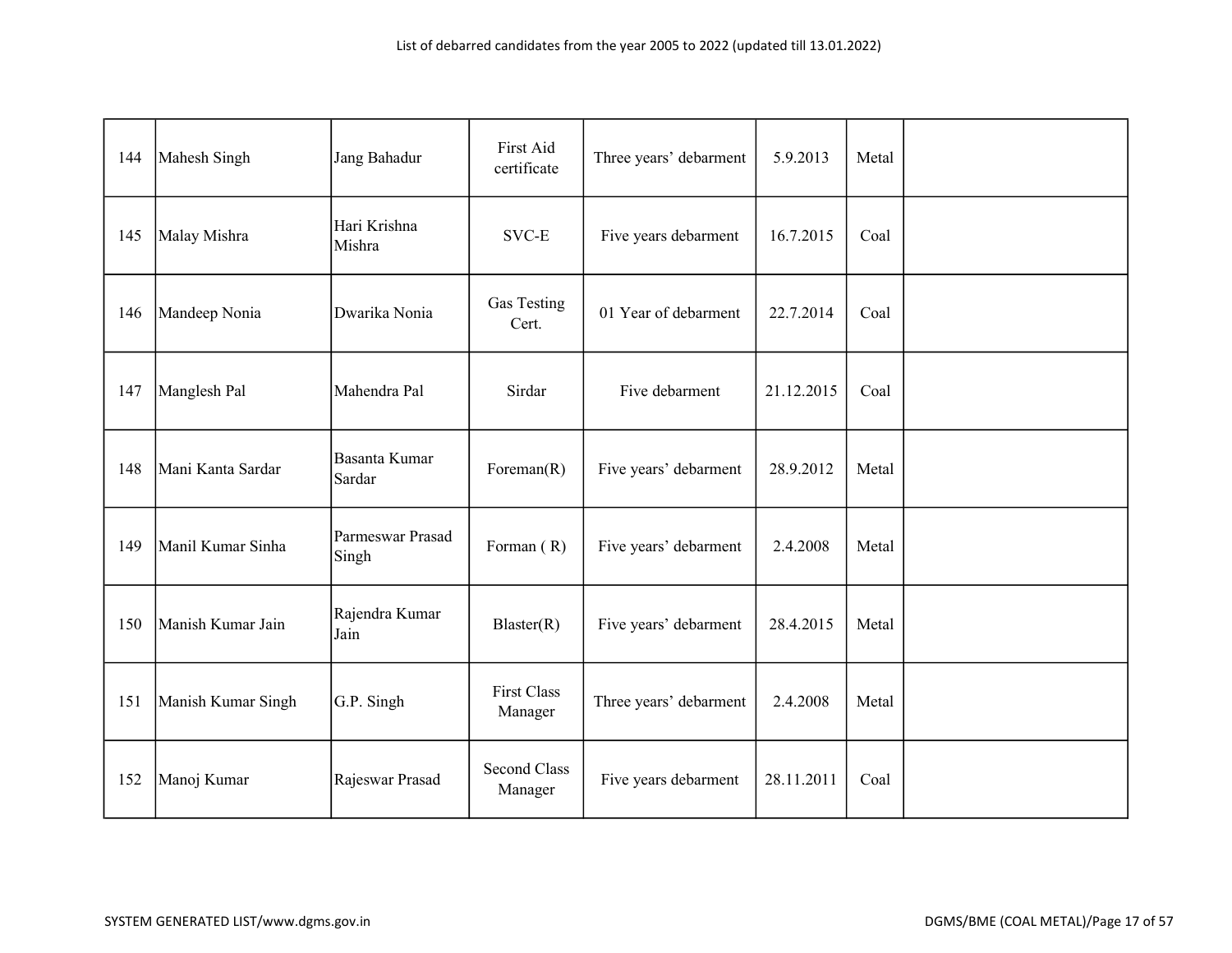| 153 | Manoj Prasad      | <b>Bhairo Prasad</b> | Sirdar                         | Three years debarment                                                               | 07.12.2005 | Coal  |  |
|-----|-------------------|----------------------|--------------------------------|-------------------------------------------------------------------------------------|------------|-------|--|
| 154 | Manor Kumar Singh | Chandradeo Singh     | Overman                        | Five years debarment.                                                               | 30.7.2013  | Coal  |  |
| 155 | Masa Rajaiah      | Masa Ramula          | <b>FMC</b>                     | Three years debarment $\&$<br>cancellation of result of<br>First Class Exam.        | 22.7.2014  | Coal  |  |
| 156 | Md Irfan Saiyad   | Ali Saiyad           | <b>Second Class</b><br>Manager | Five years debarment                                                                | 05.08.2016 | Metal |  |
| 157 | Md Naushad Alam   | Md. Faruk Ansari     | Surveyor $(R)$                 | 05 year debarment                                                                   | 21.09.10   | Metal |  |
| 158 | Md Rqquib Ansari  | Md Rafiq Ansari      | Second Class (R                | Three years debarment                                                               | 07.07.2007 | Coal  |  |
| 159 | Md. Afjal         | Md. Sahimuddin       | Surveyor's $(R)$               | Five years' debarment                                                               | 5.4.2013   | Metal |  |
| 160 | MD. Shahrukh      | MD Farid             | Gas Testing                    | 01 Year of debarment                                                                | 17.06.2017 | Coal  |  |
| 161 | Meghlal Mandal    | Tahal Mandal         | Sirdar                         | Five years debarment.<br>Cancellation of Sirdar<br>Cert. No.53676 dated<br>9.6.2004 | 30.7.2013  | Coal  |  |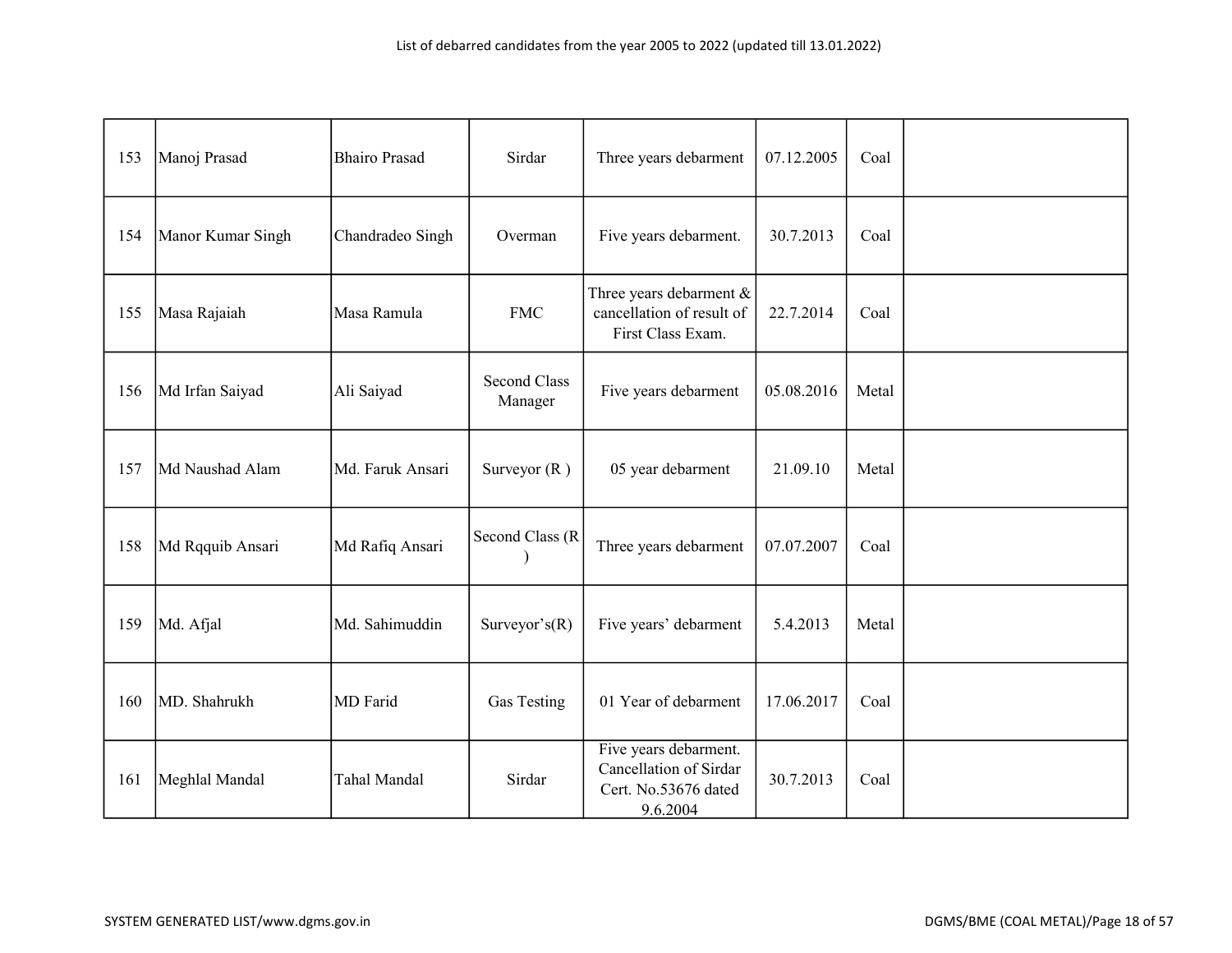| 162 | Mithilesh Kumar    |                            | Foreman $(R)$<br>(Exemption)  | One year's debarment                                                                    | 24.3.2005  | Metal |  |
|-----|--------------------|----------------------------|-------------------------------|-----------------------------------------------------------------------------------------|------------|-------|--|
| 163 | Mukesh Kumar       | Tribhuwan Mandal           | Gas Testing                   | 01 Year of debarment &<br>cancellation of result                                        | 17.06.2017 | Coal  |  |
| 164 | Munna Kumar        | Guli Prasad                | Sirdar                        | Three years debarment                                                                   | 07.12.2005 | Coal  |  |
| 165 | Munshi Kumar       | Dwarika Mandal             | Overman                       | Life time debarment and<br>cancellation of Overman<br>and all statutory<br>certificates | 29.11.2007 | Coal  |  |
| 166 | Muthuselvan        | Muthu                      | Mate $(R)$                    | 05 years debarment and<br>cancellation of result                                        | 28.10.2016 | Metal |  |
| 167 | N. Pandurangappa   | Nm Mukarappa               | <b>First Class</b><br>Manager | Three years' debarment                                                                  | 2.4.2008   | Metal |  |
| 168 | N.K. Arlagadda     | A. Seshaiah                | <b>First Class</b><br>Manager | Three years' debarment                                                                  | 2.4.2008   | Metal |  |
| 169 | Nakul Kumar Mandal | Brihaspati Kumar<br>Mandal | Sirdar                        | Three years debarment                                                                   | 02.07.2005 | Coal  |  |
| 170 | Nakul Kumar Mandal | Jhaban Mandal              | Sirdar                        | Three years debarment                                                                   | 07.12.2005 | Coal  |  |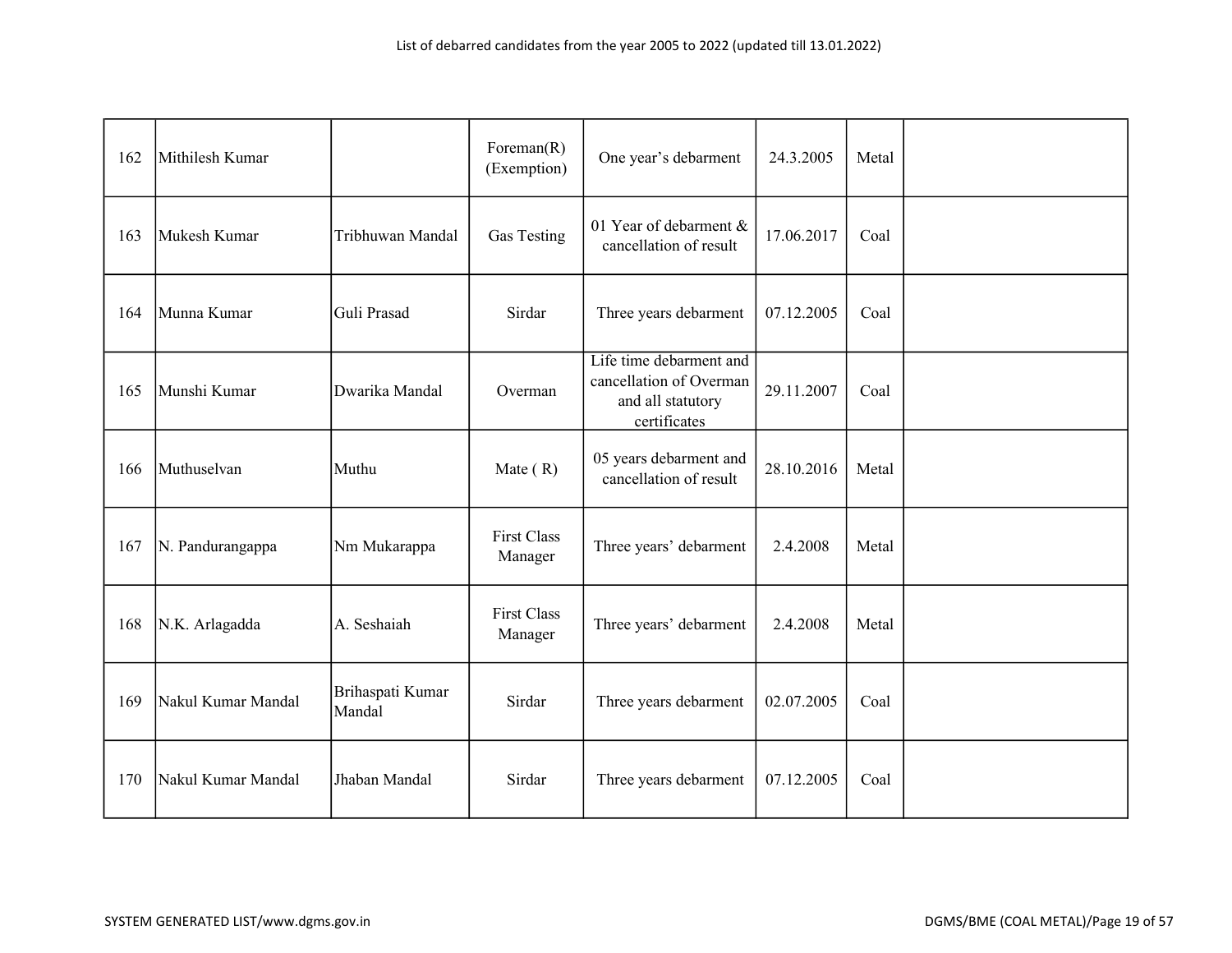| 171 | Narendra Kumar     | Dudheswar Singh              | Surveyor $(R)$       | Five years' debarment                              | 5.4.2011   | Metal |  |
|-----|--------------------|------------------------------|----------------------|----------------------------------------------------|------------|-------|--|
| 172 | Neheru Deep        | Aswini Kumar<br>Deep         | Sirdar               | 05 Years of debarment &<br>cancellation of result. | 17.06.2017 | Coal  |  |
| 173 | Nikhil Kumar Singh | Jagnandan Singh              | Gas Testing<br>Cert. | 1 Year of debarment                                | 22.7.2014  | Coal  |  |
| 174 | Niraj Kumar Zindal | Sitaram Agrawal              | Surveyor $(R)$       | Five years' debarment                              | 22.8.2011  | Metal |  |
| 175 | Niraj Pratap       | Dr. Narendra Pratap<br>Singh | Second Class (<br>R) | Three years' debarment                             | 2.3.2007   | Metal |  |
| 176 | Nishant Kumar      | Sudhist Kumar<br>Choudhary   | Gas Testing          | 01 Year of debarment                               | 17.06.2017 | Coal  |  |
| 177 | Nitesh Kumar Sinha | Gupteswar Prasad<br>Sinha    | Gas Testing          | 01 Year of debarment                               | 17.06.2017 | Coal  |  |
| 178 | Nokhlal Mandal     | Deepu Mondal                 | Surveyor $(R)$       | Five years' debarment                              | 5.4.2011   | Metal |  |
| 179 | Nrusingh Sethi     | Kalandi Sethi                | Gas Testing          | 01 Year of debarment                               | 17.06.2017 | Coal  |  |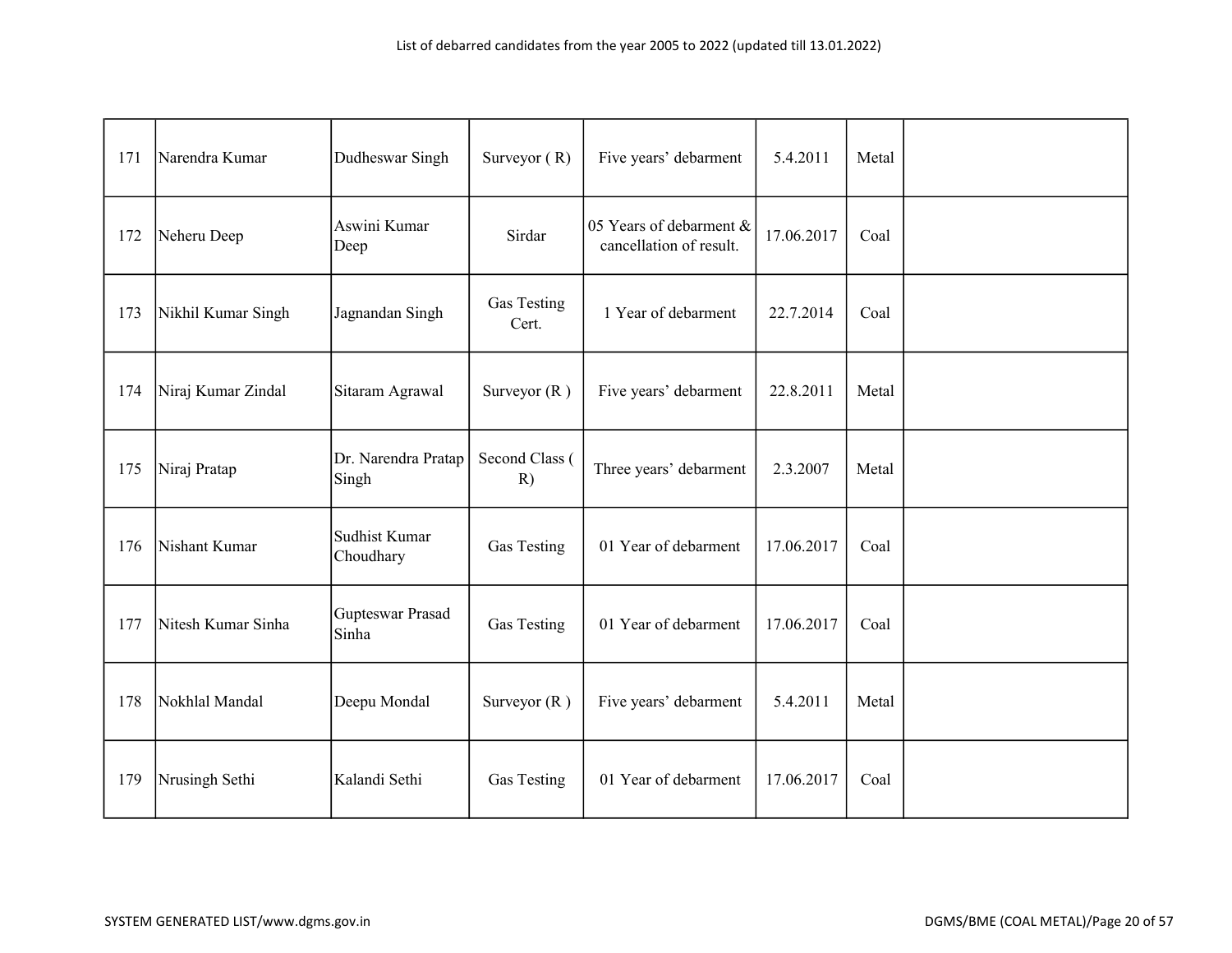| 180 | P Senthil Raja         | K Periaswamy          | Mate $(R)$                     | 05 years debarment                               | 28.10.2016 | Metal |                                                                                                                                   |
|-----|------------------------|-----------------------|--------------------------------|--------------------------------------------------|------------|-------|-----------------------------------------------------------------------------------------------------------------------------------|
| 181 | P. Kishore Kumar Reddy | R.Ramchandra<br>Reddy | Foreman<br>(Restricted)        | Life time debarment                              | 28.4.2015  | Metal |                                                                                                                                   |
| 182 | Panasa Ramesh          | Posetti               | Overman $(E)$                  | Five years debarment                             | 13.7.2012  | Coal  |                                                                                                                                   |
| 183 | Pankaj Kumar           | Lalendra Sinha        | <b>Second Class</b><br>Manager | Life time debarment                              | 2.4.2008   | Metal |                                                                                                                                   |
| 184 | Pankaj Kumar           | Daso Mandal           | Gas Testing                    | 05 Years of debarment                            | 17.06.2017 | Coal  | Debarred for falsification of<br>Flame Safety Lamp Handling<br>Certificate (with Gas Testing<br>appl.) and Experience certificate |
| 185 | Pankaj Kumar Ram       | Jibulal Ram           | Gas Testing                    | 01 Year of debarment &<br>cancellation of result | 17.06.2017 | Coal  |                                                                                                                                   |
| 186 | Pavan Kumar Soni       | Prabhu Dayal Soni     | First Aid<br>certificate       | Three years' debarment                           | 5.9.2013   | Metal |                                                                                                                                   |
| 187 | Peter Baru             | Prakash Baru          | Gas Testing                    | 01 Year of debarment                             | 17.06.2017 | Coal  |                                                                                                                                   |
| 188 | Pilli Kumaraswamy      | Pilli Rajaiah         | Foreman $(R)$                  | Lifetime debarment                               | 05.8.2016  | Metal |                                                                                                                                   |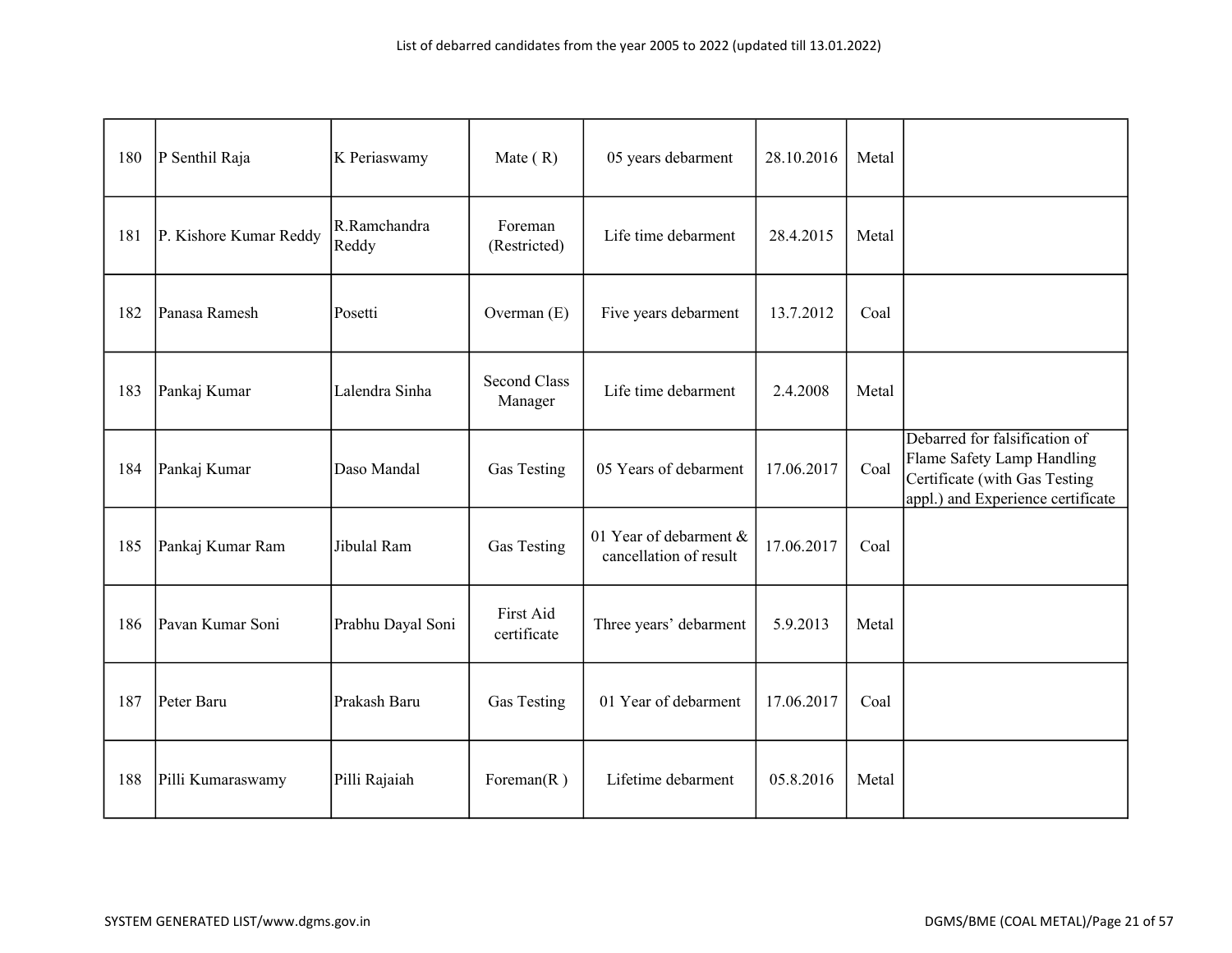| 189 | Pintu Kumar            | Pyare Lal                | Gas Testing                    | 01 Year of debarment                                               | 17.06.2017 | Coal |                                                                                                                                   |
|-----|------------------------|--------------------------|--------------------------------|--------------------------------------------------------------------|------------|------|-----------------------------------------------------------------------------------------------------------------------------------|
| 190 | Prabhat Kumar          | Arun Kumar               | Sirdar                         | Five years debarment.                                              | 16.7.2015  | Coal |                                                                                                                                   |
| 191 | Prabhat Prasoon Tiwary | Kameshar Kumar<br>Tiwary | <b>Second Class</b><br>Manager | Five years debarment                                               | 26.11.2013 | Coal |                                                                                                                                   |
| 192 | Prabina Kumar Behera   | <b>Binod Behera</b>      | Gas Testing                    | 01 Year of debarment                                               | 17.06.2017 | Coal |                                                                                                                                   |
| 193 | Pradeep Kr. Mandal     | Jagdish                  | Sirdar                         | Five debarment                                                     | 21.12.2015 | Coal |                                                                                                                                   |
| 194 | Pradeep Kumar          | Shyam Lal                | Sirdar                         | Five years debarment.<br>Cancellation of result of<br>Sirdar Exam. | 30.7.2013  | Coal |                                                                                                                                   |
| 195 | Pradeep Kumar Saw      | Banmali Mahto            | Sirdar                         | 05 Years of debarment &<br>cancellation of result.                 | 17.06.2017 | Coal |                                                                                                                                   |
| 196 | Pradeep Nonia          | Dwarika Nonia            | Gas Testing                    | 01 Year of debarment                                               | 17.06.2017 | Coal |                                                                                                                                   |
| 197 | Pradip Kumar Jha       | Parmanand Jha            | Gas Testing                    | 05 Years of debarment.                                             | 17.06.2017 | Coal | Debarred for falsification of<br>Flame Safety Lamp Handling<br>Certificate (with Gas Testing<br>appl.) and Experience certificate |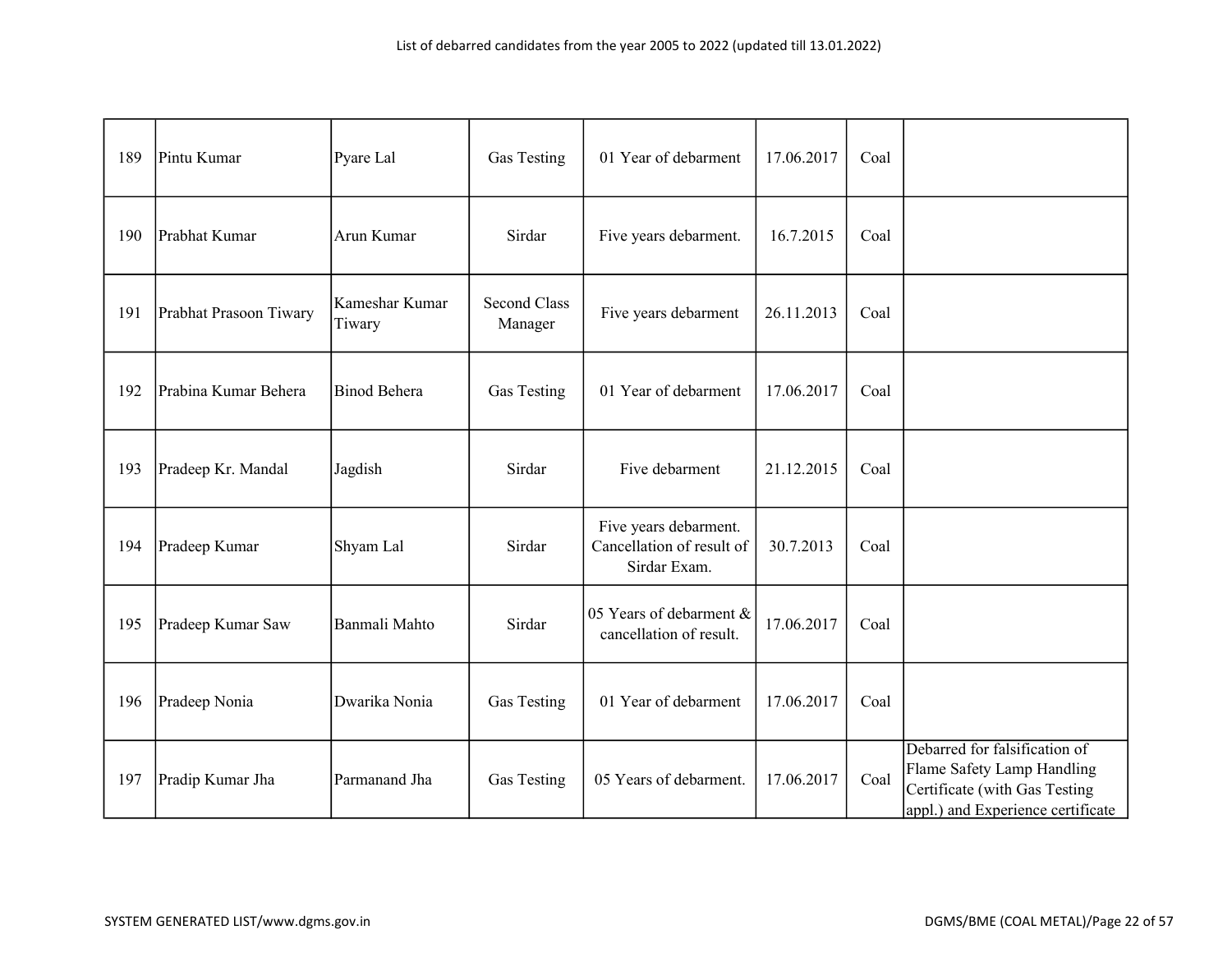| 198 | Prakash Kumar        | Mitlal Prasad            | Gas Testing                   | 01 Year of debarment                                                                    | 17.06.2017 | Coal  |  |
|-----|----------------------|--------------------------|-------------------------------|-----------------------------------------------------------------------------------------|------------|-------|--|
| 199 | Prakash Kumar Singh  | Kuldip Singh             | Gas Testing                   | 01 Year of debarment                                                                    | 17.06.2017 | Coal  |  |
| 200 | Prasad Mandal        | Girdhari Mandal          | Sirdar                        | Three years debarment                                                                   | 07.12.2005 | Coal  |  |
| 201 | Prasad Mandal        | Girdhari Mandal          | Overman                       | Life time debarment and<br>cancellation of Overman<br>and all statutory<br>certificates | 29.11.2007 | Coal  |  |
| 202 | Pravat Kumar Mohanty | Pabitra Kumar<br>Mohanty | Gas Testing                   | 01 Year of debarment                                                                    | 17.06.2017 | Coal  |  |
| 203 | Prem Lal             | Shri Kaitu Ram           | Gas Testing                   | 01 Year of debarment                                                                    | 17.06.2017 | Coal  |  |
| 204 | Puruchothaman        | Jayaraj                  | Foreman $(R)$                 | Five years' debarment                                                                   | 28.4.2015  | Metal |  |
| 205 | R Umashankar         | N. Rathinavelu           | <b>First Class</b><br>Manager | Five years' debarment                                                                   | 22.8.2011  | Metal |  |
| 206 | Rahul Kumar          | Dharmlal Yadav           | Gas Testing                   | 01 Year of debarment                                                                    | 17.06.2017 | Coal  |  |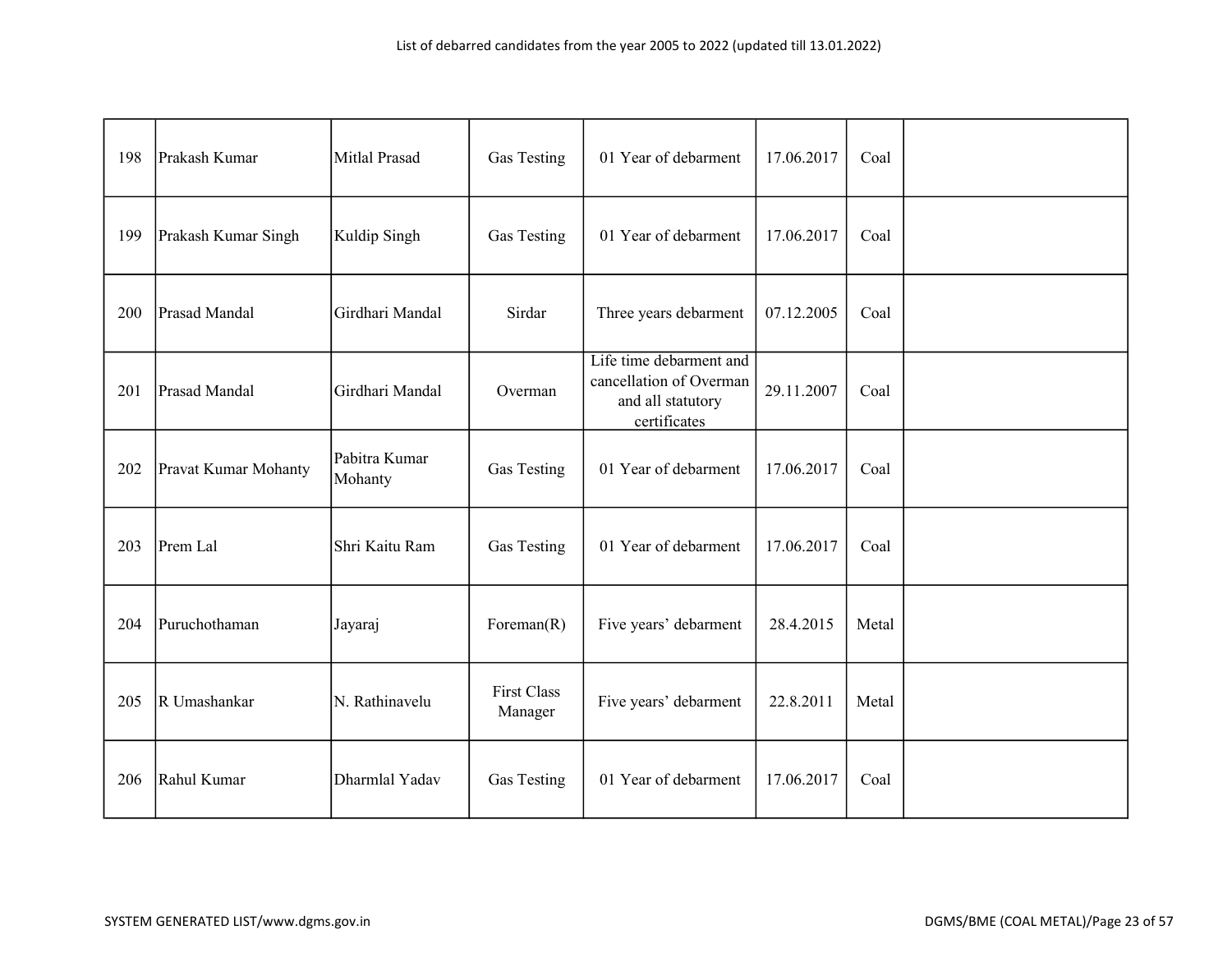| 207 | Rahul Kumar Singh      | Maksudan Singh       | Gas Testing                   | 01 Year of debarment &<br>cancellation of result.                    | 17.06.2017 | Coal  |  |
|-----|------------------------|----------------------|-------------------------------|----------------------------------------------------------------------|------------|-------|--|
| 208 | Rajdeo Mandal          | Rewat Mandal         | Sirdar                        | 05 Years of debarment &<br>cancellation of result.                   | 17.06.2017 | Coal  |  |
| 209 | Rajeev Kumar           | Ashok Kumar          | <b>First Class</b><br>Manager | Three years' debarment                                               | 2.4.2008   | Metal |  |
| 210 | Rajeev Kumar Rai       | Jaleswar Rai         | <b>FMC</b>                    | Lifetime debarment.<br>Cancellatin of result of<br>First Class Exam. | 16.7.2015  | Coal  |  |
| 211 | Rajendra Prasad        | <b>Bhikhan Mahto</b> | <b>Gas Testing</b>            | 01 Year of debarment                                                 | 17.06.2017 | Coal  |  |
| 212 | Rajendra Mandal        | Birendra Mandal      | Gas Testing<br>Cert.          | 01 Year of debarment                                                 | 22.7.2014  | Coal  |  |
| 213 | Rajendra Prasad        | Mahadeo Pandit       | Surveyor $(R)$                | Five years' debarment                                                | 21.9.2010  | Metal |  |
| 214 | Rajendra Prasad Mandal |                      | Overman                       | One year debarment                                                   | 02.07.2005 | Coal  |  |
| 215 | Rajendra Prasad Ojha   | Ram Kailash Ojha     | <b>First Class</b>            | 03 years debarment                                                   | 06.07.2011 | Coal  |  |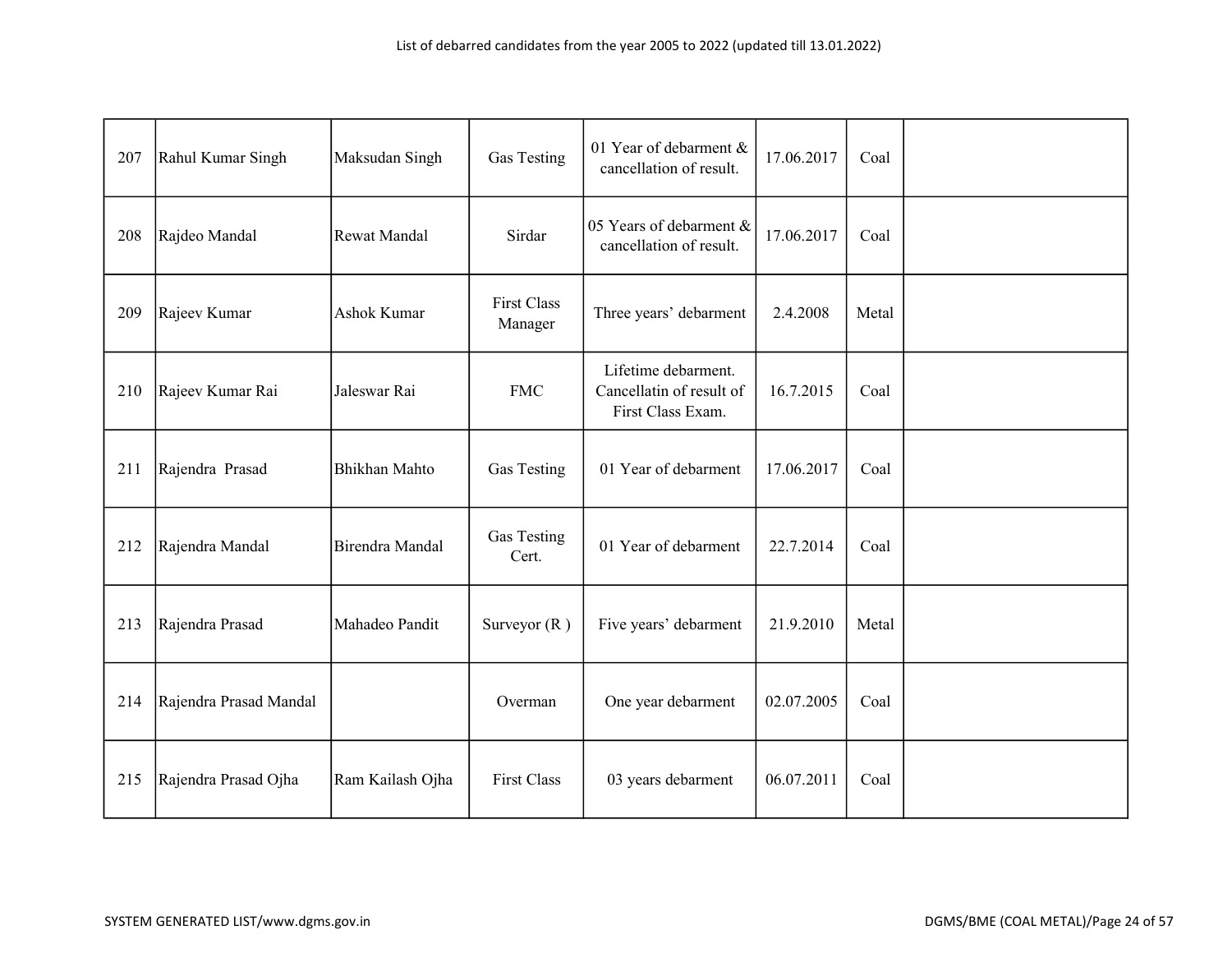| 216 | Rajesh Kumar      | Tilak Dhari Mahato      | Second Class (R | Three years' debarment.                              | 2.3.2007   | Metal |  |
|-----|-------------------|-------------------------|-----------------|------------------------------------------------------|------------|-------|--|
| 217 | Rajesh Kumar      | Khublal Mahato          | Surveyor $(R)$  | Five years' debarment                                | 5.4.2011   | Metal |  |
| 218 | Rajesh Mahto      | Tulsi Mahto             | Sirdar          | 05 Years of debarment &<br>cancellation of result.   | 17.06.2017 | Coal  |  |
| 219 | Rajesh Sonkar     | <b>BL</b> Sonkar        | $\overline{a}$  | Five years debarment                                 | 26.11.2012 | Coal  |  |
| 220 | Rajiv Kumar Rai   | Jaleshwar Prasad<br>Rai | Manager's       | Three year's debarment                               | 06.06.2006 | Metal |  |
| 221 | Rajkumar Mandal   | Munna Mandal            | Sirdar          | Three years debarment                                | 02.07.2005 | Coal  |  |
| 222 | Rajneesh Sharma   | Jagdish Sharma          | <b>SMC</b>      | Five years debarment                                 | 30.7.2013  | Coal  |  |
| 223 | Rajni Kant Thakur | Sundar Kant Thakur      | Mate(R)         | Five years' debarment<br>and cancellation of result. | 28.4.2015  | Metal |  |
| 224 | Rakesh Kumar      | Prabhu Ram              | Surveyor $(R)$  | Fiver years debarment<br>and cancellation of result  | 03.09.2008 | Metal |  |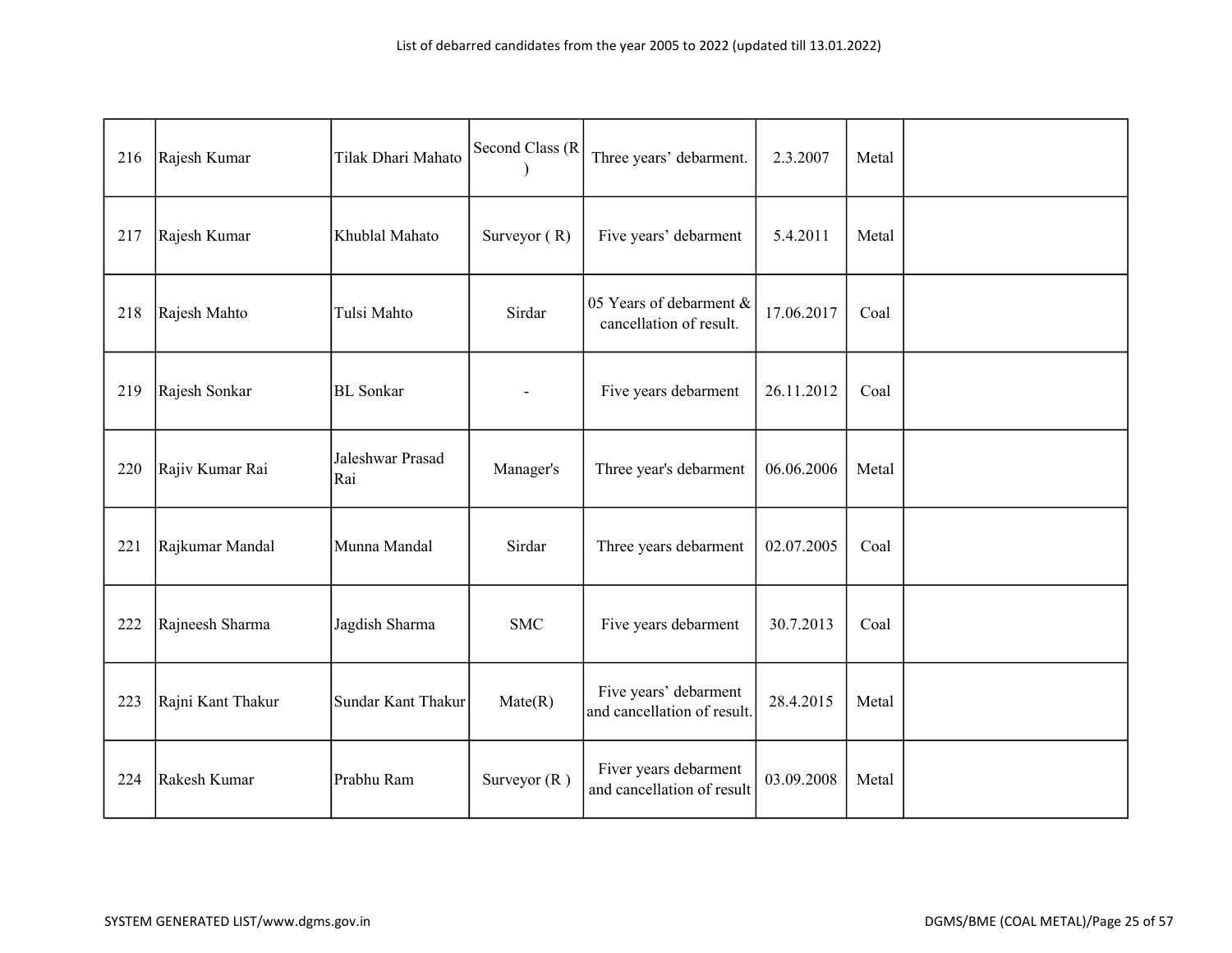| 225 | Rakesh Kumar Singh | Ramniwash Singh               | Surveyor $(R)$                        | Five years' debarment | 9.4.2012   | Metal |  |
|-----|--------------------|-------------------------------|---------------------------------------|-----------------------|------------|-------|--|
| 226 | Rakesh Ranjan      | Mahendra Kumar<br>Singh       | Gas Testing                           | 01 Year of debarment  | 17.06.2017 | Coal  |  |
| 227 | Rakesh Sahoo       | Pali Sahoo                    | Gas Testing<br>cert.                  | 01 Year of debarment  | 16.7.2015  | Coal  |  |
| 228 | Ram Kumar Mochi    | S Mochi                       | <b>Second Class</b><br>Manager        | Three years debarment | 07.07.2007 | Coal  |  |
| 229 | Ramakanta Biswal   | Sadhu Charan<br><b>Biswal</b> | <b>SMC</b>                            | Five years debarment  | 30.7.2013  | Coal  |  |
| 230 | Raman Kumar Jha    | Krishna Narayan<br>Jha        | Surveyor's $(R)$                      | Five years' debarment | 28.4.2015  | Metal |  |
| 231 | Ramanuj Prasad     | Shridhar Prasad               | Sirdar                                | Three years debarment | 07.12.2005 | Coal  |  |
| 232 | Ramdeo Kumar       | Chetu Prasad                  | Sirdar                                | Three years debarment | 02.07.2005 | Coal  |  |
| 233 | Ramesh Kumar       | Chunnilal                     | <b>Second Class</b><br>Manager(Metal) | Lifetime debarment    | 05.08.2016 | Metal |  |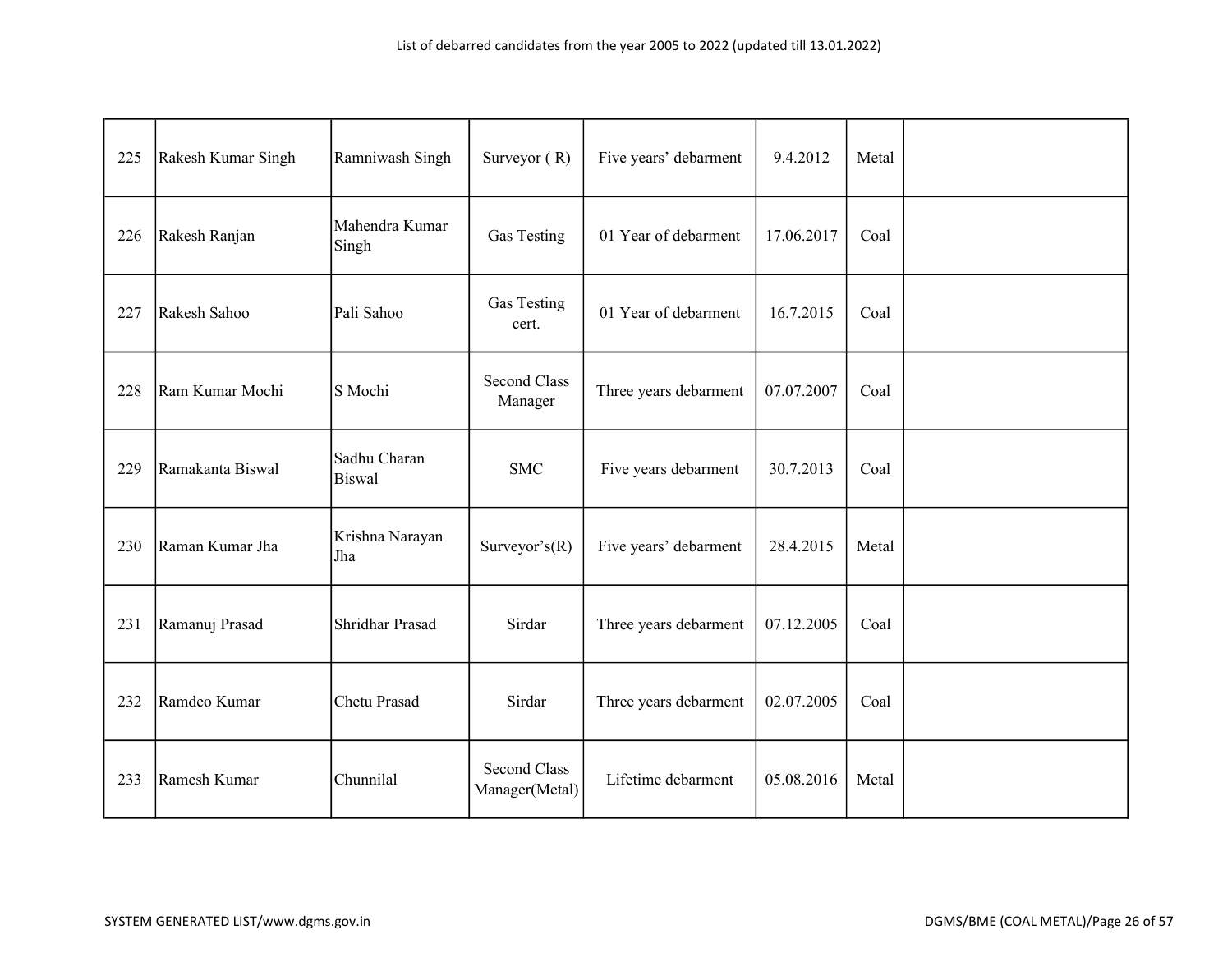| 234 | Ramesh Kumar T      | Tangaraj                | Foreman $(R)$ | Five years' debarment                            | 28.4.2015  | Metal |  |
|-----|---------------------|-------------------------|---------------|--------------------------------------------------|------------|-------|--|
| 235 | Ramesh Prasad       | D Prasad                | Sirdar        | Three years debarment                            | 07.12.2005 | Coal  |  |
| 236 | Rana Ghosh          | Ajit Kumar Ghosh        | Mate $(R)$    | 05 years debarment                               | 28.10.2016 | Metal |  |
| 237 | Randhir Prasad      | Lakho Mandal            | Sirdar        | Five years debarment                             | 12.7.2010  | Coal  |  |
| 238 | Ranjeet Mukherjee   | Kalyan Mukherjee        | Overman       | 03 years debarment                               | 06.07.2011 | Coal  |  |
| 239 | Ranjit Kumar Mandal | Kulanand Mahato         | Gas Testing   | 01 Year of debarment &<br>cancellation of result | 17.06.2017 | Coal  |  |
| 240 | Rathram Chouhan     | Puniram                 | Sirdar        | 05 Years of debarment                            | 17.06.2017 | Coal  |  |
| 241 | Ravi Ranjan Tandi   | Anand Mashi Tandi       | Gas Testing   | 01 Year of debarment                             | 17.06.2017 | Coal  |  |
| 242 | Rohit Kumar         | Parmaswar Pd.<br>Mandal | Mining Sirdar | Five years debarment                             | 13.7.2012  | Coal  |  |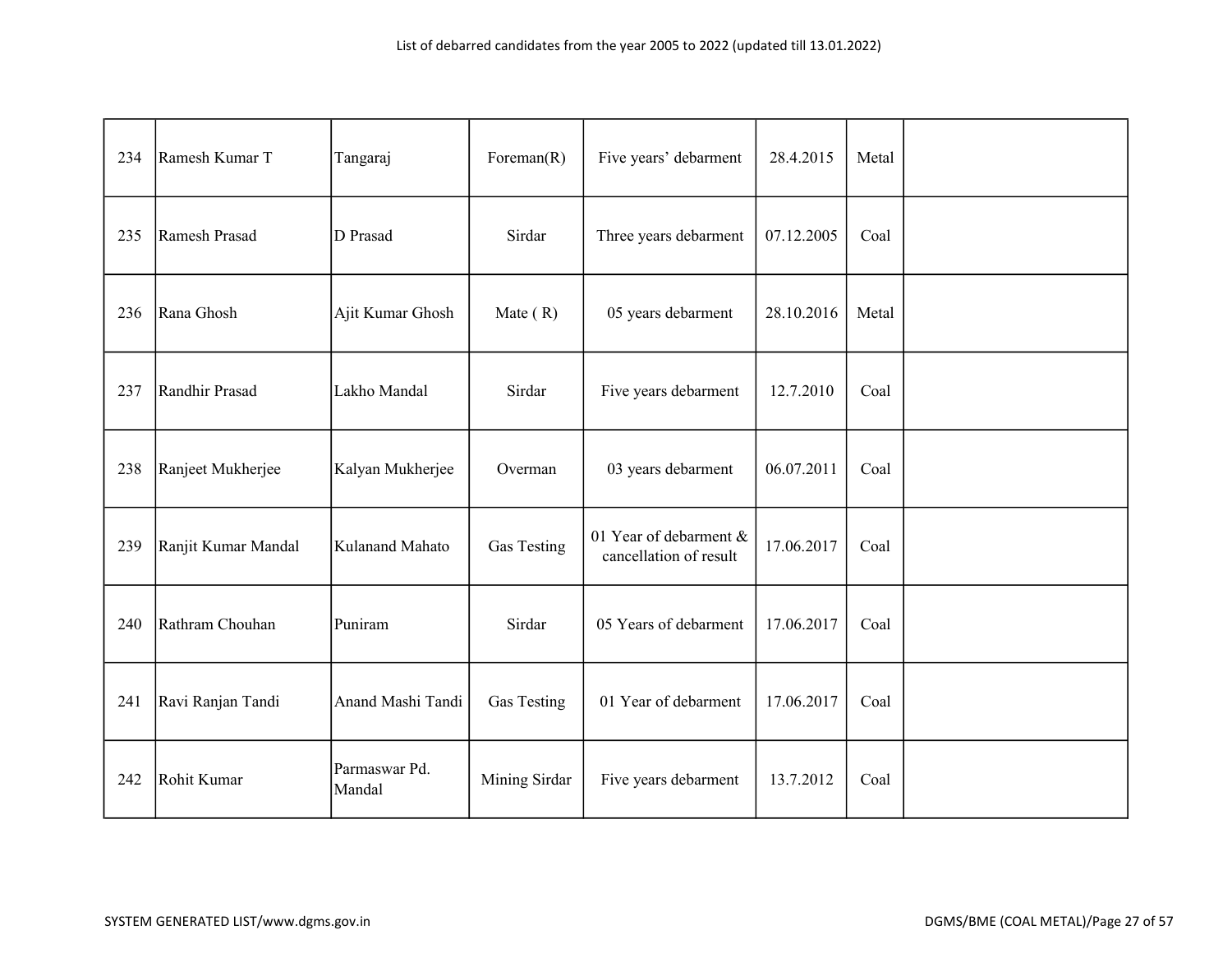| 243 | Rohit Kumar Singh   | Kanhaiya Singh            | Gas Testing            | 05 Years of debarment                              | 17.06.2017 | Coal  | Debarred for falsification of<br>Flame Safety Lamp Handling<br>Certificate (with Gas Testing<br>appl.) and Experience certificate |
|-----|---------------------|---------------------------|------------------------|----------------------------------------------------|------------|-------|-----------------------------------------------------------------------------------------------------------------------------------|
| 244 | Rudra Pratap Singh  | Vidya Pati Singh          | Gas Testing            | 01 Year of debarment                               | 17.06.2017 | Coal  |                                                                                                                                   |
| 245 | S. Shamba Shiva Rao | S. Prem Das               | <b>SMC</b>             | Five years debarment                               | 30.7.2013  | Coal  |                                                                                                                                   |
| 246 | Sachidanand Prasad  | Jaishankar Prasad         | Gas Testing            | 01 Year of debarment                               | 17.06.2017 | Coal  |                                                                                                                                   |
| 247 | Sailendra Kumar     | Shankar Choudhury         | Duplicate<br>Overman   | Three years debarment                              | 22.7.2014  | Coal  |                                                                                                                                   |
| 248 | Salevemula Rafi     | Pakkuraiah                | Foreman $(R)$          | Lifetime debarment                                 | 5.4.2013   | Metal |                                                                                                                                   |
| 249 | Sanichar Kumar      | Buta Koda                 | Overman<br>(Exemption) | Life time debarment                                | 22.7.2014  | Coal  |                                                                                                                                   |
| 250 | Sanjay Kumar Mandal | Rameswar Mandal           | Gas Testing<br>Cert.   | 01 Year of debarment                               | 22.7.2014  | Coal  |                                                                                                                                   |
| 251 | Sanjay Kumar Paswan | Ramashray Kumar<br>Paswan | Sirdar                 | 05 Years of debarment &<br>cancellation of result. | 17.06.2017 | Coal  |                                                                                                                                   |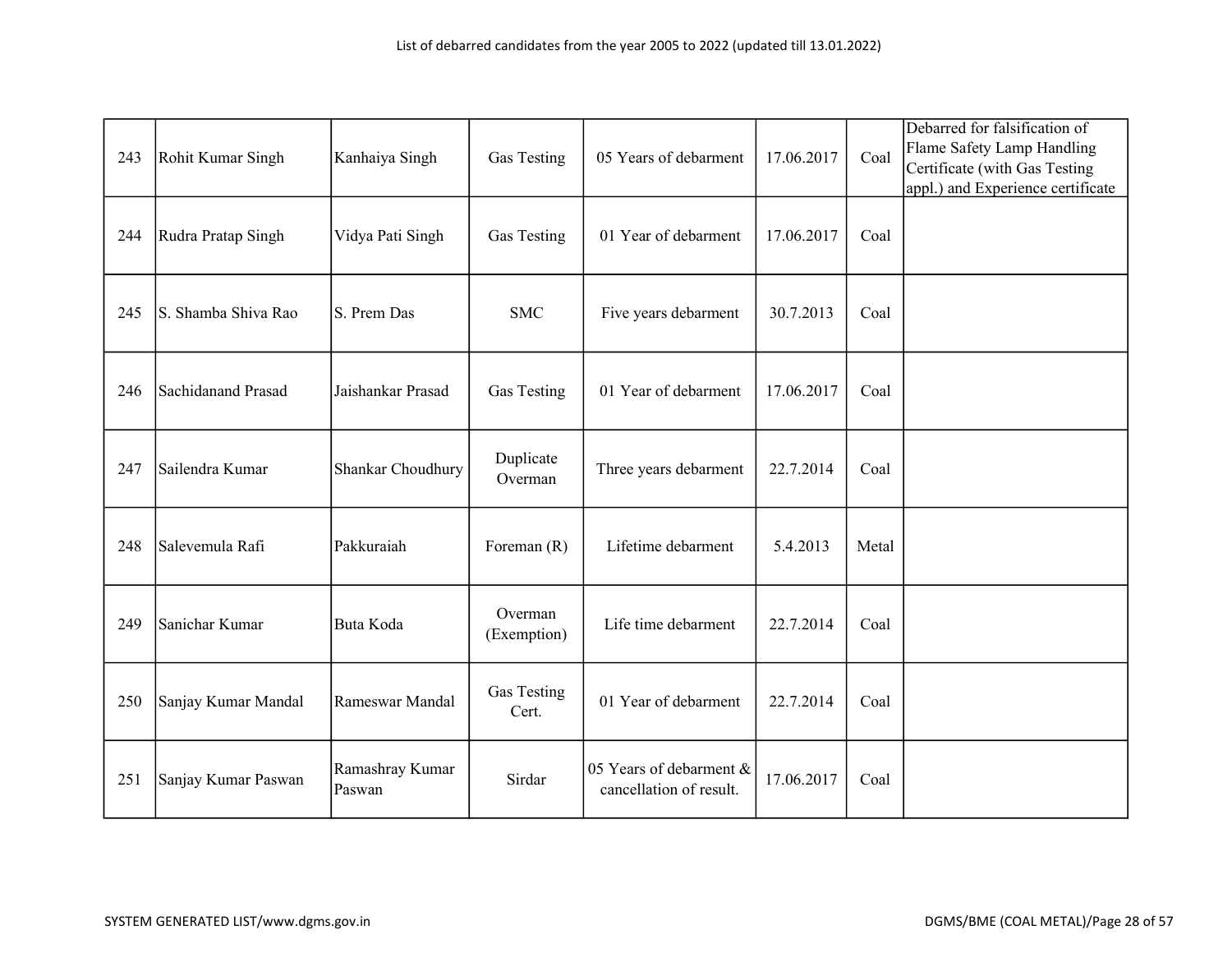| 252 | Sanjay Kumar<br>Viswakarma | Talo Rana             | Sirdar<br>Experience<br>certificate form<br>13.8.2001 to | 05 years debarment and<br>cancellation of result  | 12.07.2010 | Coal  |  |
|-----|----------------------------|-----------------------|----------------------------------------------------------|---------------------------------------------------|------------|-------|--|
| 253 | Sanjay Mandal              | Ram Krishna<br>Mandal | Gas Testing                                              | 01 Year of debarment                              | 17.06.2017 | Coal  |  |
| 254 | Sanjeet Yadav              | Shivdhari Yadav       | Mate $(R)$                                               | Five years' debarment &<br>cancellation of result | 28.4.2015  | Metal |  |
| 255 | Santosh Kumar              | P. Balakrishnan       | Second Class (R                                          | Three years' debarment                            | 2.3.2007   | Metal |  |
| 256 | Santosh Kumar Soni         | Prabhu Dayal Soni     | First Aid<br>certificate                                 | Three years' debarment                            | 5.9.2013   | Metal |  |
| 257 | Santosh Ravidas            | Triveni Ravidas       | Gas Testing                                              | 01 Year of debarment                              | 17.06.2017 | Coal  |  |
| 258 | Sarangadhar Tripathy       | Prabhakar Tripathi    | Surveyor $(R)$                                           | Five years' debarment                             | 5.9.2013   | Metal |  |
| 259 | Shakeel Ahamad Rafiqui     | Peer Mohd. Yusuf      | First Class $(R)$                                        | Five years' debarment                             | 5.4.2013   | Metal |  |
| 260 | Shambhu Mahto              | Gulab Mahto           | Mining Sirdar                                            | Five years debarment                              | 13.7.2012  | Coal  |  |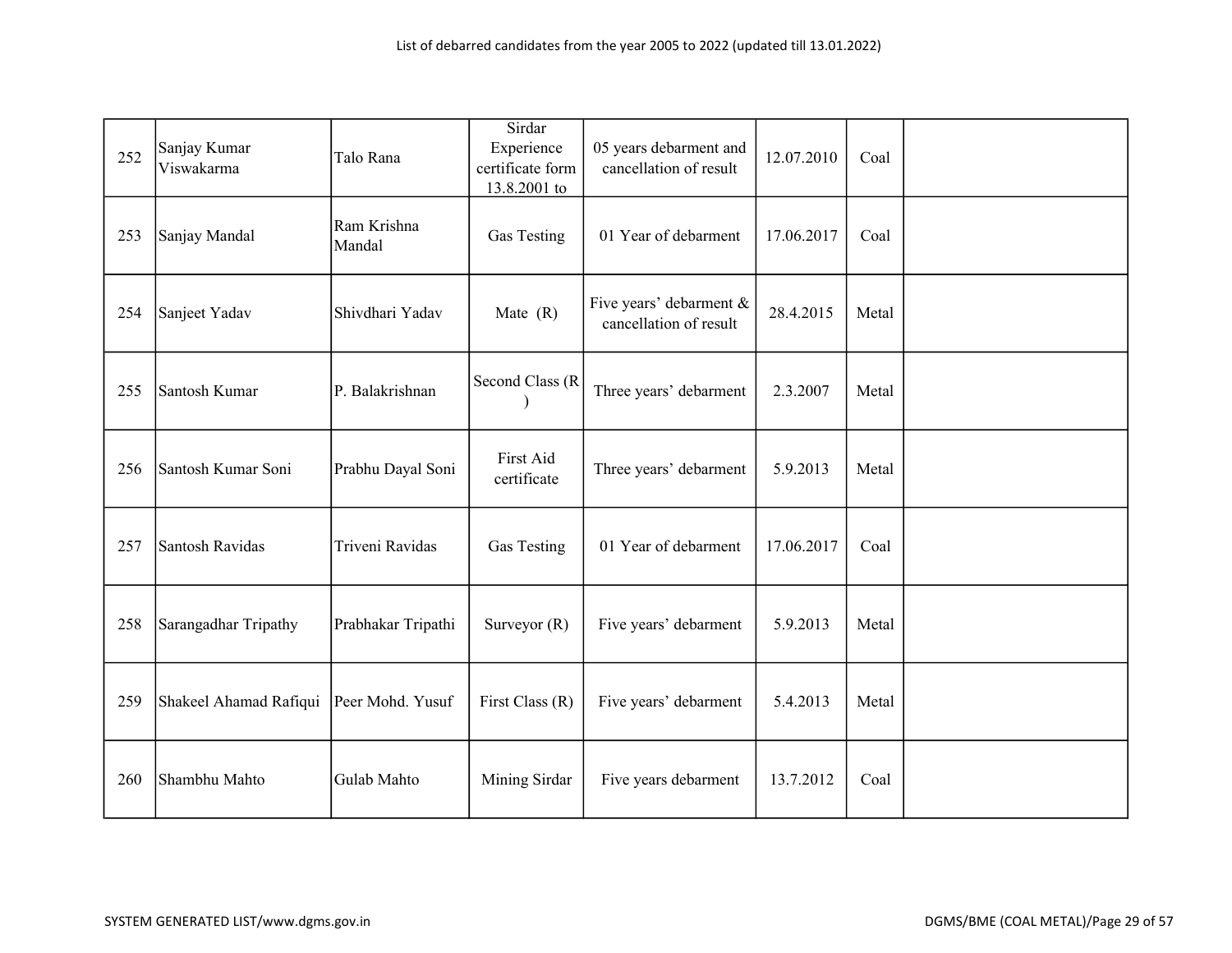| 261 | Shankar Mandal      | Madan Mandal          | Sirdar                         | 05 Years of debarment &<br>cancellation of result.   | 17.06.2017 | Coal  |  |
|-----|---------------------|-----------------------|--------------------------------|------------------------------------------------------|------------|-------|--|
| 262 | Shesh Nath Giri     | Harender Giri         | Foreman                        | One year debarment                                   | 25.2.2006  | Metal |  |
| 263 | Shiv Kumar Sharma   | Jivlal Hazam          | Gas Testing                    | 01 Year of debarment                                 | 17.06.2017 | Coal  |  |
| 264 | Shivpujan Thakur    | Sakhichand Thakur     | Surveyor                       | 05 years debarment and<br>cancellation of result     | 05.08.2016 | Metal |  |
| 265 | Sivrajan S          | Varatha Rajan         | Foreman<br>(Restricted)        | Five years' debarment                                | 28.4.2015  | Metal |  |
| 266 | Siyon Kallikota     | Chinnayya             | <b>Blaster</b><br>(Restricted) | Three years debarment<br>and cancellation of result. | 28.4.2015  | Metal |  |
| 267 | Som Prakash Bokolia | Pukhraj Bokolia       | <b>Second Class</b><br>Manager | Five years' debarment                                | 22.8.2011  | Metal |  |
| 268 | Sonu Kumar          | <b>Bivison Mandal</b> | Surveyor $(R)$                 | Five years' debarment                                | 21.9.2010  | Metal |  |
| 269 | Subodh Kumar Rana   | Prasadi Rana          | Sirdar                         | 05 Years of debarment &<br>cancellation of result.   | 17.06.2017 | Coal  |  |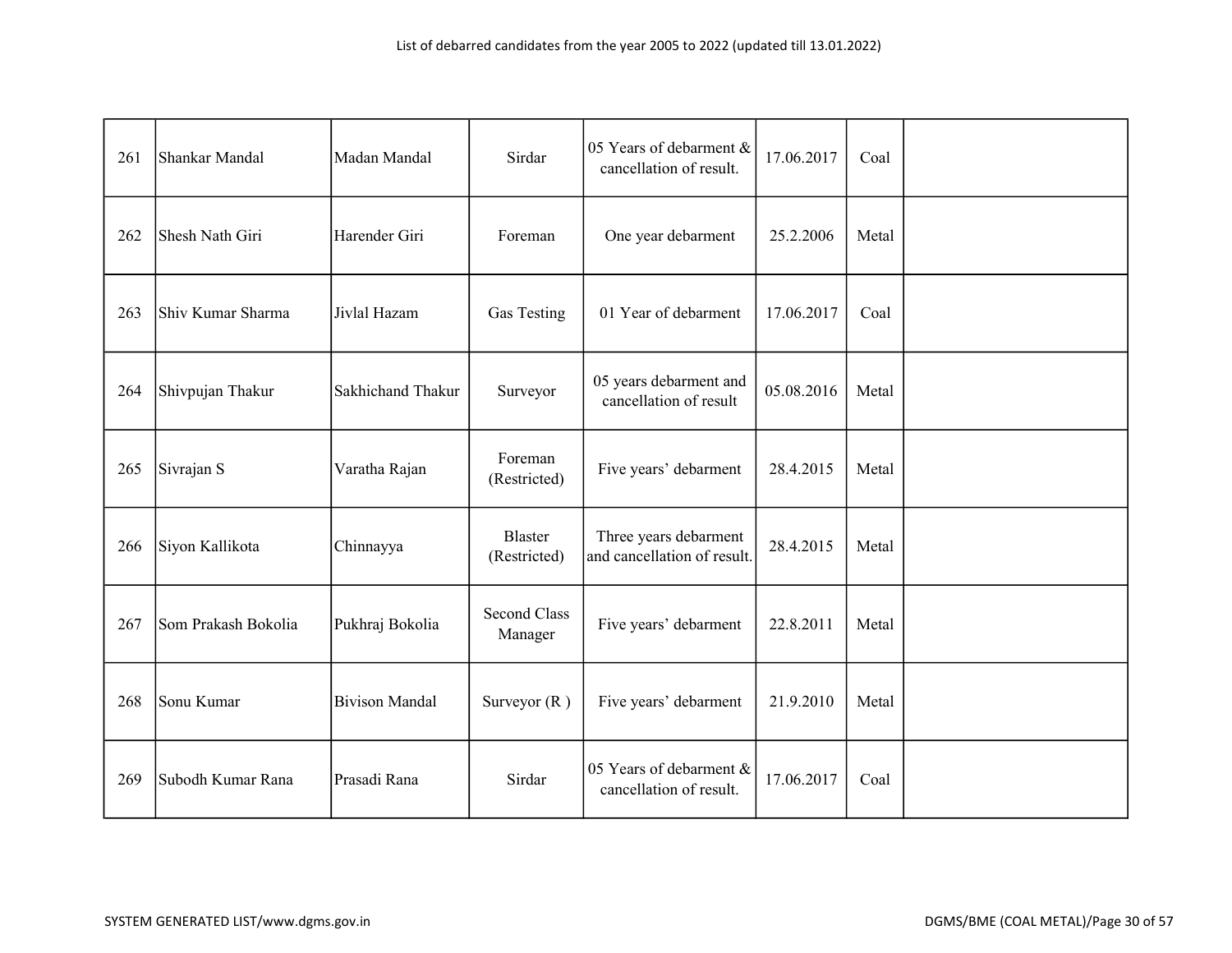| 270 | Sudha Veeranjaneya<br>Reddy | S. Ramanna Reddy         | Foreman<br>(Restricted)     | Life time debarment                                                             | 28.4.2015  | Metal |  |
|-----|-----------------------------|--------------------------|-----------------------------|---------------------------------------------------------------------------------|------------|-------|--|
| 271 | Sudheshwar Kumar            | Lakhan Nonia             | Gas Testing                 | 01 Year of debarment                                                            | 17.06.2017 | Coal  |  |
| 272 | Sudhir Kumar                | <b>Bondhan Prasad</b>    | Sirdar                      | Cancellation of certificate<br>and five years debarment.                        | 12.7.2010  | Coal  |  |
| 273 | Sunil Kumar                 | Sahu Yadav               | Gas Testing                 | 01 Year of debarment                                                            | 17.06.2017 | Coal  |  |
| 274 | Sunil Kumar                 | Ram Singh                | Blaster (Un-<br>restricted) | Life time debarment and<br>cancellation of result.                              | 28.4.2015  | Metal |  |
| 275 | Surendra Kumar              | Anandi Prasad<br>Dwivedi | First Aid<br>certificate    | Three years' debarment                                                          | 5.9.2013   | Metal |  |
| 276 | Surendra Kumar Pawar        | Lodhu Pawar              | Overman                     | Three year debarment                                                            | 07.07.2007 | Coal  |  |
| 277 | Suresh Kumar                | <b>Tahal Mandal</b>      | Sirdar                      | Five years debarment.<br>Cancellation of certificate<br>No.53355 dated 6.6.2003 | 30.7.2013  | Coal  |  |
| 278 | Suresh Nonia                | Ram Lagan Noniya         | Gas Testing                 | 01 Year of debarment &<br>cancellation of result.                               | 17.06.2017 | Coal  |  |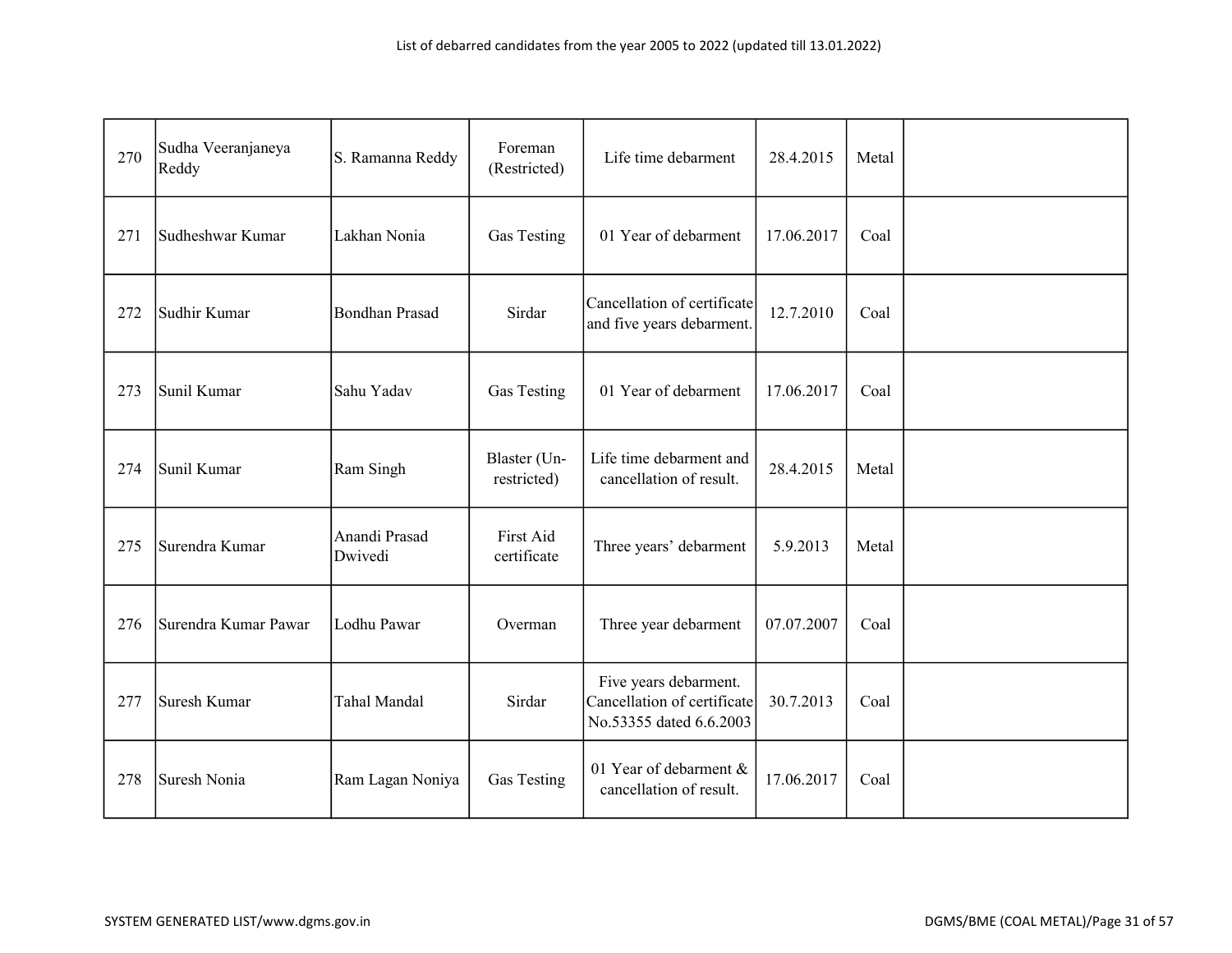| 279 | T. Gurukiran           | T. Thirumala Rao             | <b>First Class</b><br>Manager | Three years' debarment                                                                | 2.4.2008   | Metal |  |
|-----|------------------------|------------------------------|-------------------------------|---------------------------------------------------------------------------------------|------------|-------|--|
| 280 | Tanmay Nandi           | Ashok Nandi                  | Gas Testing<br>Cert.          | 01 Year of debarment.<br>Cancellation of result of<br>Gas testing exm on<br>18.5.2013 | 22.7.2014  | Coal  |  |
| 281 | Triloki Kumar Mandal   | Bhikhan Mandal               | Gas Testing<br>Cert.          | 01 Year of debarment                                                                  | 22.7.2014  | Coal  |  |
| 282 | Tuk Lal                | Bihari Lal                   | Sirdar                        | Three years debarment                                                                 | 02.07.2005 | Coal  |  |
| 283 | Tuleshwar Kumar Sahu   | Pardesi Ram Sahu             | Surveyor                      | Five years debarment                                                                  | 28.11.2011 | Coal  |  |
| 284 | Tuleshwar Kumar Sahu   | Pardeshi Kumar<br>Sahu       | Surveyor                      | Five years' debarment                                                                 | 9.4.2012   | Metal |  |
| 285 | Veeraboina Ravishankar | V. Pallaiah                  | Foreman $(R)$                 | Five years' debarment                                                                 | 28.4.2015  | Metal |  |
| 286 | Veeresh Kumar          | Sheo Nandan<br>Prasad Sharma | <b>First Class</b><br>Manager | Five year debarment                                                                   | 29.11.2007 | Coal  |  |
| 287 | Venkararaja Venlanati  | Nageswar Rao                 | Foreman $(R)$                 | Five years' debarment                                                                 | 28.9.2012  | Metal |  |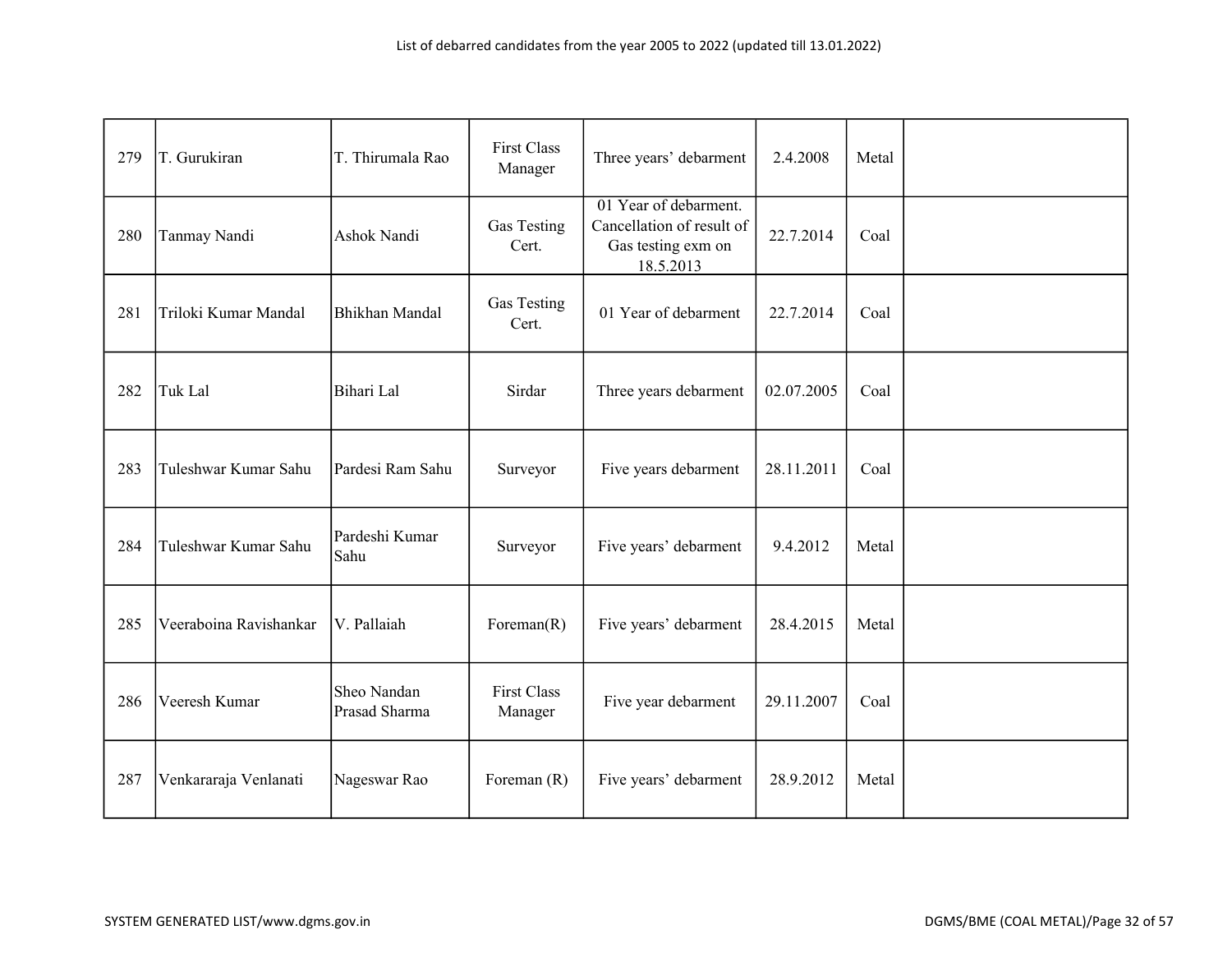| 288 | Vijay Kumar          | Rambilas Mandal           | Gas Testing                 | 05 Years of debarment                                            | 17.06.2017 | Coal  | Debarred for falsification of<br>Flame Safety Lamp Handling<br>Certificate (with Gas Testing<br>appl.) and Experience certificate |
|-----|----------------------|---------------------------|-----------------------------|------------------------------------------------------------------|------------|-------|-----------------------------------------------------------------------------------------------------------------------------------|
| 289 | Vijay Kumar          | Dukhi Ram                 | Gas Testing                 | 01 Year of debarment                                             | 17.06.2017 | Coal  |                                                                                                                                   |
| 290 | Vijaya Raghavan      | <b>B.</b> Perumal         | Second Class<br>Manager (R) | Five years' debarment                                            | 28.4.2015  | Metal |                                                                                                                                   |
| 291 | Vikas Kumar          | Bhuewneshwar<br>Prasad    | Sirdar                      | Cancellation of Sirdar<br>Certificate and five year<br>debarment | 23.11.2009 | Coal  |                                                                                                                                   |
| 292 | Vikash Kumar Barnwal | Birendra Kumar<br>Barnwal | Gas Testing                 | 01 Year of debarment                                             | 17.06.2017 | Coal  |                                                                                                                                   |
| 293 | Vikash Kumar Mandal  | Narayan Mandal            | Gas Testing<br>Cert.        | 01 Year of debarment                                             | 22.7.2014  | Coal  |                                                                                                                                   |
| 294 | Vinay Kumar          | Ram Gobind Dubey          | Gas Testing                 | 05 Years of debarment                                            | 17.06.2017 | Coal  | Debarred for falsification of<br>Flame Safety Lamp Handling<br>Certificate (with Gas Testing<br>appl.) and Experience certificate |
| 295 | Vinod Kumar          | Ramu Mandal               | Sirdar                      | Five years debarment                                             | 12.7.2010  | Coal  |                                                                                                                                   |
| 296 | Vipin Mishra         | Kamlesh Kr. Mishra        | <b>SMC</b>                  | Five years debarment                                             | 22.7.2014  | Coal  |                                                                                                                                   |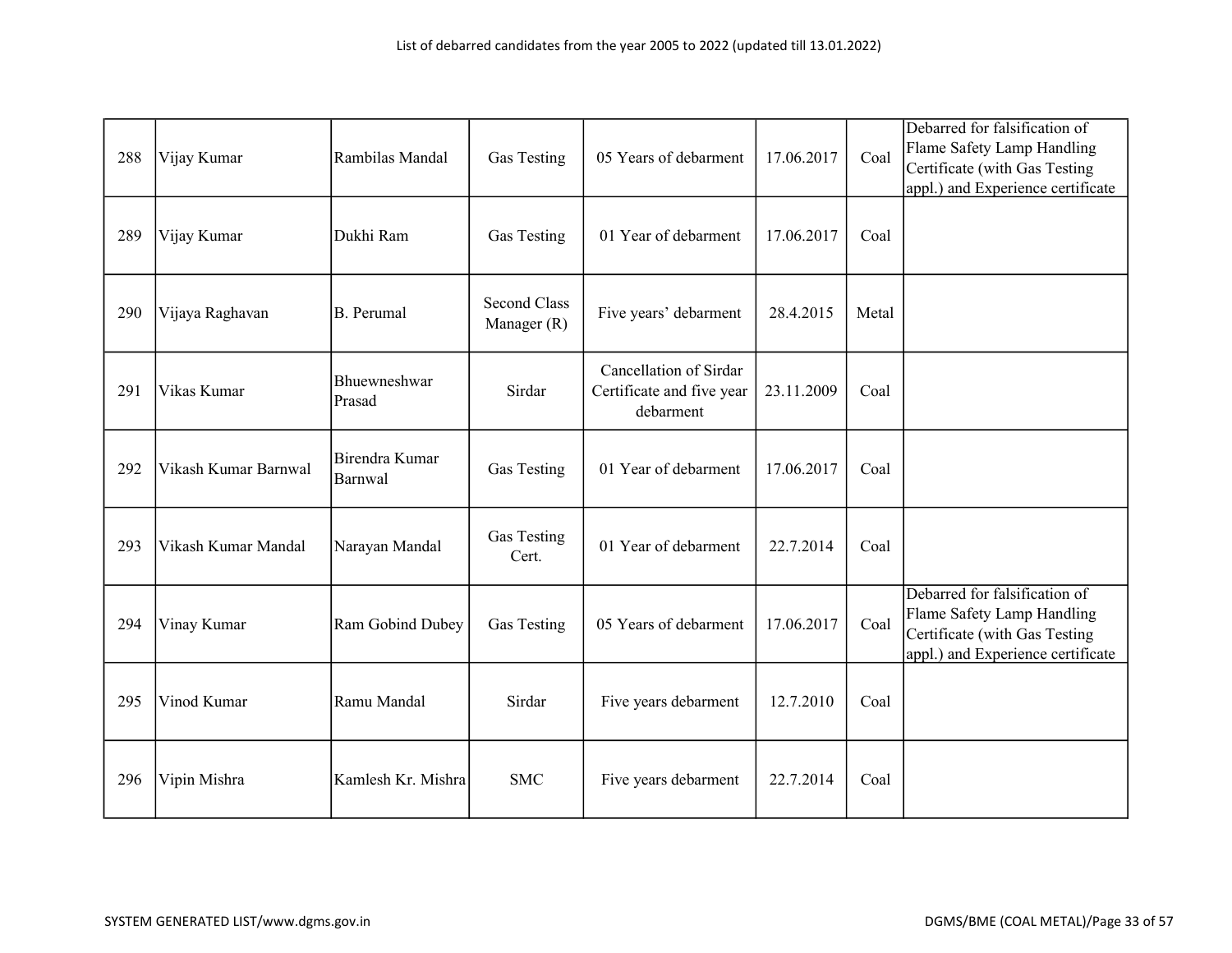| 297 | Vishal               | <b>Balram Prasad</b>    | Sirdar                      | Five year debarment                                  | 07.07.2007 | Coal  |  |
|-----|----------------------|-------------------------|-----------------------------|------------------------------------------------------|------------|-------|--|
| 298 | VR Satyanarayana     | Vallipalli Prasad       | Foreman (Un-<br>restricted) | Life time debarment                                  | 28.4.2015  | Metal |  |
| 299 | Y B Amarnath Reddy   | Y B Krishna Reddy       | Foreman(R)                  | Lifetime debarment                                   | 05.08.2016 | Metal |  |
| 300 | Yerram Anji Reddy    | Yerram Lakshma<br>Reddy | Foreman<br>(Restricted)     | Life time debarment                                  | 28.4.2015  | Metal |  |
| 301 | Prafulla Kumar Karua | Anand Karua             | Mining Mate(R)              | Five years' debarment<br>and cancellation of result  | 04.01.2018 | Metal |  |
| 302 | Jena Munda           | Sikandar Munda          | Mining Mate(R)              | Five years' debarment<br>and cancellation of result  | 04.01.2018 | Metal |  |
| 303 | Samir Kumar Munda    | Gopbandhu Munda         | Mining Mate(R)              | Five year's debarement<br>and cancellation of result | 04.01.2018 | Metal |  |
| 304 | Tapaneswar Nayak     | Bala Krushna<br>Nayak   | Mining Mate(R)              | Five year's debarement<br>and cancellation of result | 04.01.2018 | Metal |  |
| 305 | Mithun Kumar Das     | Pratap Lal Das          | Mining Mate(R)              | Five year's debarement<br>and cancellation of result | 04.01.2018 | Metal |  |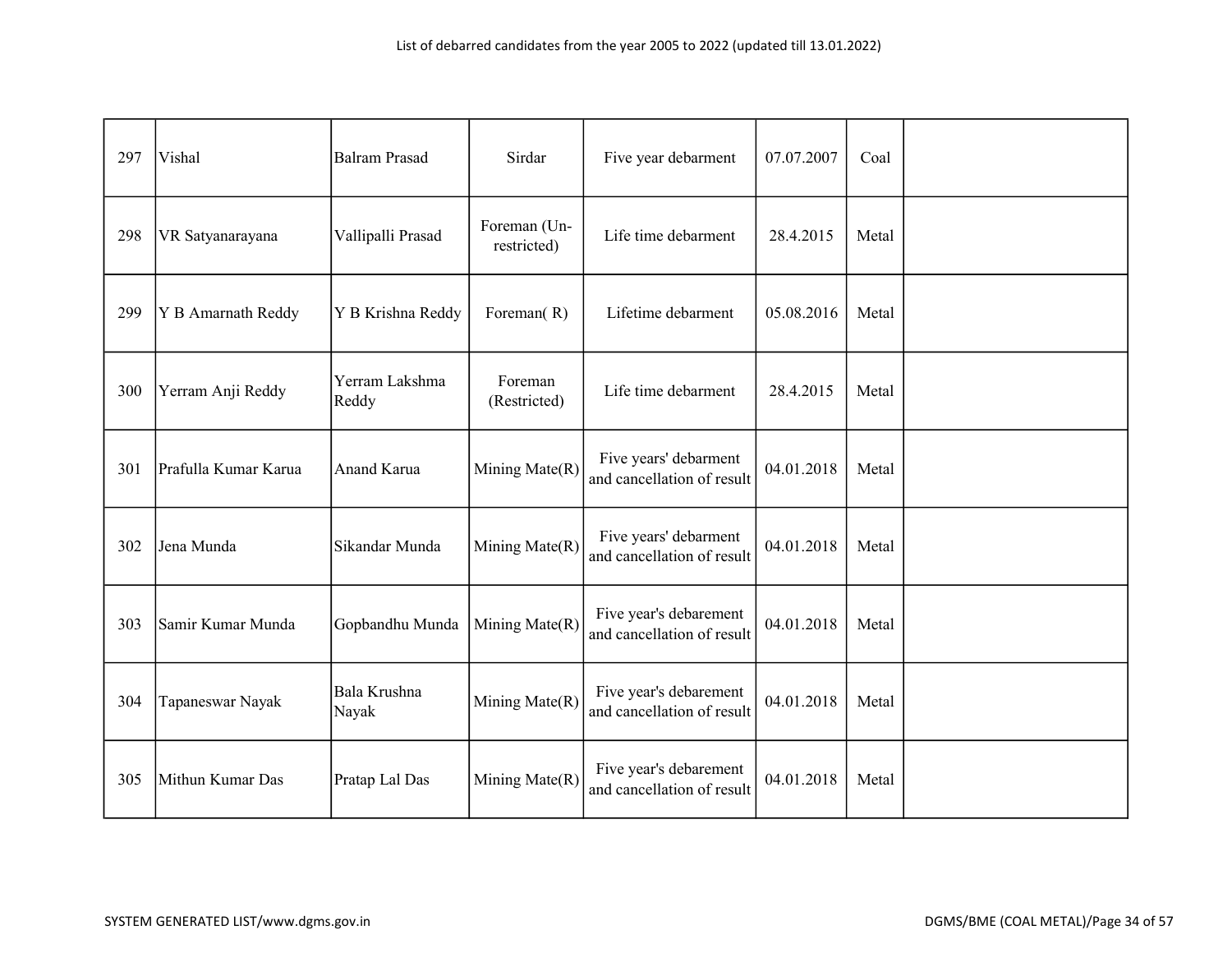| 306 | Rikesh Kumar Sahu       | Sukhnarayan Sahu       | Mining Mate(R)                    | Five year's debarement<br>and cancellation of result | 04.01.2018 | Metal |  |
|-----|-------------------------|------------------------|-----------------------------------|------------------------------------------------------|------------|-------|--|
| 307 | Sarat Nayak             | Baishnab Nayak         | Mining Mate(R)                    | Five year's debarement<br>and cancellation of result | 04.01.2018 | Metal |  |
| 308 | Shivnandan Prasad Yadav | Ganga Prasad<br>Yadav  | Blaster(R)                        | Five year's debarement<br>and cancellation of result | 04.01.2018 | Metal |  |
| 309 | Shivanethra R           | Shri Raju              | Foreman $(R)$                     | Five year's debarement                               | 04.01.2018 | Metal |  |
| 310 | Pavan Kumar             | Guru Bheema Rao        | Foreman(UR)                       | Lifetime debarment                                   | 04.01.2018 | Metal |  |
| 311 | Amit Kumar              | Anirudh Prasad Sah     | Foreman $(R)$                     | Five year's debarement                               | 04.01.2018 | Metal |  |
| 312 | Potta Naresh            | Potta<br>Nagabhushanam | <b>Second Class</b><br>Manager(R) | Five year's debarement                               | 04.01.2018 | Metal |  |
| 313 | Jaggu Mandal            | Mahavir Mandal         | Gas Testing                       | 01 Year of debarment &<br>cancellation of result     | 30.05.2018 | Coal  |  |
| 314 | Raju Kumar              | Sitaram Sahu           | Gas Testing                       | 01 Year of debarment                                 | 30.05.2018 | Coal  |  |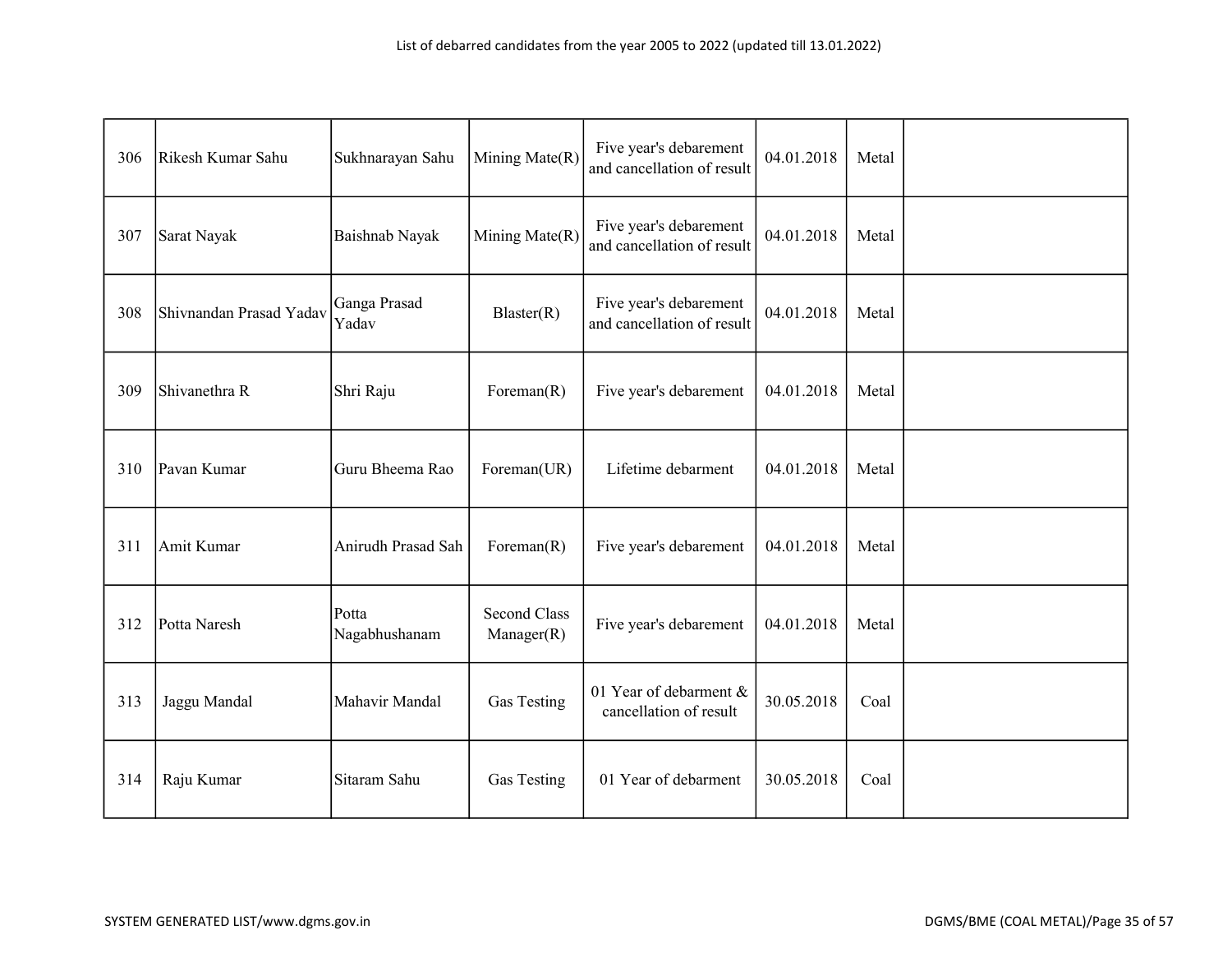| 315 | <b>Biswajit Routray</b> | Achyutananda<br>Routray | Gas Testing        | 01 Year of debarment | 30.05.2018 | Coal |  |
|-----|-------------------------|-------------------------|--------------------|----------------------|------------|------|--|
| 316 | Abhishek Kumar Gaurav   | Kaushalanand            | Gas Testing        | 01 Year of debarment | 30.05.2018 | Coal |  |
| 317 | Jagdamba Pandey         | Sita Sharan Pandey      | Gas Testing        | 01 Year of debarment | 30.05.2018 | Coal |  |
| 318 | Omkar Pandey            | Rajesh Pandey           | <b>Gas Testing</b> | 01 Year of debarment | 30.05.2018 | Coal |  |
| 319 | Prakash Kumar Mandal    | Chhota Budhan<br>Mandal | Gas Testing        | 01 Year of debarment | 30.05.2018 | Coal |  |
| 320 | Vivek Kumar Tiwari      | Shambhu Tiwari          | Gas Testing        | 01 Year of debarment | 30.05.2018 | Coal |  |
| 321 | Narayan Mandal          | Tejo Mandal             | Gas Testing        | 01 Year of debarment | 30.05.2018 | Coal |  |
| 322 | Shakti Kumar Paswan     | Sheo Ram                | Gas Testing        | 01 Year of debarment | 30.05.2018 | Coal |  |
| 323 | Deepak Prasad           | <b>Ganpat Prasad</b>    | Sirdar             | 5 years of debarment | 30.05.2018 | Coal |  |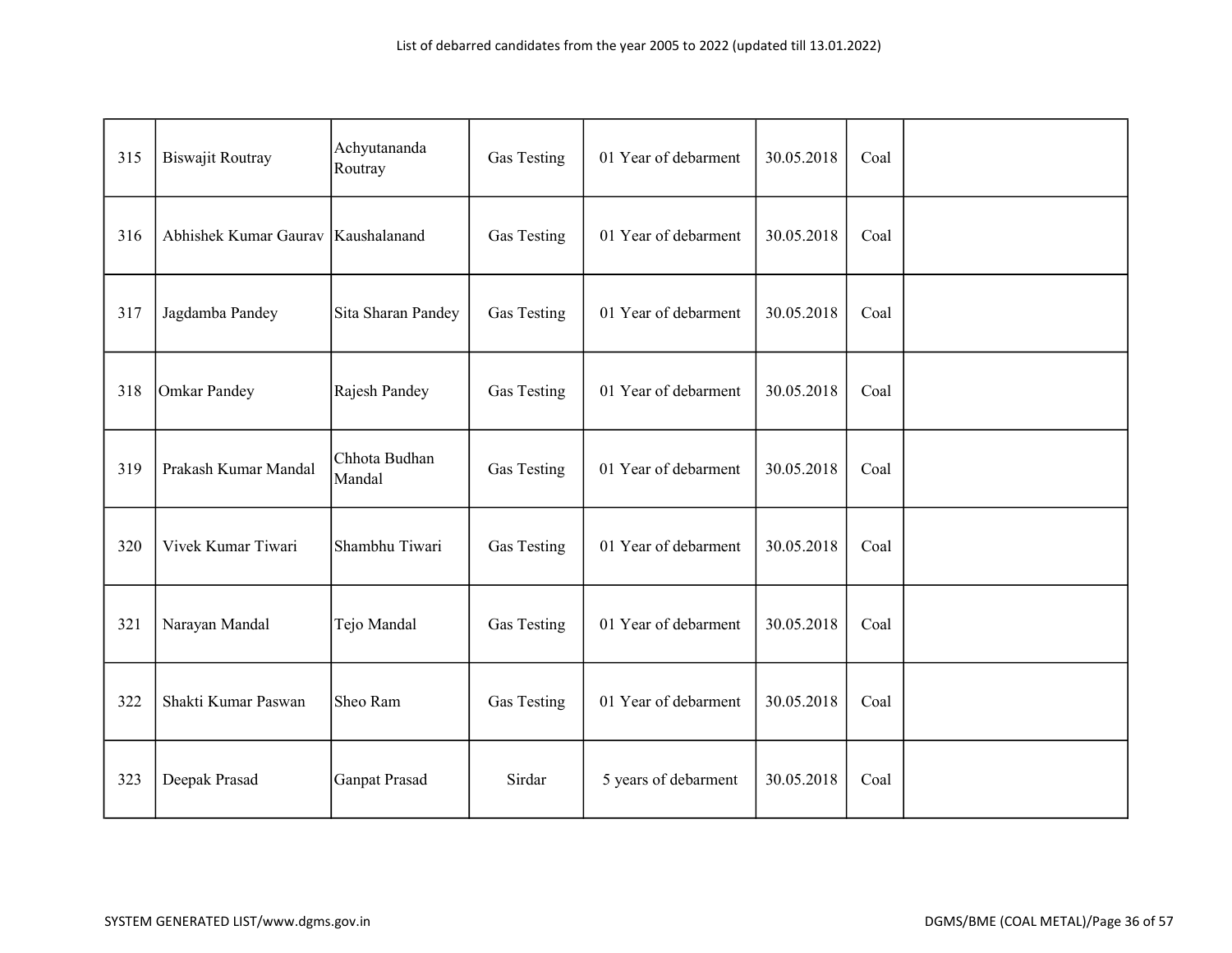| 324 | Pradip Kumar Jha     | Parmanand Jha               | Sirdar      | 5 years of debarment                             | 30.05.2018 | Coal |  |
|-----|----------------------|-----------------------------|-------------|--------------------------------------------------|------------|------|--|
| 325 | Ajay Kumar Mehta     | Nand Kumar Mehta            | Sirdar      | 5 years of debarment                             | 30.05.2018 | Coal |  |
| 326 | Kameshwar Mandal     | Etwari Mandal               | Sirdar      | 5 years of debarment &<br>cancellation of result | 30.05.2018 | Coal |  |
| 327 | Rajnish Ranjan Kumar | Nawal Kishore<br>Srivastava | <b>SMC</b>  | 5 years of debarment &<br>cancellation of result | 30.05.2018 | Coal |  |
| 328 | Ajay Kumar Soni      | Chunilal Soni               | <b>FMC</b>  | 5 years of debarment &<br>cancellation of result | 30.05.2018 | Coal |  |
| 329 | Ajay Kumar           | Shankar Nonia               | Gas Testing | 01 Year of debarment                             | 30.05.2018 | Coal |  |
| 330 | Chandan Kumar Mahato | Damodar Mahato              | Gas Testing | 01 Year of debarment &<br>cancellation of result | 30.05.2018 | Coal |  |
| 331 | Rajendra Munda       | Dipu Munda                  | Sirdar      | 5 years of debarment                             | 30.05.2018 | Coal |  |
| 332 | Santosh Kumar Nirala | Dhaneshwar<br>Mahato        | Sirdar      | 5 years of debarment                             | 30.05.2018 | Coal |  |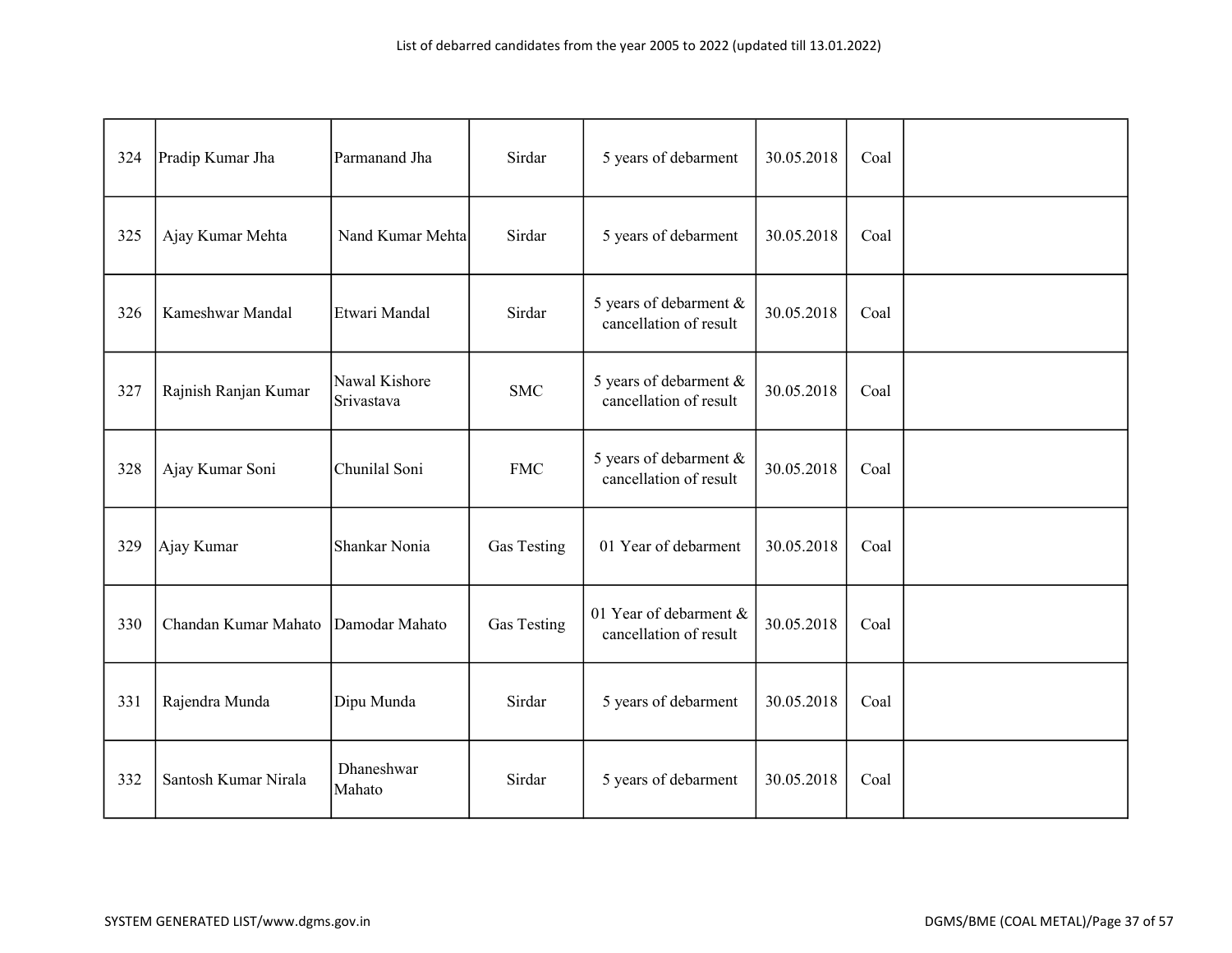| 333 | Ramdew Choudhary             | Ketar Choudhary             | Sirdar | 5 years of debarment | 30.05.2018 | Coal |  |
|-----|------------------------------|-----------------------------|--------|----------------------|------------|------|--|
| 334 | Chandra Bhushan<br>Chourasia | Santosh Prasad<br>Chourasia | Sirdar | 5 years of debarment | 30.05.2018 | Coal |  |
| 335 | Pintu Kumar                  | Tuplal Mandal               | Sirdar | 5 years of debarment | 30.05.2018 | Coal |  |
| 336 | Manoj Kumar                  | Kameshwar Prasad            | Sirdar | 5 years of debarment | 30.05.2018 | Coal |  |
| 337 | Sagar Modi                   | Naresh Modi                 | Sirdar | 5 years of debarment | 30.05.2018 | Coal |  |
| 338 | Santosh Kumar                | Ramakant Prasad             | Sirdar | 5 years of debarment | 30.05.2018 | Coal |  |
| 339 | Ranvijay Prasad              | Mungleshwar Ram             | Sirdar | 5 years of debarment | 30.05.2018 | Coal |  |
| 340 | Amar Lal Mahto               | Prabhu Mahto                | Sirdar | 5 years of debarment | 30.05.2018 | Coal |  |
| 341 | Mithilesh Kumar Gupta        | Sudhan Saw                  | OME    | 5 years of debarment | 30.05.2018 | Coal |  |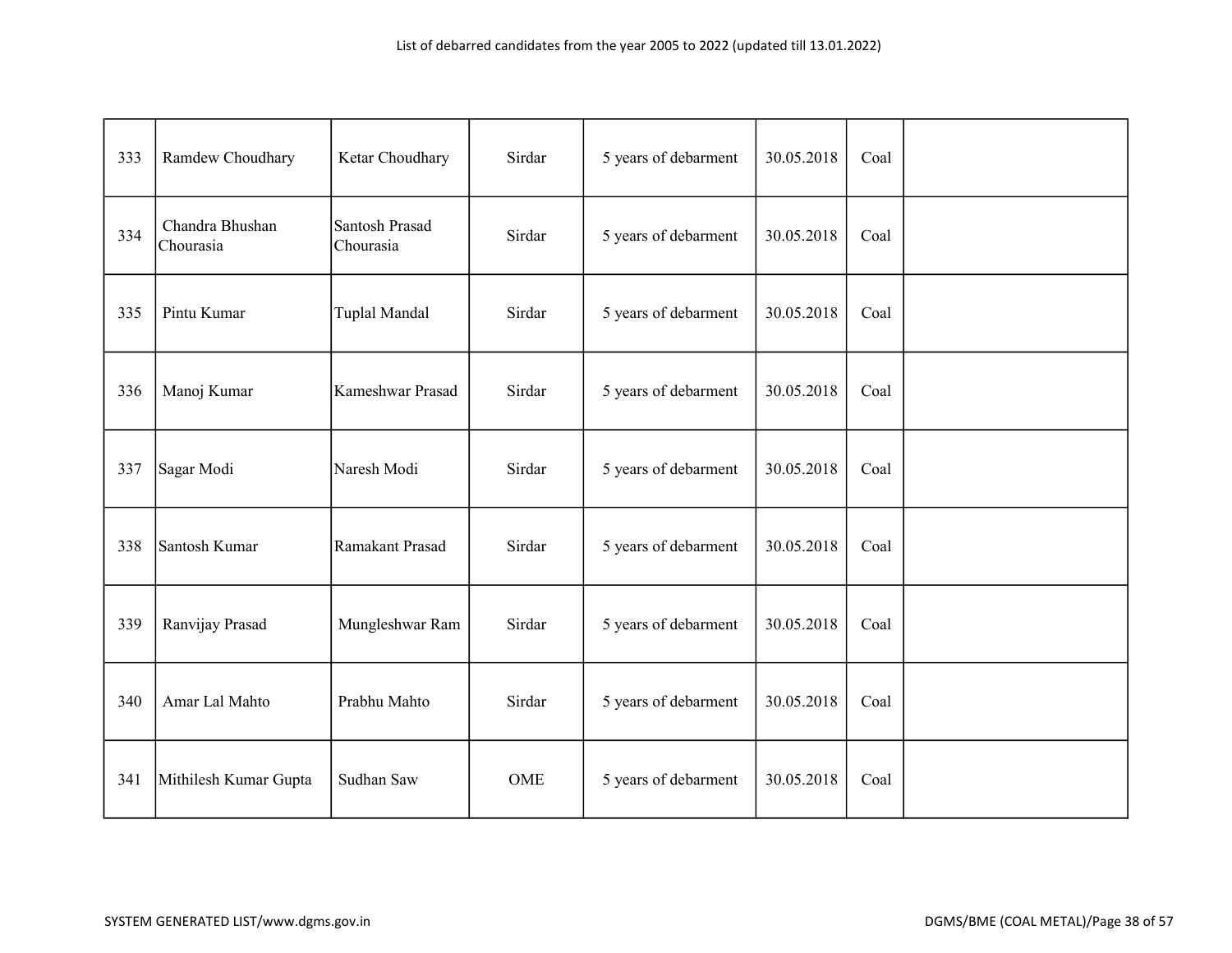| 342 | Ravi Kumar Mandal          | Sidheshwar Pandey         | <b>OME</b>  | 5 years of debarment                             | 30.05.2018 | Coal |                                                                             |
|-----|----------------------------|---------------------------|-------------|--------------------------------------------------|------------|------|-----------------------------------------------------------------------------|
| 343 | <b>Balram Kumar Pandey</b> | <b>Bhikhan Mahto</b>      | <b>OME</b>  | 5 years of debarment                             | 30.05.2018 | Coal |                                                                             |
| 344 | Prakash Narayan Singh      | Surendra Singh            | <b>FMC</b>  | 5 years of debarment &<br>cancellation of result | 30.05.2018 | Coal |                                                                             |
| 345 | Madhu Sudan Chauhan        | Ringal Lal Chauhan        | Sirdar      | 5 years of debarment                             | 30.05.2018 | Coal |                                                                             |
| 346 | Manoj Kumar Tudu           | Dhena Tudu                | Sirdar      | 5 years of debarment &<br>cancellation of result | 30.05.2018 | Coal |                                                                             |
| 347 | Nand Kishor Mandal         | Jagdish Mandal            | Sirdar      | 5 years of debarment                             | 30.05.2018 | Coal |                                                                             |
| 348 | Janak Lal                  | Govind Prasad             | Gas Testing | 5 years of debarment &<br>cancellation of result | 30.05.2018 | Coal | Debarred for altretion of date of<br>birth in School Leaving<br>Certificate |
| 349 | Navin Kumar Singh          | Dineshwar Prasad<br>Singh | Gas Testing | 01 Year of debarment &<br>cancellation of result | 30.05.2018 | Coal |                                                                             |
| 350 | Dhiraj Mandal              | Sukhdew Mandal            | Sirdar      | 5 years of debarment                             | 30.05.2018 | Coal |                                                                             |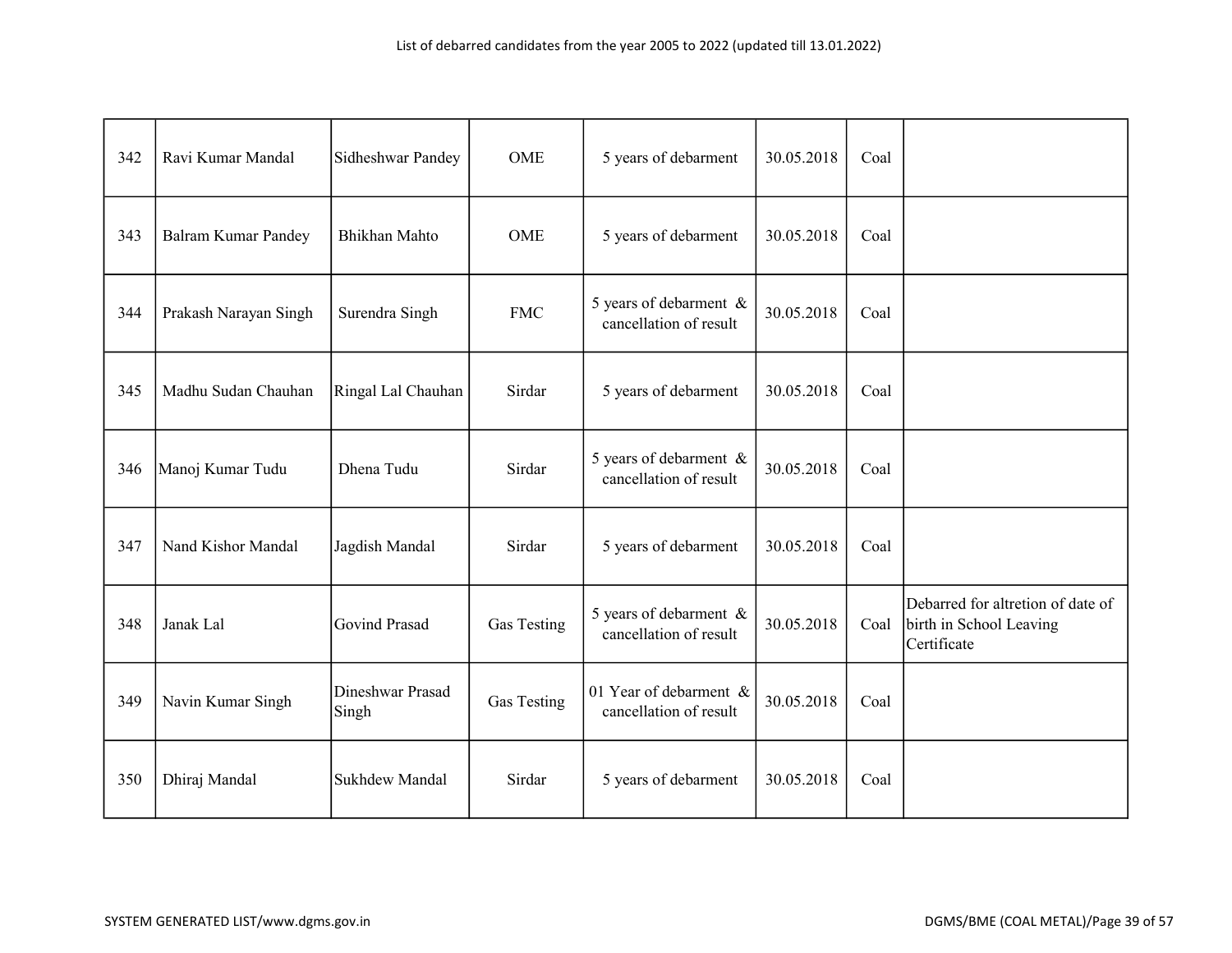| 351 | Uttam Kumar Sahu      | Firat Ram Sahu          | Sirdar      | 5 years of debarment                             | 30.05.2018 | Coal |  |
|-----|-----------------------|-------------------------|-------------|--------------------------------------------------|------------|------|--|
| 352 | Amit Kumar Ghosh      | Naba Mukul Ghosh        | Sirdar      | 5 years of debarment &<br>cancellation of result | 30.05.2018 | Coal |  |
| 353 | Anup Kumar Ghosh      | Mohan Ch. Ghosh         | Sirdar      | 5 years of debarment &<br>cancellation of result | 30.05.2018 | Coal |  |
| 354 | Suresh Kumar Mandal   | Badri Mandal            | Sirdar      | 5 years of debarment &<br>cancellation of result | 30.05.2018 | Coal |  |
| 355 | Debashish Kumar Borah | Atul Borah              | Sirdar      | 5 years of debarment                             | 30.05.2018 | Coal |  |
| 356 | Raj Kishor Mandal     | Rameshwar Mandal        | Gas Testing | 01 Year of debarment                             | 30.05.2018 | Coal |  |
| 357 | Pritam Kumar Singh    | <b>Bramhanand Singh</b> | Gas Testing | 01 Year of debarment                             | 30.05.2018 | Coal |  |
| 358 | Deepak Pravin Kachhap | Hemant Kachhap          | Gas Testing | 01 Year of debarment                             | 30.05.2018 | Coal |  |
| 359 | Sallauddin Ansari     | Allauddin Ansari        | Gas Testing | 01 Year of debarment                             | 30.05.2018 | Coal |  |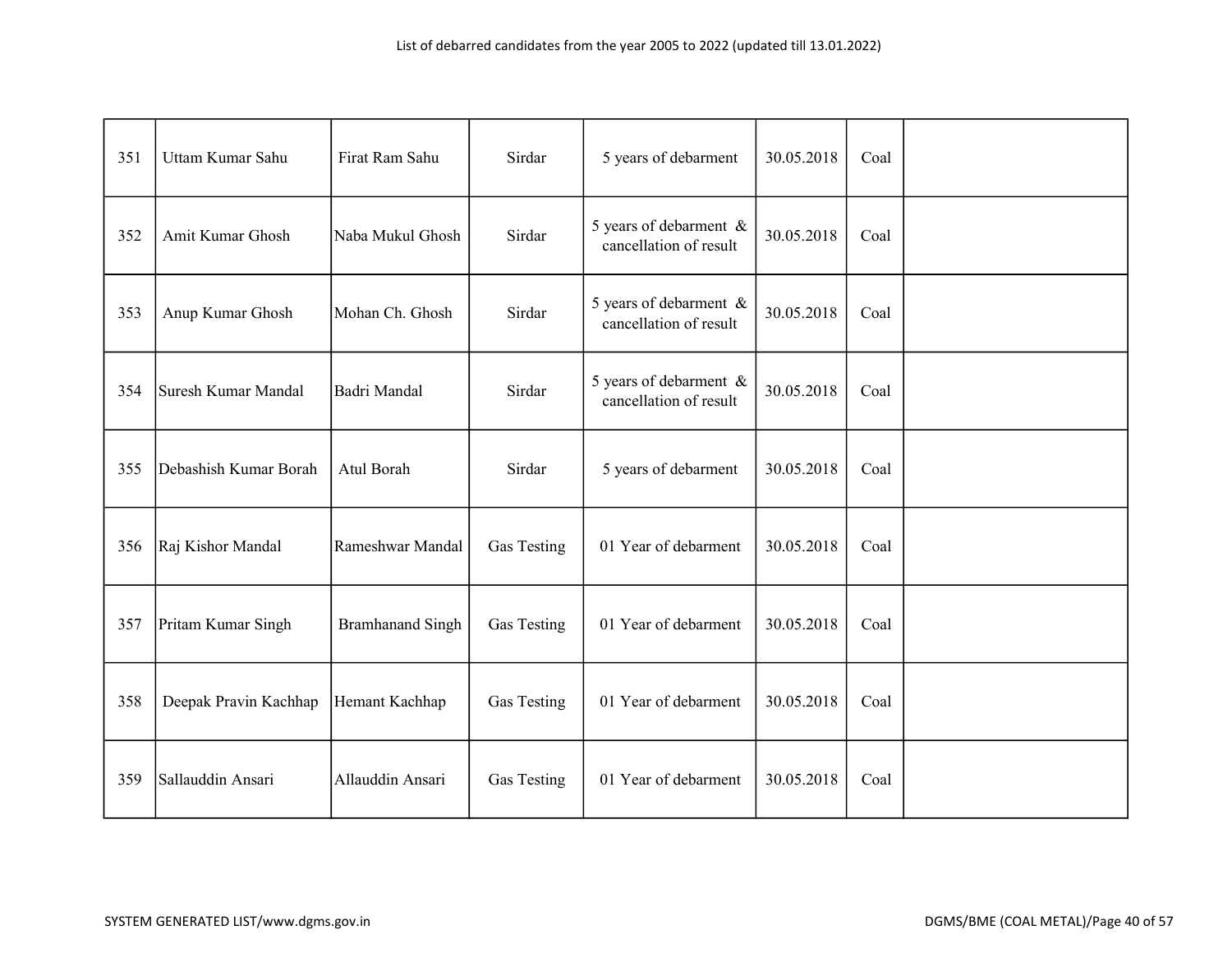| 360 | Sunil Yadav         | Mithai Yadav                  | Gas Testing             | 01 Year of debarment &<br>cancellation of result                     | 30.05.2018 | Coal  |                                                                                                                                   |
|-----|---------------------|-------------------------------|-------------------------|----------------------------------------------------------------------|------------|-------|-----------------------------------------------------------------------------------------------------------------------------------|
| 361 | Rajesh Kumar Saw    | Rajendra Saw                  | Gas Testing &<br>Sirdar | 5 years of debarment                                                 | 30.05.2018 | Coal  | Debarred for falsification of<br>Flame Safety Lamp Handling<br>Certificate (with Gas Testing<br>appl.) and Experience certificate |
| 362 | Sachin Kumar Gope   | Sunil Kumar Gope              | Sirdar                  | 5 years of debarment                                                 | 30.05.2018 | Coal  |                                                                                                                                   |
| 363 | Sarvesh Kumar       | Ram Udar Yadav                | GT and Sirdar           | 05 Years of debarment                                                | 25.08.2018 | Coal  | Debarred for forged signature                                                                                                     |
| 364 | Kumar Saurav        | Satya Narayan<br>Singh        | Gas Testing             | 05 Years of debarment                                                | 25.08.2018 | Coal  | Debarred for forged signature                                                                                                     |
| 365 | Papendra Karmali    | Karu Ram Karmali              | Gas Testing             | 01 Year of debarment                                                 | 25.08.2018 | Coal  |                                                                                                                                   |
| 366 | Devendra Prasad     | <b>Baleshwar Mandal</b>       | Gas Testing             | 01 Year of debarment &<br>cancellation of result.                    | 25.08.2018 | Coal  |                                                                                                                                   |
| 367 | Kande Venkateswarlu | Venkaiah                      | Foreman $(R)$           | Lifetime debarment &<br>cancellation of result.                      | 14.09.2018 | Metal | $D.O.B - 20.10.1971;$                                                                                                             |
| 368 | Girish Kumar        | Ishwar Chandra<br>Shrivastava |                         | Second Class (R   05 Years of debarment &<br>cancellation of result. | 14.09.2018 | Metal | $ D.O.B - 15.09.1977;$                                                                                                            |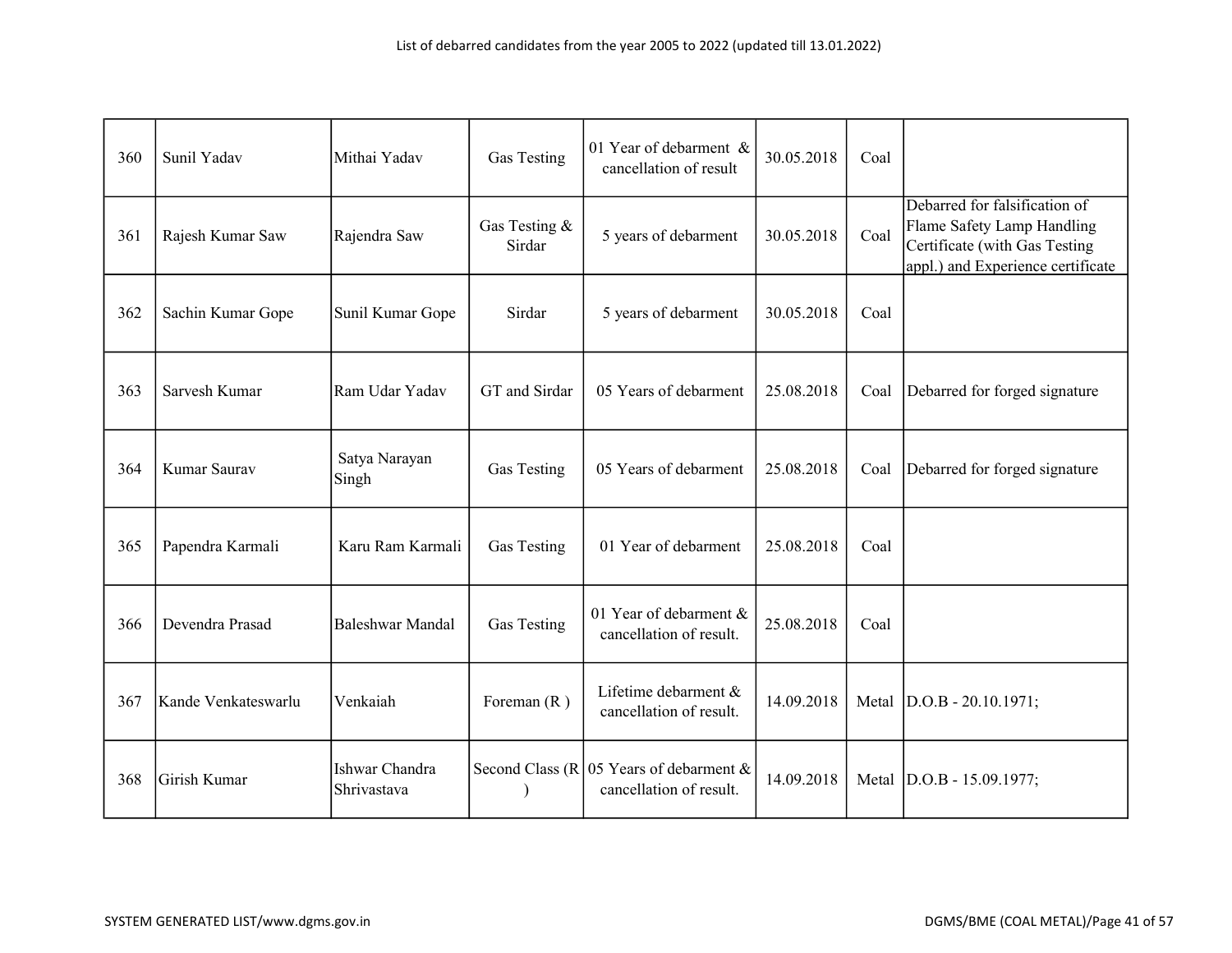| 369 | V Thirupathi                                   | Rajam                | <b>Second Class</b><br>Manager (R)<br>Exemption                   | 05 Years of debarment                             | 14.09.2018 |       | Metal  D.O.B - 24.07.1981;                                                       |
|-----|------------------------------------------------|----------------------|-------------------------------------------------------------------|---------------------------------------------------|------------|-------|----------------------------------------------------------------------------------|
| 370 | G Srinivasa Rao                                | G Madhav             | Foreman $(R)$<br>Exemption                                        | 05 Years of debarment                             | 14.09.2018 | Metal | $D.O.B - 17.04.1969;$                                                            |
| 371 | Koteshwar Thangellapelli Ilaiah Thangellapelli |                      | Foreman $(R)$<br>Exemption                                        | 05 Years of debarment                             | 14.09.2018 |       | Metal  D.O.B - 08.06.1977;                                                       |
| 372 | Vijay Kumar Ojha                               | Sidh Nath Ojha       | <b>Second Class</b><br>Manager (R)<br>Exemption                   | Lifetime debarment                                | 03.01.2019 |       | Metal  D.O.B - 21.06.1985;                                                       |
| 373 | Ranapangu Anjaiah                              | Ranapangu Papaiah    | <b>Second Class</b><br>Manager (R)<br><b>Exemption SMR</b><br>(E) | 05 Years of debarment                             | 03.06.2019 | Metal | D.O.B- 04.06.1993; Falsification<br>of Exp. Certificate                          |
| 374 | Rohit Singh                                    | Rajendra Singh       | Foreman $(R)$<br><b>Exemption FR</b><br>(E)                       | Lifetime debarment                                | 03.06.2019 | Metal | D.O.B- 02.11.1991; Falsification<br>of Exp. Certificate                          |
| 375 | Aakash Kumar Jaiswal                           | Ram Kumar<br>Jaiswal | <b>GT</b>                                                         | 01 Year of debarment                              | 10.06.2019 | Coal  | D.O.B- 29.05.1992; Falsification<br>of Flame Safety Lamp Handling<br>Certificate |
| 376 | Abdul Toshin                                   | Abdul Qadir          | <b>GT</b>                                                         | 01 Year of debarment                              | 10.06.2019 | Coal  | D.O.B- 28.09.1994; Flame Safety<br>Lamp Handling Certificate                     |
| 377 | Abhishek Kumar                                 | Vishwanath Singh     | Sirdar                                                            | 05 Years of debarment &<br>cancellation of result | 10.06.2019 | Coal  | D.O.B- 15.11.1987; Falsification<br>of Exp. Certificate                          |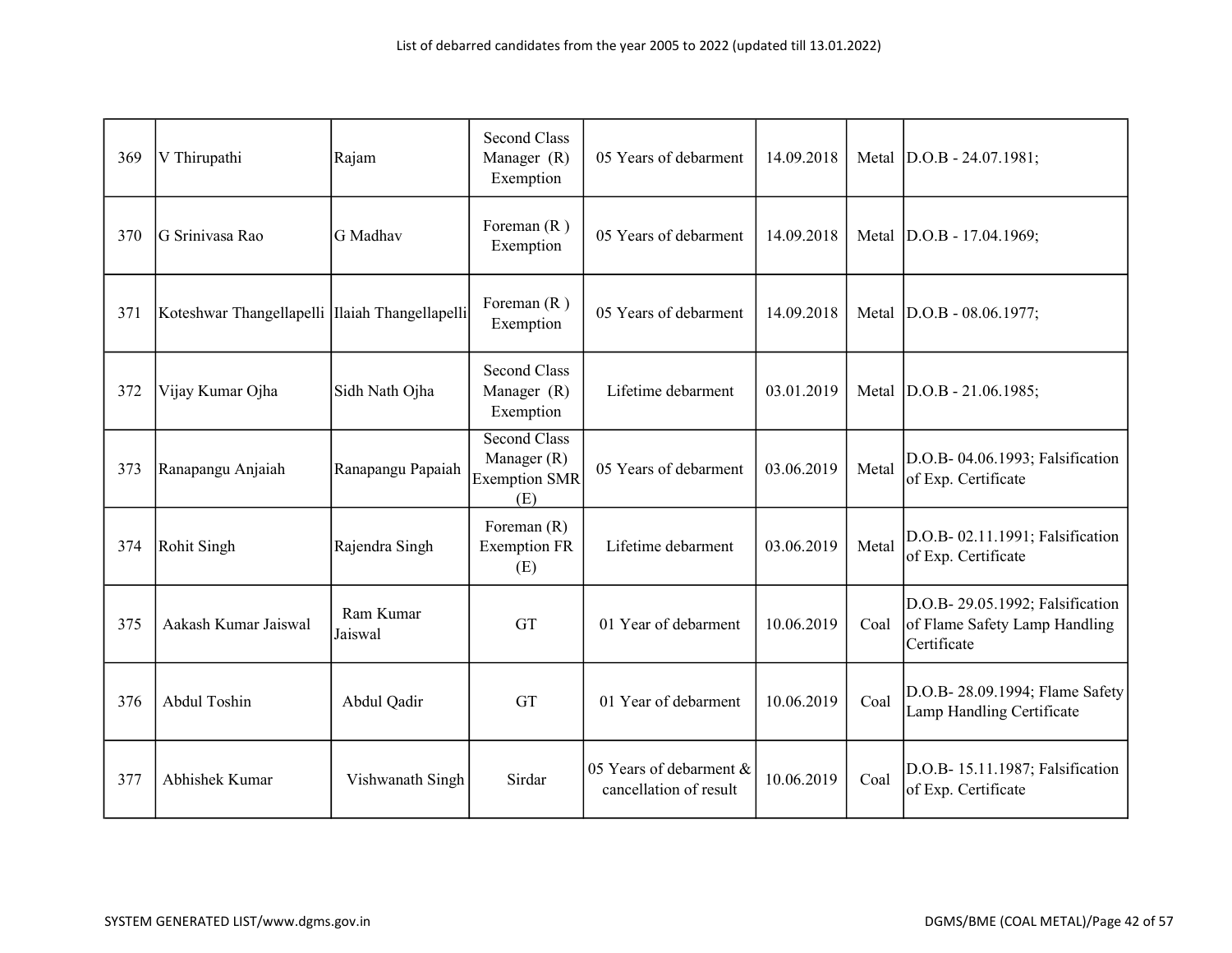| 378 | Ajay Kumar                   | Aatma Ram      | <b>GT</b> | 01 Year of debarment                              | 10.06.2019 | Coal | D.O.B- 23.02.1992; Falsification<br>of Flame Safety Lamp Handling<br>Certificate |
|-----|------------------------------|----------------|-----------|---------------------------------------------------|------------|------|----------------------------------------------------------------------------------|
| 379 | Ajay Kumar<br>Vishwakarma    | Ram Kumar      | <b>GT</b> | 01 Year of debarment                              | 10.06.2019 | Coal | D.O.B- 03.07.1996; Falsification<br>of Flame Safety Lamp Handling<br>Certificate |
| 380 | Ajit Kumar                   | Gopal Bauri    | Sirdar    | 05 Years of debarment &<br>cancellation of result | 10.06.2019 | Coal | D.O.B- 08.01.1988; Falsification<br>of Exp. Certificate                          |
| 381 | Ajit Prasad                  | Lakhan Saw     | Sirdar    | 05 Years of debarment &<br>cancellation of result | 10.06.2019 | Coal | D.O.B- 14.06.1988; Falsification<br>of Exp. Certificate                          |
| 382 | Akhtar Ansari                | Hamid Ansari   | Sirdar    | 05 Years of debarment &<br>cancellation of result | 10.06.2019 | Coal | D.O.B- 01.08.1989; Falsification<br>of Exp. Certificate                          |
| 383 | Ashok Kumar Yadav            | Arjun Gope     | Sirdar    | 05 Years of debarment &<br>cancellation of result | 10.06.2019 | Coal | D.O.B- 20.06.1993; Falsification<br>of Exp. Certificate                          |
| 384 | Ashwani Kumar<br>Vishwakarma | Mahendra Kumar | <b>GT</b> | 01 Year of debarment                              | 10.06.2019 | Coal | D.O.B- 14.10.1996; Falsification<br>of Flame Safety Lamp Handling<br>Certificate |
| 385 | Balkrishna                   | Bindeshwar     | GT        | 01 Year of debarment                              | 10.06.2019 | Coal | D.O.B- 05.06.1996; Falsification<br>of Flame Safety Lamp Handling<br>Certificate |
| 386 | <b>Bandish Singh</b>         | Rabindra Singh | Sirdar    | 05 Years of debarment &<br>cancellation of result | 10.06.2019 | Coal | D.O.B-25.12.1987; Falsification<br>of Exp. Certificate                           |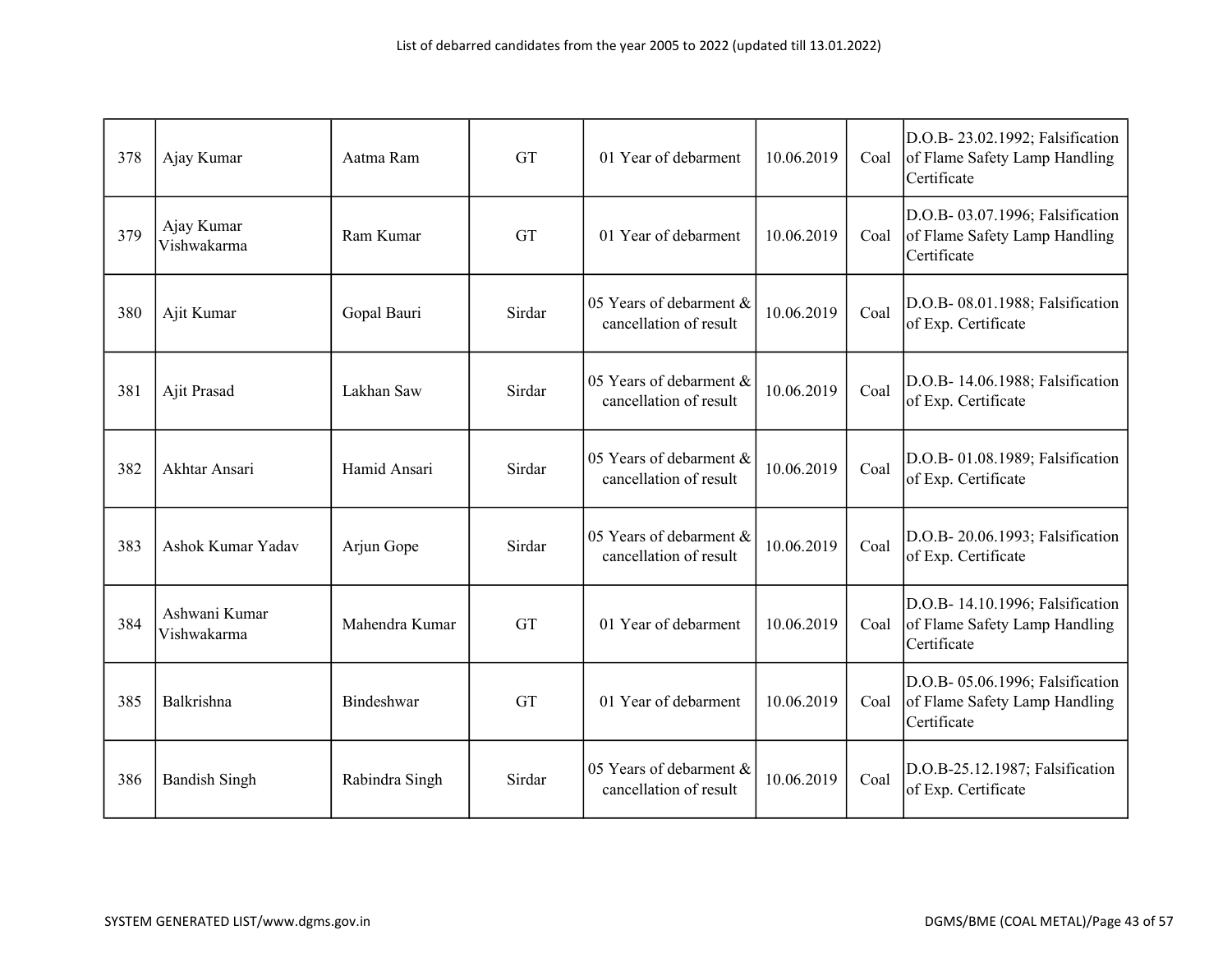| 387 | <b>Basudeo Mandal</b>    | Jagu Mandal                   | Sirdar     | 05 Years of debarment &<br>cancellation of result | 10.06.2019 | Coal | D.O.B-23.01.1988; Falsification<br>of Exp. Certificate                           |
|-----|--------------------------|-------------------------------|------------|---------------------------------------------------|------------|------|----------------------------------------------------------------------------------|
| 388 | <b>Binay Kumar</b>       | Nathun Nonia                  | Sirdar     | 05 Years of debarment &<br>cancellation of result | 10.06.2019 | Coal | D.O.B- 02.03.1987; Falsification<br>of Exp. Certificate                          |
| 389 | <b>Binod Kumar Yadav</b> | <b>Bhagwat Yadav</b>          | <b>GT</b>  | 01 Year of debarment                              | 10.06.2019 | Coal | D.O.B- 21.04.1989; Falsification<br>of Flame Safety Lamp Handling<br>Certificate |
| 390 | Brijkeshwar Prajapati    | Suresh Ram Mahto              | <b>OME</b> | 05 Years of debarment                             | 10.06.2019 | Coal | D.O.B- 06.07.1994; Falsification<br>of Exp. Certificate                          |
| 391 | Chandra Kumar Kaushil    | <b>Tilok Singh</b><br>Kaushil | <b>OME</b> | 05 Years of debarment                             | 10.06.2019 | Coal | D.O.B- 09.06.1990; Falsification<br>of Exp. Certificate                          |
| 392 | Chandra Shekhar Singh    | Suman Singh                   | <b>GT</b>  | 01 Year of debarment                              | 10.06.2019 | Coal | D.O.B- 25.03.1995; Falsification<br>of Flame Safety Lamp Handling<br>Certificate |
| 393 | Chandramani Singh        | Khilanand Singh               | <b>GT</b>  | 01 Year of debarment                              | 10.06.2019 | Coal | D.O.B- 02.10.1993; Falsification<br>of Flame Safety Lamp Handling<br>Certificate |
| 394 | Dashrath Kumar           | Suraj Prajapati               | Sirdar     | 05 Years of debarment &<br>cancellation of result | 10.06.2019 | Coal | D.O.B- 15.08.1991; Falsification<br>of Exp. Certificate                          |
| 395 | Deepak Kumar             | Mithilesh Kumar               | Sirdar     | 05 Years of debarment &<br>cancellation of result | 10.06.2019 | Coal | D.O.B- 01.03.1989; Falsification<br>of Exp. Certificate                          |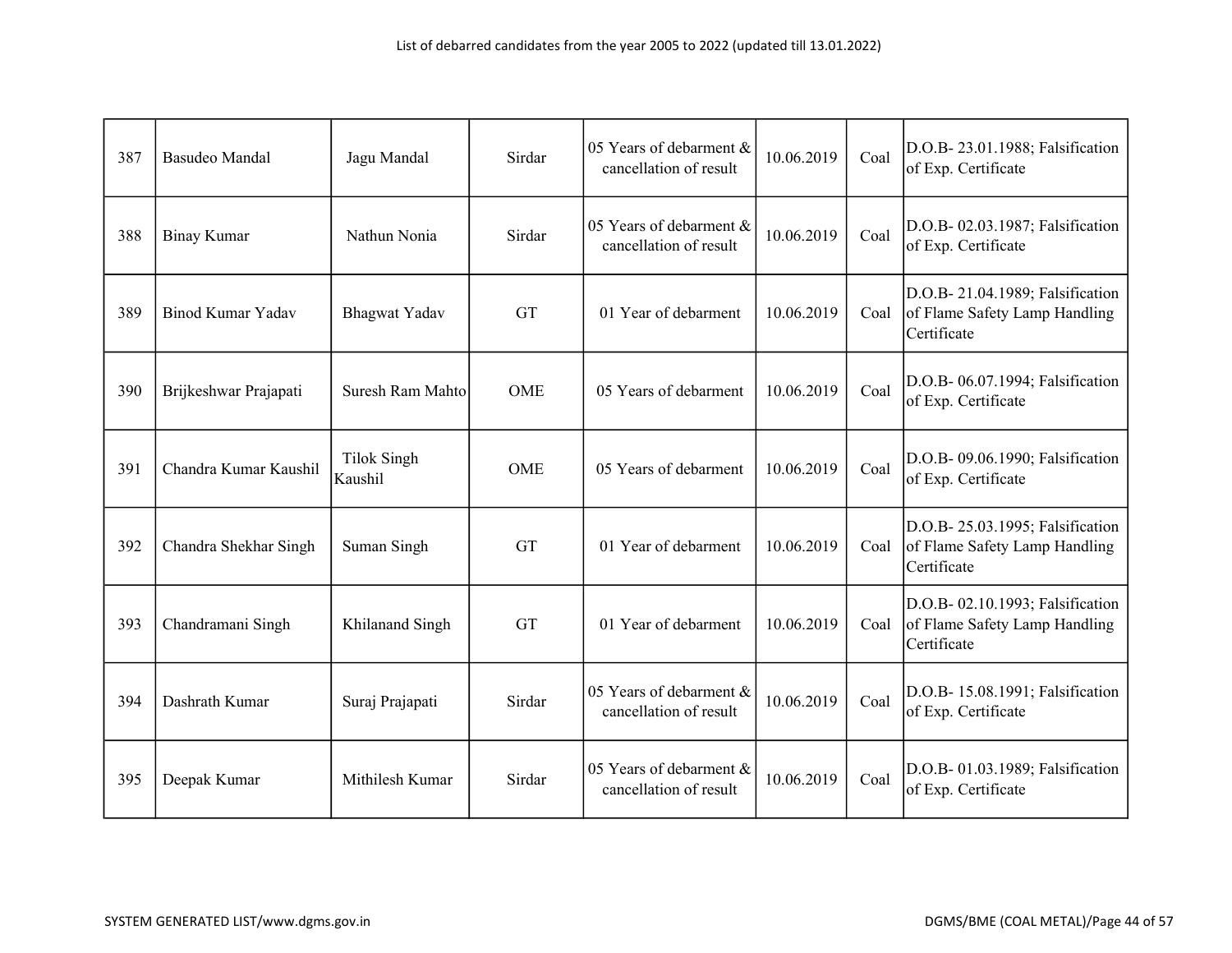| 396 | Devendra Kumar               | Girdhari Kumar        | <b>OME</b> | 05 Years of debarment                             | 10.06.2019 | Coal | D.O.B- 01.03.1993; Falsification<br>of Exp. Certificate                          |
|-----|------------------------------|-----------------------|------------|---------------------------------------------------|------------|------|----------------------------------------------------------------------------------|
| 397 | Dhiraj Kumar Singh           | Laxman Singh          | <b>GT</b>  | 01 Year of debarment                              | 10.06.2019 | Coal | D.O.B- 21.08.1993; Falsification<br>of Flame Safety Lamp Handling<br>Certificate |
| 398 | Digamber Prasad<br>Mahilange | Chawkilal             | <b>GT</b>  | 01 Year of debarment                              | 10.06.2019 | Coal | D.O.B- 12.06.1996; Falsification<br>of Flame Safety Lamp Handling<br>Certificate |
| 399 | Dinesh Kumar                 | Madho Ram             | GT         | 01 Year of debarment                              | 10.06.2019 | Coal | D.O.B- 05.06.1995; Falsification<br>of Flame Safety Lamp Handling<br>Certificate |
| 400 | Ghanshyam Kumar<br>Yadav     | Umashankar<br>Yadav   | <b>GT</b>  | 01 Year of debarment                              | 10.06.2019 | Coal | D.O.B- 01.07.1993; Falsification<br>of Flame Safety Lamp Handling<br>Certificate |
| 401 | Guddu Kumar                  | <b>Ishwar Mandal</b>  | Sirdar     | 05 Years of debarment                             | 10.06.2019 | Coal | D.O.B-05.04.1992; Falsification<br>of Exp. Certificate                           |
| 402 | Harendra Kumar Singh         | Lalan Kumar<br>Singh  | Sirdar     | 05 Years of debarment &<br>cancellation of result | 10.06.2019 | Coal | D.O.B- 27.02.1991; Falsification<br>of Exp. Certificate                          |
| 403 | Hasan Raja                   | Hanif Ansari          | <b>GT</b>  | 01 Year of debarment                              | 10.06.2019 | Coal | D.O.B- 01.11.1992; Falsification<br>of Flame Safety Lamp Handling<br>Certificate |
| 404 | Jagdamba Pandey              | Sita Sharan<br>Pandey | Sirdar     | 05 Years of debarment &<br>cancellation of result | 10.06.2019 | Coal | D.O.B- 08.02.1986; Falsification<br>of Exp. Certificate                          |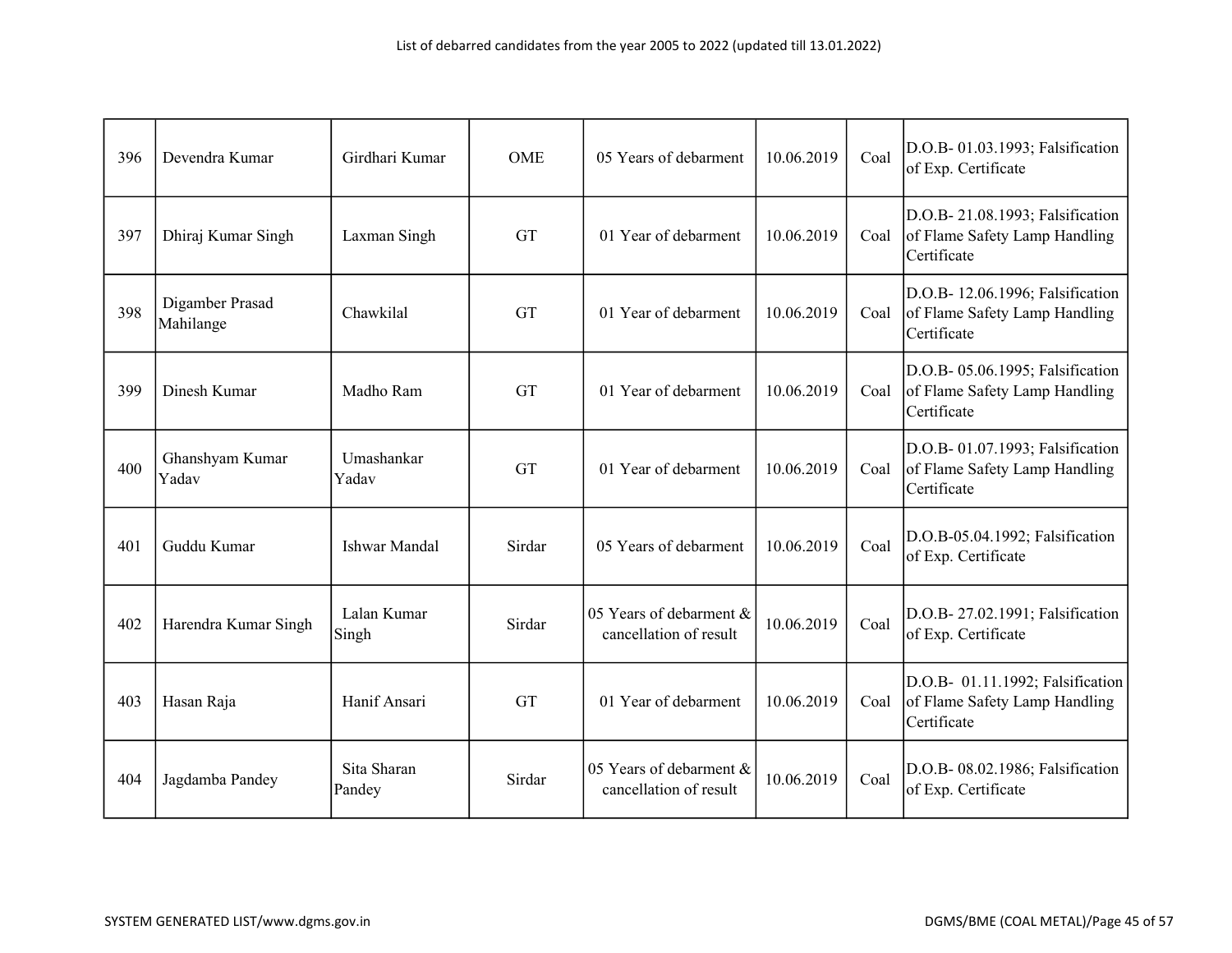| 405 | Jitendra Kumar Thakur     | Rajendra Thakur          | <b>GT</b> | 01 Year of debarment                              | 10.06.2019 | Coal | D.O.B- 30.06.1992; Falsification<br>of Flame Safety Lamp Handling<br>Certificate |
|-----|---------------------------|--------------------------|-----------|---------------------------------------------------|------------|------|----------------------------------------------------------------------------------|
| 406 | Kameshwar Gupta           | Vijay Kumar<br>Gupta     | <b>GT</b> | 01 Year of debarment                              | 10.06.2019 | Coal | D.O.B- 02.02.1997; Falsification<br>of Flame Safety Lamp Handling<br>Certificate |
| 407 | Kamlesh Yadav             | Sudin Yadav              | Sirdar    | 05 Years of debarment &<br>cancellation of result | 10.06.2019 | Coal | D.O.B- 10.08.1984; Falsification<br>of Exp. Certificate                          |
| 408 | Kirtan Ram                | Chetan Ram               | <b>GT</b> | 01 Year of debarment                              | 10.06.2019 | Coal | D.O.B- 05.03.1994; Falsification<br>of Flame Safety Lamp Handling<br>Certificate |
| 409 | Kishan Kumar              | Mangal Ram               | <b>GT</b> | 01 Year of debarment                              | 10.06.2019 | Coal | D.O.B- 08.02.1996; Falsification<br>of Flame Safety Lamp Handling<br>Certificate |
| 410 | Kundan Singh<br>Choudhary | Nawal Singh<br>Choudhary | Sirdar    | 05 Years of debarment &<br>cancellation of result | 10.06.2019 | Coal | D.O.B- 28.02.1990; Falsification<br>of Exp. Certificate                          |
| 411 | Lal Chand                 | Lok Ram                  | GT        | 01 Year of debarment                              | 10.06.2019 | Coal | D.O.B- 15.03.1994; Falsification<br>of Flame Safety Lamp Handling<br>Certificate |
| 412 | Mahendra Mandal           | Lalu Mandal              | Sirdar    | 05 Years of debarment &<br>cancellation of result | 10.06.2019 | Coal | D.O.B- 20.04.1992; Falsification<br>of Exp. Certificate                          |
| 413 | Manish Kumar              | Ashok Kumar              | <b>GT</b> | 01 Year of debarment                              | 10.06.2019 | Coal | D.O.B- 22.07.1996; Falsification<br>of Flame Safety Lamp Handling<br>Certificate |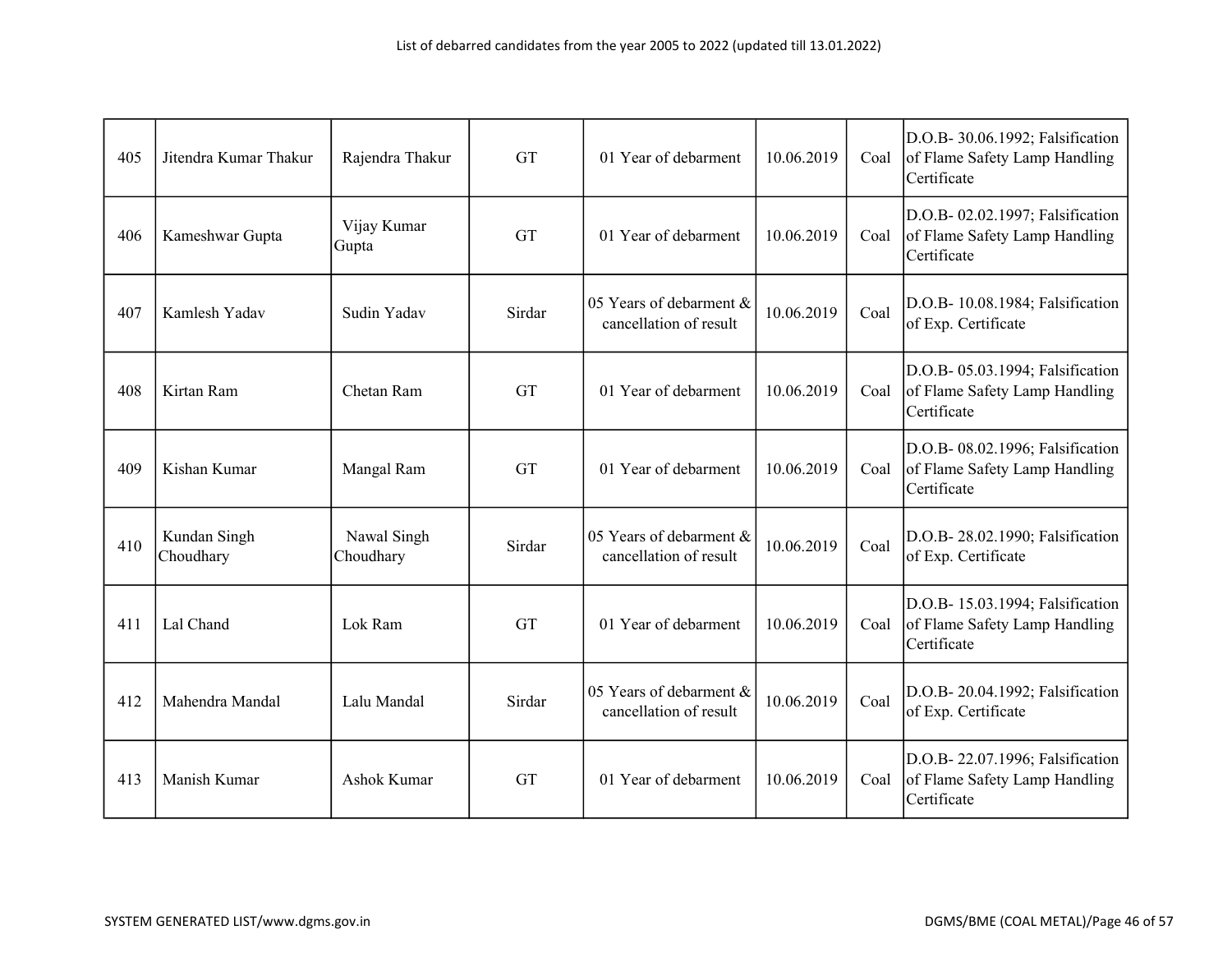| 414 | Manish Kumar Kaiverth | Ram Jivan<br>Kaiverth     | <b>GT</b> | 01 Year of debarment                              | 10.06.2019 | Coal | D.O.B- 11.04.1996; Falsification<br>of Flame Safety Lamp Handling<br>Certificate |
|-----|-----------------------|---------------------------|-----------|---------------------------------------------------|------------|------|----------------------------------------------------------------------------------|
| 415 | Manish Kumar          | Late Ramraj Prasad        | <b>GT</b> | 01 Year of debarment                              | 10.06.2019 | Coal | D.O.B- 16.10.1994; Falsification<br>of Flame Safety Lamp Handling<br>Certificate |
| 416 | Manmohan Singh        | Anand Singh               | <b>GT</b> | 01 Year of debarment                              | 10.06.2019 | Coal | D.O.B- 12.08.1996; Falsification<br>of Flame Safety Lamp Handling<br>Certificate |
| 417 | Manoj Kumar Mandal    | Bandhu Mandal             | <b>GT</b> | 01 Year of debarment                              | 10.06.2019 | Coal | D.O.B- 09.06.1988; Falsification<br>of Flame Safety Lamp Handling<br>Certificate |
| 418 | Manoj Singh Jagat     | Parmeshwar Singh<br>Jagat | <b>GT</b> | 01 Year of debarment                              | 10.06.2019 | Coal | D.O.B-23.07.1995; Falsification<br>of Flame Safety Lamp Handling<br>Certificate  |
| 419 | Md. Sofiyan Khan      | Mohammad Khan             | <b>GT</b> | 01 Year of debarment                              | 10.06.2019 | Coal | D.O.B- 27.09.1993; Falsification<br>of Flame Safety Lamp Handling<br>Certificate |
| 420 | Mohan Kumar           | <b>Basudeo Prasad</b>     | Sirdar    | 05 Years of debarment &<br>cancellation of result | 10.06.2019 | Coal | D.O.B-12.01.1986; Falsification<br>of Exp. Certificate                           |
| 421 | Mohan Kumar           | Mangal Ram                | <b>GT</b> | 01 Year of debarment                              | 10.06.2019 | Coal | D.O.B-12.01.1992; Falsification<br>of Flame Safety Lamp Handling<br>Certificate  |
| 422 | Mukesh Khadia         | Nilmani Khadia            | <b>GT</b> | 01 Year of debarment                              | 10.06.2019 | Coal | D.O.B- 20.12.1994; Falsification<br>of Flame Safety Lamp Handling<br>Certificate |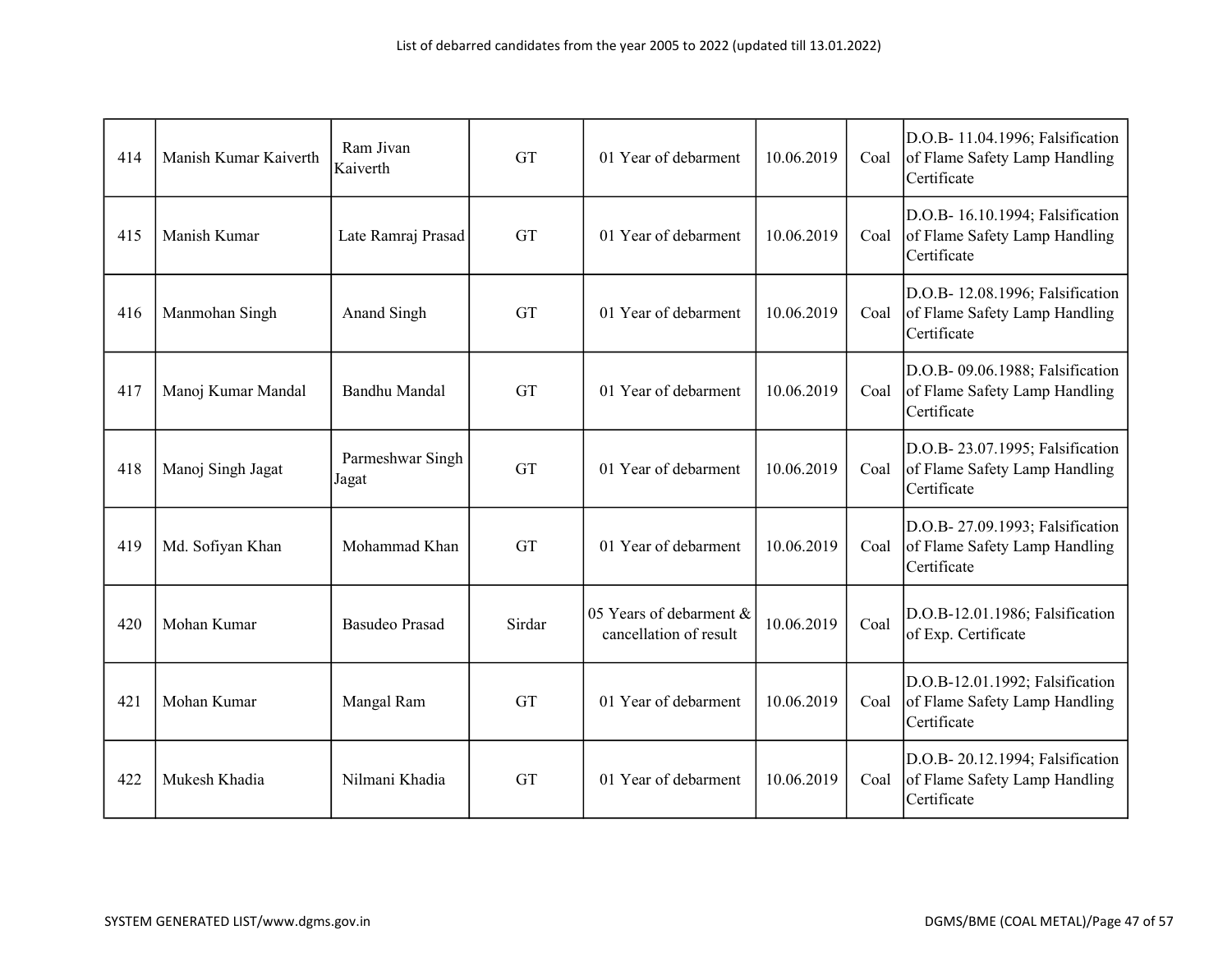| 423 | Murli Mandal           | Kailash Mandal        | <b>OME</b> | 05 Years of debarment                             | 10.06.2019 | Coal | D.O.B- 14.05.1992; Falsification<br>of Exp. Certificate                          |
|-----|------------------------|-----------------------|------------|---------------------------------------------------|------------|------|----------------------------------------------------------------------------------|
| 424 | Nandlal Mandal         | Bhaglu Mandal         | <b>GT</b>  | 01 Year of debarment                              | 10.06.2019 | Coal | D.O.B- 10.12.1994; Falsification<br>of Flame Safety Lamp Handling<br>Certificate |
| 425 | Naveen                 | Dinesh                | <b>GT</b>  | 01 Year of debarment                              | 10.06.2019 | Coal | D.O.B- 19.08.1995; Falsification<br>of Flame Safety Lamp Handling<br>Certificate |
| 426 | Om Prakash Yadav       | Ram Lal Yadav         | <b>GT</b>  | 01 Year of debarment                              | 10.06.2019 | Coal | D.O.B- 09.12.1996; Falsification<br>of Flame Safety Lamp Handling<br>Certificate |
| 427 | Om Prasad              | Kaleshwar Prasad      | Sirdar     | 05 Years of debarment &<br>cancellation of result | 10.06.2019 | Coal | D.O.B- 05.07.1990; Falsification<br>of Exp. Certificate                          |
| 428 | Prakash Dubey          | Laxminarayan<br>Dubey | Sirdar     | 05 Years of debarment                             | 10.06.2019 | Coal | D.O.B- 10.07.1991; Falsification<br>of Exp. Certificate                          |
| 429 | Prakash Mandal         | Kailash Mandal        | Sirdar     | 05 Years of debarment &<br>cancellation of result | 10.06.2019 | Coal | D.O.B- 05.08.1987; Falsification<br>of Exp. Certificate                          |
| 430 | Pranay Kumar Singh     | Pawan Kumar<br>Singh  | <b>GT</b>  | 01 Year of debarment                              | 10.06.2019 | Coal | D.O.B-01.04.1994; Falsification<br>of Flame Safety Lamp Handling<br>Certificate  |
| 431 | <b>Punichand Mahto</b> | Hulash Mahto          | Sirdar     | 05 Years of debarment &<br>cancellation of result | 10.06.2019 | Coal | D.O.B- 04.02.1996; Falsification<br>of Exp. Certificate                          |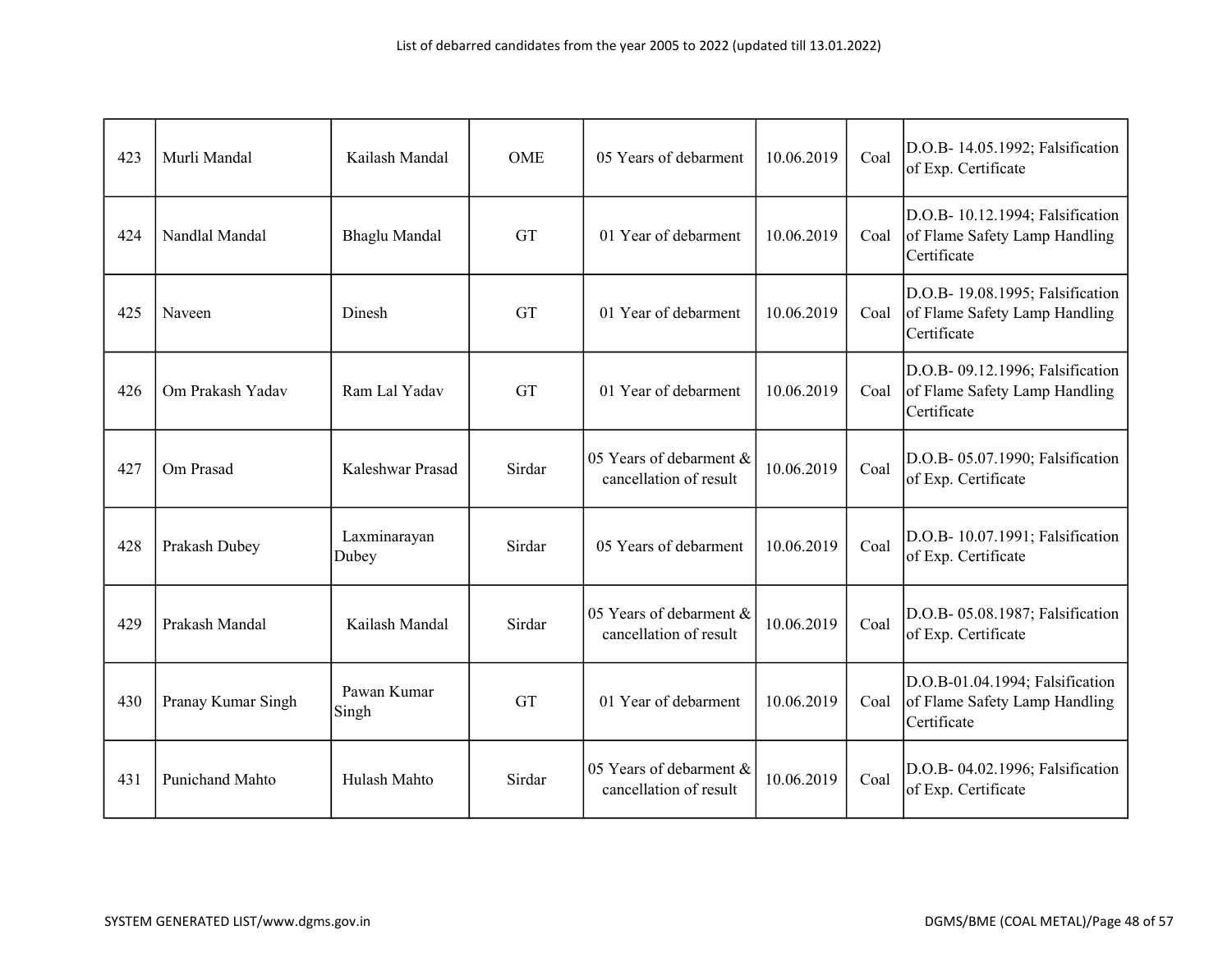| 432 | Rahul Kumar Mandal   | Late Anandi<br>Mandal  | Sirdar    | 05 Years of debarment &<br>cancellation of result | 10.06.2019 | Coal | D.O.B- 01.10.1992; Falsification<br>of Exp. Certificate                          |
|-----|----------------------|------------------------|-----------|---------------------------------------------------|------------|------|----------------------------------------------------------------------------------|
| 433 | Rahul Kumar          | Jagnnath Prasad        | Sirdar    | 05 Years of debarment &<br>cancellation of result | 10.06.2019 | Coal | D.O.B- 03.11.1989; Falsification<br>of Exp. Certificate                          |
| 434 | Rajat Kumar Sidar    | Mukund Murari<br>Sidar | <b>GT</b> | 01 Year of debarment                              | 10.06.2019 | Coal | D.O.B- 10.09.1994; Falsification<br>of Flame Safety Lamp Handling<br>Certificate |
| 435 | Rajdeo Mandal        | <b>Rewat Mandal</b>    | <b>GT</b> | Cancellation of result                            | 10.06.2019 | Coal | D.O.B- 09.02.1987; Falsification<br>of Flame Safety Lamp Handling<br>Certificate |
| 436 | Rajendra Kumar Gupta | Rajnath Gupta          | GT        | 01 Year of debarment                              | 10.06.2019 | Coal | D.O.B- 18.05.1993; Falsification<br>of Flame Safety Lamp Handling<br>Certificate |
| 437 | Rajesh Kumar Rajwade | Chain Sai              | GT        | 01 Year of debarment                              | 10.06.2019 | Coal | D.O.B- 10.02.1995; Falsification<br>of Flame Safety Lamp Handling<br>Certificate |
| 438 | Rakesh Kumar         | Naresh Choudhary       | Sirdar    | 05 Years of debarment &<br>cancellation of result | 10.06.2019 | Coal | D.O.B- 01.01.1988; Falsification<br>of Exp. Certificate                          |
| 439 | Raman Kumar Sahoo    | Rasananda Sahoo        | <b>GT</b> | 01 Year of debarment                              | 10.06.2019 | Coal | D.O.B- 02.03.1995; Falsification<br>of Flame Safety Lamp Handling<br>Certificate |
| 440 | Randhir Kumar        | Dharmdev Singh         | Sirdar    | 05 Years of debarment &<br>cancellation of result | 10.06.2019 | Coal | D.O.B- 13.05.1985; Falsification<br>of Exp. Certificate                          |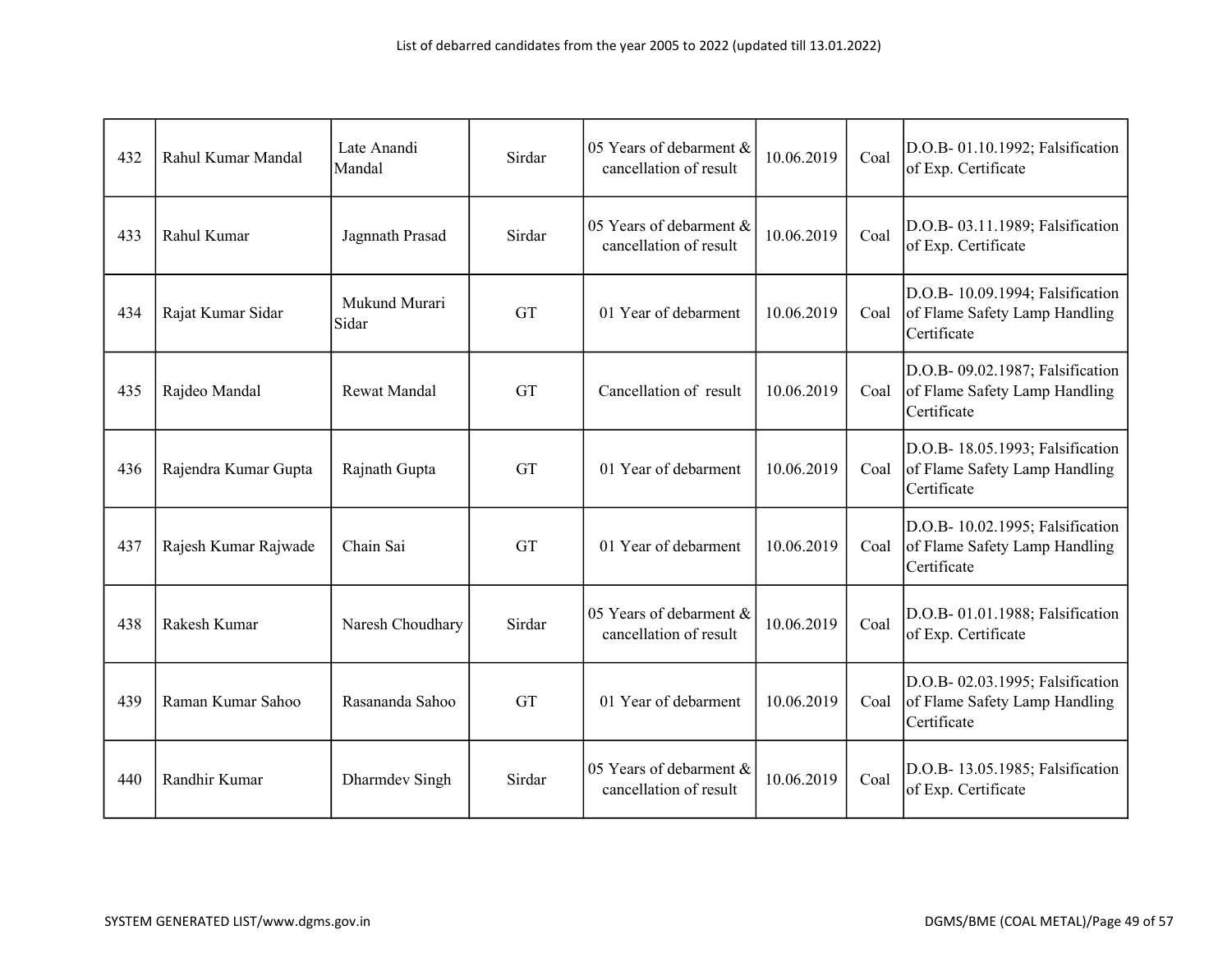| 441 | Ravi Kumar                   | Kailash Mohan<br>Sah      | Sirdar    | 05 Years of debarment &<br>cancellation of result | 10.06.2019 | Coal | D.O.B- 24.01.1991; Falsification<br>of Exp. Certificate                          |
|-----|------------------------------|---------------------------|-----------|---------------------------------------------------|------------|------|----------------------------------------------------------------------------------|
| 442 | Rupesh Kumar Singh           | Ram Kumar Singh           | Sirdar    | 05 Years of debarment &<br>cancellation of result | 10.06.2019 | Coal | D.O.B-03.08.1993; Falsification<br>of Exp. Certificate                           |
| 443 | Sagar Kushwaha               | Duleshwar Prasad          | <b>GT</b> | 01 Year of debarment                              | 10.06.2019 | Coal | D.O.B- 05.08.1996; Falsification<br>of Flame Safety Lamp Handling<br>Certificate |
| 444 | Sant Kumar                   | Jairam Rajwade            | GT        | 01 Year of debarment                              | 10.06.2019 | Coal | D.O.B- 30.05.1995; Falsification<br>of Flame Safety Lamp Handling<br>Certificate |
| 445 | Santosh Kumar Nirala         | Dhaneshwar<br>Mahto       | Sirdar    | 05 Years of debarment &<br>cancellation of result | 10.06.2019 | Coal | D.O.B- 25.12.1989; Falsification<br>of Exp. Certificate                          |
| 446 | Santosh Kumar                | Jaimangal                 | <b>GT</b> | 01 Year of debarment                              | 10.06.2019 | Coal | D.O.B-05.07.1994; Falsification<br>of Flame Safety Lamp Handling<br>Certificate  |
| 447 | Santosh Kumar<br>Vishwakarma | Late Tulsi<br>Vishwakarma | <b>GT</b> | 01 Year of debarment                              | 10.06.2019 | Coal | D.O.B- 15.04.1986; Falsification<br>of Flame Safety Lamp Handling<br>Certificate |
| 448 | Satyanarayan                 | Ram Lakhna                | <b>GT</b> | 01 Year of debarment                              | 10.06.2019 | Coal | D.O.B- 04.03.1995; Falsification<br>of Flame Safety Lamp Handling<br>Certificate |
| 449 | Saurabh Jaiswal              | Yoodhan Prasad<br>Jaiswal | <b>GT</b> | 01 Year of debarment                              | 10.06.2019 | Coal | D.O.B- 12.07.1994; Falsification<br>of Flame Safety Lamp Handling<br>Certificate |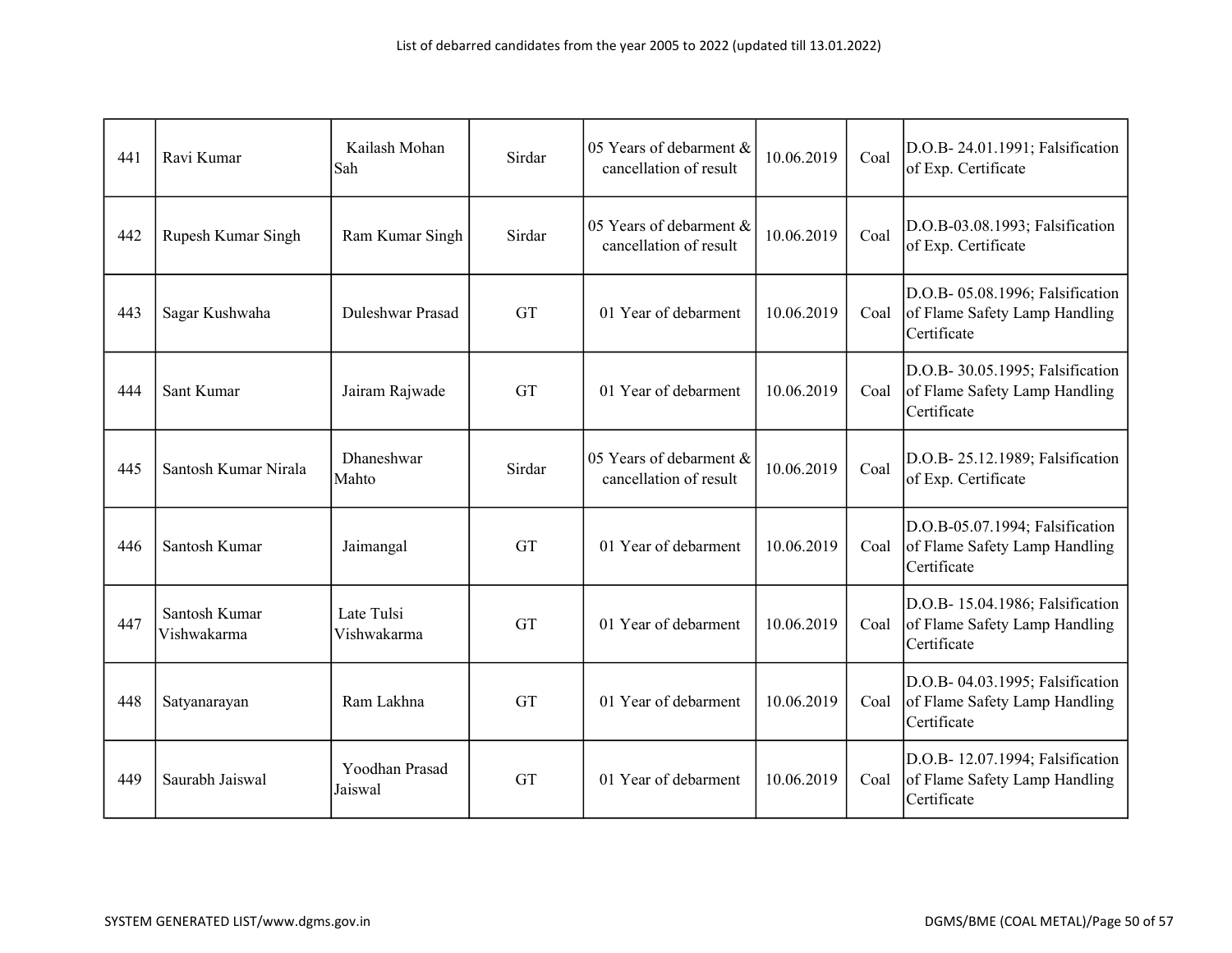| 450 | Savinder Singh Mehra | Satnam Singh<br>Mehra   | <b>GT</b> | 01 Year of debarment                              | 10.06.2019 | Coal | D.O.B- 16.02.1995; Falsification<br>of Flame Safety Lamp Handling<br>Certificate |
|-----|----------------------|-------------------------|-----------|---------------------------------------------------|------------|------|----------------------------------------------------------------------------------|
| 451 | Shashank Mishra      | Surendra Mani<br>Mishra | <b>GT</b> | 01 Year of debarment                              | 10.06.2019 | Coal | D.O.B- 03.08.1996; Falsification<br>of Flame Safety Lamp Handling<br>Certificate |
| 452 | Shishir Kumar Mahato | Kaleshwar Mahato        | Sirdar    | 05 Years of debarment &<br>cancellation of result | 10.06.2019 | Coal | D.O.B- 15.07.1988; Falsification<br>of Exp. Certificate                          |
| 453 | Sintu Mandal         | Gulab Mandal            | GT        | 01 Year of debarment                              | 10.06.2019 | Coal | D.O.B- 10.09.1996; Falsification<br>of Flame Safety Lamp Handling<br>Certificate |
| 454 | Sonu Kumar Gupta     | Santosh                 | <b>GT</b> | 01 Year of debarment                              | 10.06.2019 | Coal | D.O.B- 06.07.1996; Falsification<br>of Flame Safety Lamp Handling<br>Certificate |
| 455 | Subodh Kumar Rana    | Prasadi Rana            | <b>GT</b> | Cancellation of result                            | 10.06.2019 | Coal | D.O.B- 09.04.1987; Falsification<br>of Flame Safety Lamp Handling<br>Certificate |
| 456 | Sujeet Yadav         | Namwar Yadav            | GT        | 01 Year of debarment                              | 10.06.2019 | Coal | D.O.B- 08.10.1995; Falsification<br>of Flame Safety Lamp Handling<br>Certificate |
| 457 | Suraj Giri Goswami   | Shyam Giri<br>Goswami   | <b>GT</b> | 01 Year of debarment                              | 10.06.2019 | Coal | D.O.B- 09.07.1996; Falsification<br>of Flame Safety Lamp Handling<br>Certificate |
| 458 | Suraj Nath           | Jaglal                  | <b>GT</b> | 01 Year of debarment                              | 10.06.2019 | Coal | D.O.B- 01.12.1994; Falsification<br>of Flame Safety Lamp Handling<br>Certificate |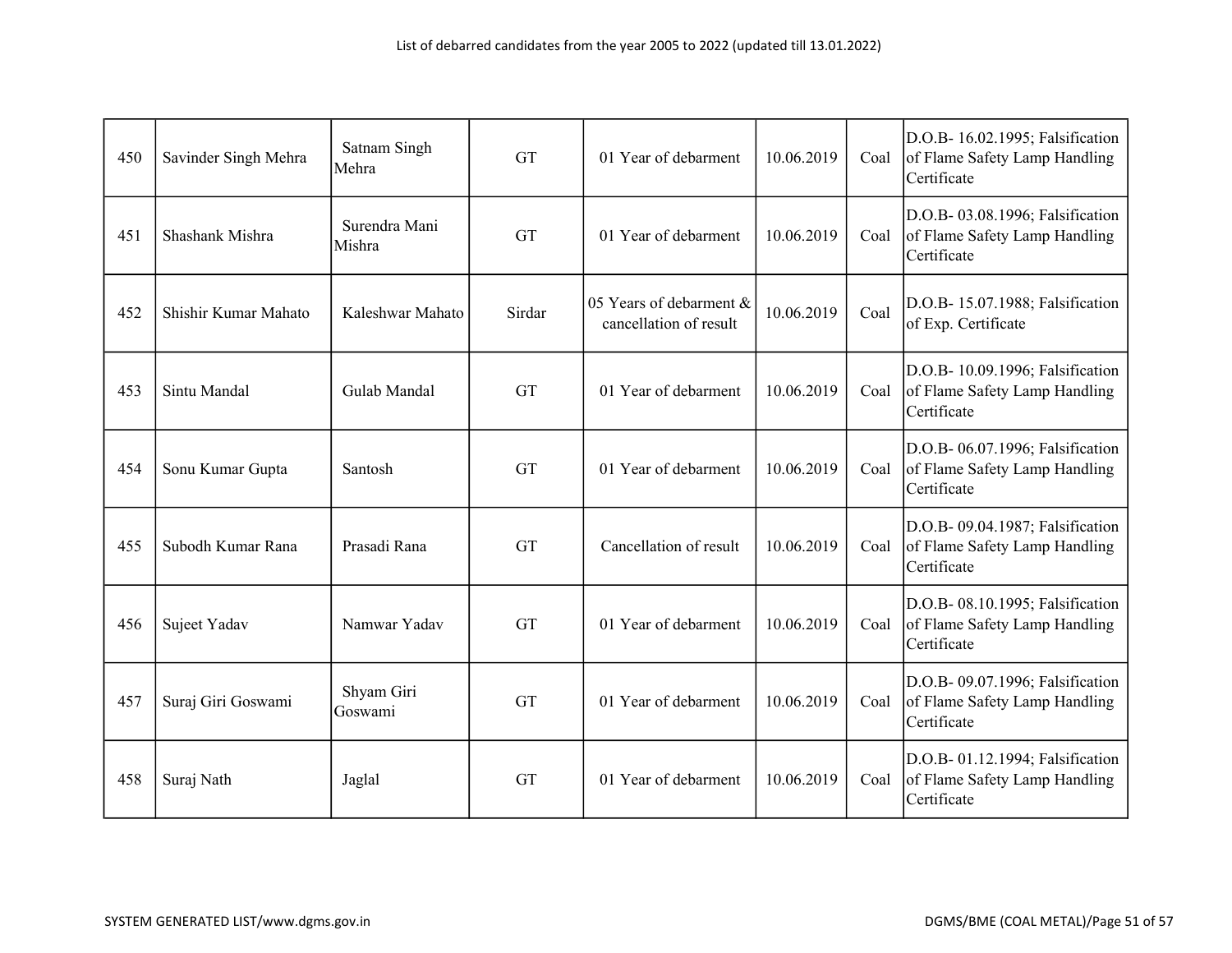| 459 | <b>Umesh Kumar Mandal</b> | Dumar Mandal                      | <b>OME</b>                               | 05 Years of debarment                             | 10.06.2019 | Coal  | D.O.B- 24.02.1993; Falsification<br>of Exp. Certificate                          |
|-----|---------------------------|-----------------------------------|------------------------------------------|---------------------------------------------------|------------|-------|----------------------------------------------------------------------------------|
| 460 | Umesh Kumar Singh         | Satnarayan Singh                  | Sirdar                                   | 05 Years of debarment &<br>cancellation of result | 10.06.2019 | Coal  | D.O.B-20.01.1993; Falsification<br>of Exp. Certificate                           |
| 461 | Vidya Prasad Paikra       | Vijay Paikra                      | <b>GT</b>                                | 01 Year of debarment                              | 10.06.2019 | Coal  | D.O.B- 18.06.1994; Falsification<br>of Flame Safety Lamp Handling<br>Certificate |
| 462 | Vikash Kumar              | Janardan Prasad                   | Sirdar                                   | 05 Years of debarment &<br>cancellation of result | 10.06.2019 | Coal  | D.O.B- 15.02.1991; Falsification<br>of Exp. Certificate                          |
| 463 | Vishnu Kumar Mandal       | <b>Bhagirath Prasad</b><br>Mandal | Sirdar                                   | 05 Years of debarment &<br>cancellation of result | 10.06.2019 | Coal  | D.O.B- 09.02.1988; Falsification<br>of Exp. Certificate                          |
| 464 | Manish Bhargava           | Kanaram                           | <b>FMC</b>                               | 03 Years of debarment &<br>cancellation of result | 08.11.2019 | Coal  | DOB-17.09.1990;<br>Falsification of First Aid<br>Certificate                     |
| 465 | Suresh Kumar Kadali       | Satyanarayana                     | Second class<br>Manager's<br>Certificate | Lifetime debarment                                | 09.01.2020 | Metal | 05.07.1983;<br><b>Falsification of Degree</b><br>Certificate                     |
| 466 | Suresh Kumar Kadali       | Satyanarayana                     | Second class<br>Manager's<br>Certificate | 05 Years of debarment                             | 09.01.2020 | Metal | 05.07.1983; Falsification of Exp.<br>Certificate                                 |
| 467 | Mohammed Zafarulla        | M K Inayathula                    | Foreman<br>Certificate                   | 05 Years of debarment                             | 09.01.2020 | Metal | 13.6.1967; Falsification of Exp.<br>Certificate                                  |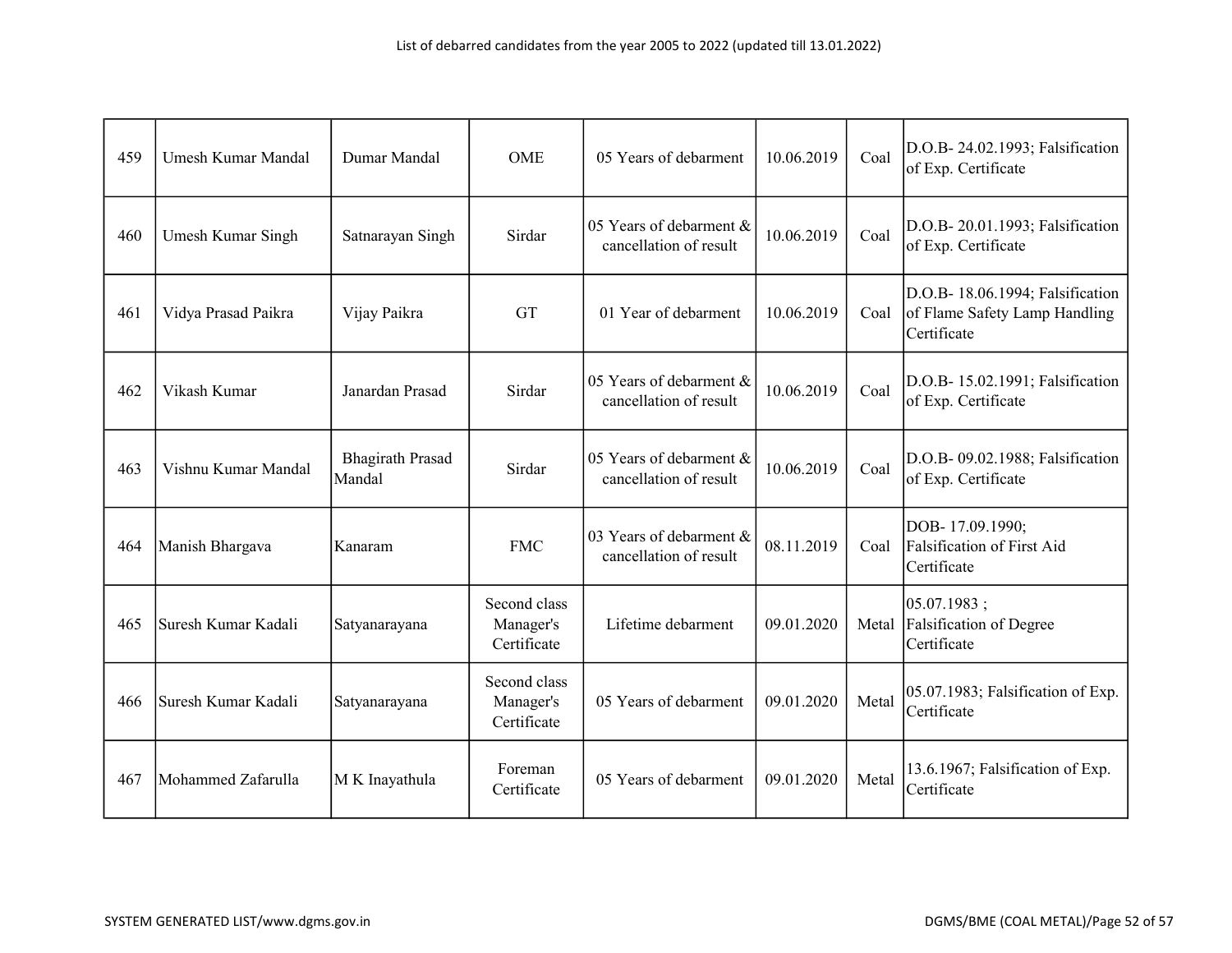| 468 | Prakash Kumar Dansena              | R Dhansena                | <b>FMC</b>   | 03 Years of debarment &<br>cancellation of result | 09.01.2020 | Coal | 04.03.1991; Falsification of First<br>Aid Certificate           |
|-----|------------------------------------|---------------------------|--------------|---------------------------------------------------|------------|------|-----------------------------------------------------------------|
| 469 | Manoj Kumar Sahu                   | Chait Ram Sahu            | <b>GT</b>    | 01 Years of debarment &<br>cancellation of result | 09.01.2020 | Coal | 31.7.1987; Falsification of Safety<br>Lamp Handling Certificate |
| 470 | Ajit Prasad                        | Ram Lakhan Saw            | <b>GT</b>    | 01 Years of debarment &<br>cancellation of result | 09.01.2020 | Coal | 14.6.1988; Falsification of Safety<br>Lamp Handling Certificate |
| 471 | Om Kumar                           | Bechan Mahto              | <b>GT</b>    | 01 Years of debarment &<br>cancellation of result | 09.01.2020 | Coal | 15.8.1996; Falsification of Safety<br>Lamp Handling Certificate |
| 472 | Dharmendur Turi                    | Baldeo Turi               | <b>SVU-E</b> | Lifetime debarment                                | 05.11.2020 | Coal | D.O.B; 28.06.1982 Falsification<br>of Matriculaton Certificate  |
| 473 | Mithalesh Kumar Mandal Umar Mandal |                           | OMU-E        | 05 Years of debarment                             | 05.11.2020 | Coal | D.O.B; 12.10.1993 Falsification<br>of Experience Certificate    |
| 474 | Manoj Kumar Das                    | Jay Ram Das               | OMU-E        | Lifetime debarment                                | 05.11.2020 | Coal | D.O.B; 05.05.1990 Falsification<br>of Diploma certificate       |
| 475 | Sunil Kumar Rajak                  | Dharmendra Kumar<br>Rajak | OMU-E        | Lifetime debarment                                | 05.11.2020 | Coal | D.O.B; 07.11.1990 Falsification<br>of Diploma certificate       |
| 476 | Manoj Kumar Singh                  | Ram Kailash Singh         | OMU-E        | 05 Years debarment                                | 05.11.2020 | Coal | D.O.B; 01.02.1970 Falsification<br>of Experience Certificate    |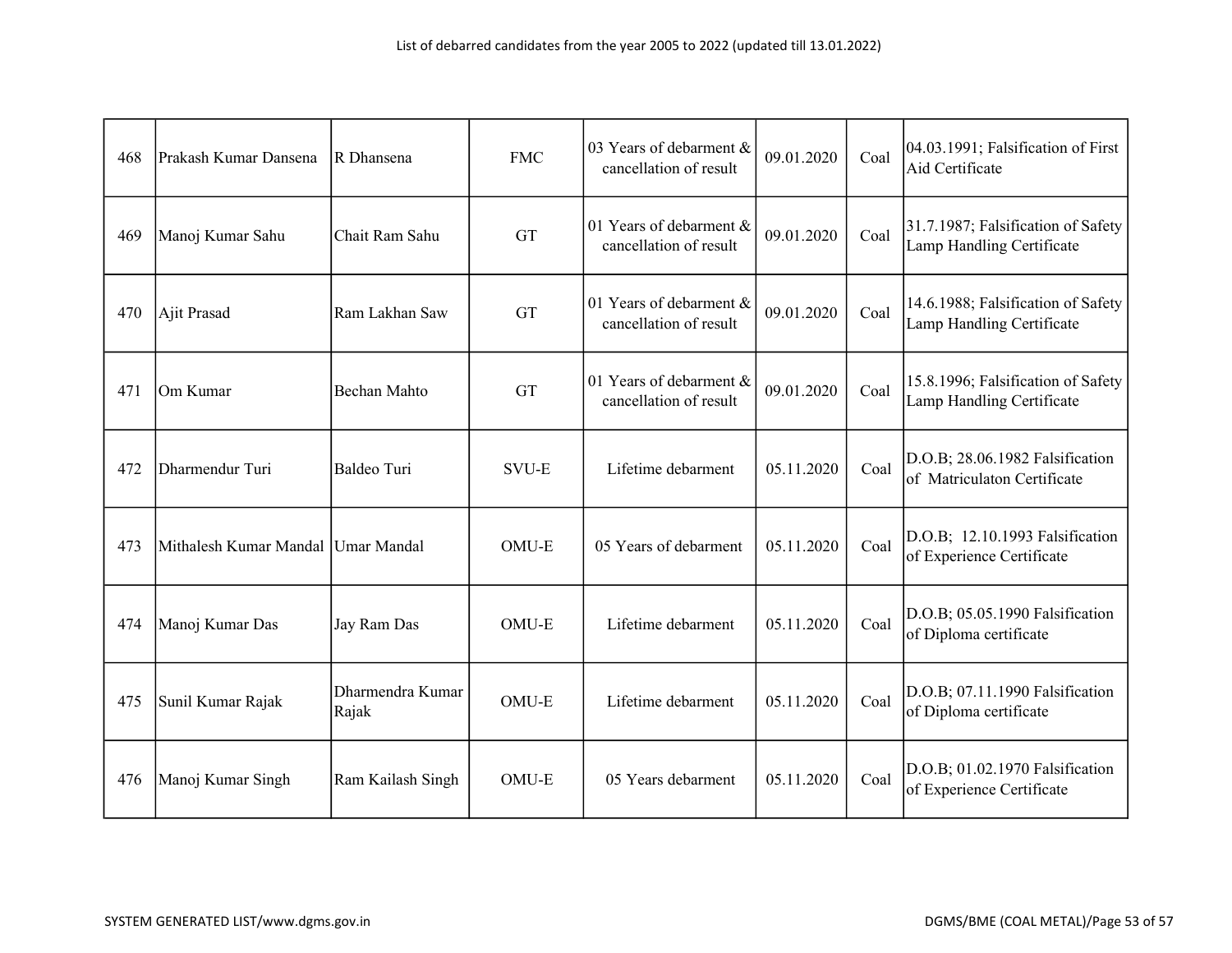| 477 | Prem Kumar             | Mungeshwar Ram             | OMU-E         | 05 Years debarment | 05.11.2020 | Coal  | D.O.B; 05.08.1994 Falsification<br>of Experience Certificate |
|-----|------------------------|----------------------------|---------------|--------------------|------------|-------|--------------------------------------------------------------|
| 478 | Uppari Sravan Kumar    | Uppari Sathaiah            | SMR-E         | 05 Years debarment | 05.11.2020 | Metal | D.O.B; 10.10.1994 Falsification<br>of Experience Certificate |
| 479 | Md. Abid               | Md. Abbas                  | SMR-E         | 05 Years debarment | 05.11.2020 | Metal | D.O.B; 07.05.1988 Falsification<br>of Experience Certificate |
| 480 | Beerelli Upendar       | Beerelli Bhadraiah         | SMR-E         | 05 Years debarment | 05.11.2020 | Metal | D.O.B; 12.07.1995 Falsification<br>of Experience Certificate |
| 481 | Rakesh Sharma G.       | Gunasegar                  | Foreman-E     | Lifetime debarment | 05.11.2020 | Metal | D.O.B; 09.09.1988 Falsification<br>of Diploma certificate    |
| 482 | G. Umamaheswara Rao    | Malleswara Rao             | Foreman-E     | Lifetime debarment | 05.11.2020 | Metal | D.O.B; 05.07.1990 Falsification<br>of Diploma certificate    |
| 483 | Amresh Chandra Garnaik | Kailash Chandra<br>Garnaik | Foreman-E     | 05 Years debarment | 05.11.2020 | Metal | D.O.B; 05.07.1982 Falsification<br>of Experience Certificate |
| 484 | Koteswara Rao Mannem   | Chalamaiah                 | Foreman-E     | Lifetime debarment | 05.11.2020 | Metal | D.O.B; 15.05.1986 Falsification<br>of Diploma certificate    |
| 485 | Ashu Pratik            | Ashudeo Sharma             | Mining Sirdar | 05 Years debarment | 24.07.2021 | Coal  | D.O.B; 15.08.1989 Falsification<br>of Experience Certificate |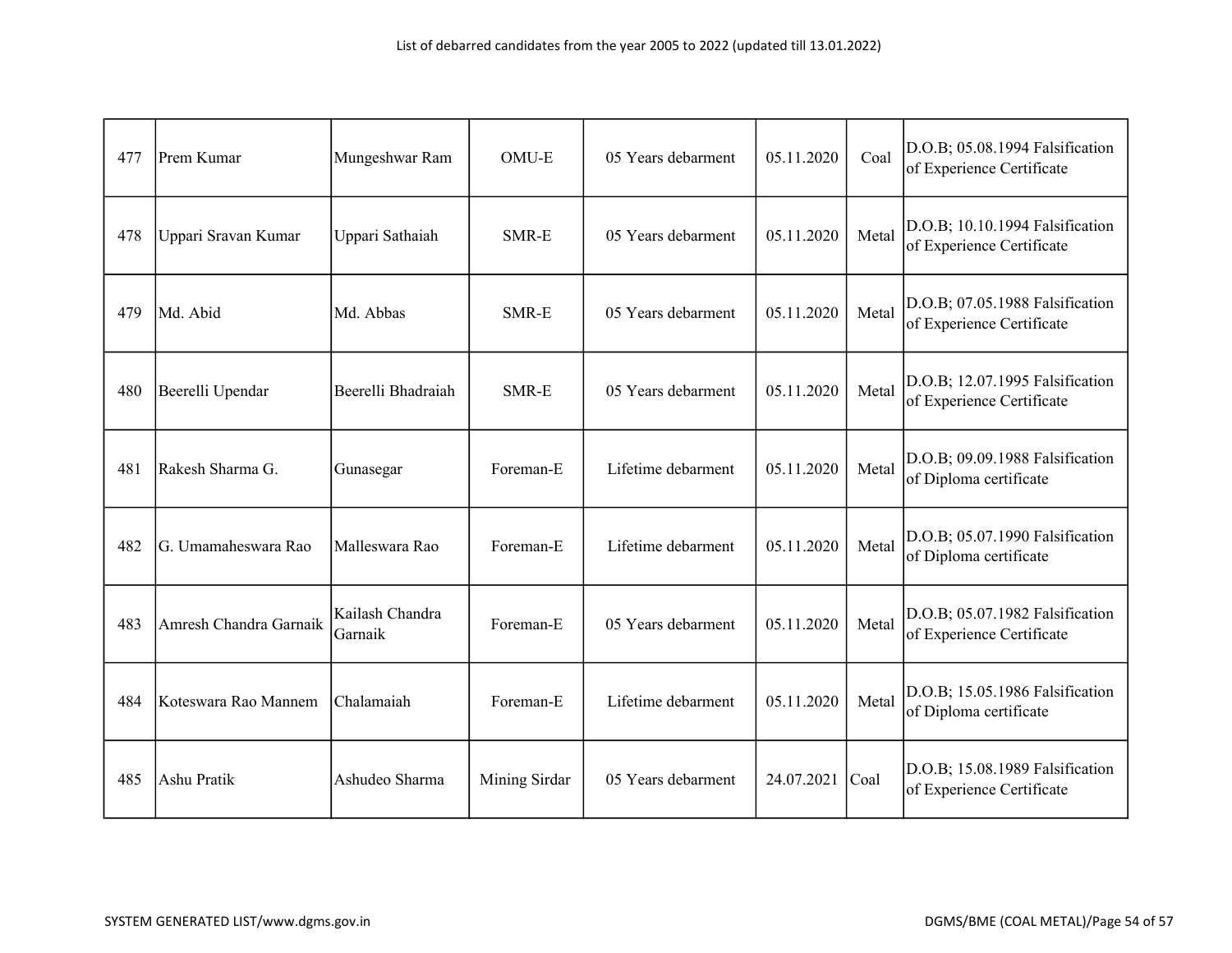| 486 | Irshad Khan                 | Raseed Khan           | OMU-E                                                        | Lifetime debarment | 24.07.2021 | Coal  | D.O.B; 04.12.1988 Falsification<br>of Matriculaton Certificate                                             |
|-----|-----------------------------|-----------------------|--------------------------------------------------------------|--------------------|------------|-------|------------------------------------------------------------------------------------------------------------|
| 487 | Mohammed Rafeeq             | Mohammed<br>Mahaboob  | <b>Second Class</b><br>Manager's<br>Certificate              | 05 Years debarment | 24.07.2021 | Coal  | D.O.B;02.08.1981 Falsification<br>of Experience Certificate                                                |
| 488 | Gunji Sreenivasulu          | Ankaiah               | $FR-E$                                                       | Lifetime debarment | 24.07.2021 | Metal | D.O.B; 01.06.1985 Falsification<br>of Diploma certificate                                                  |
| 489 | Alok Kumar Soni             | Jamuna Prasad Soni    | $FR-E$                                                       | Lifetime debarment | 24.07.2021 | Metal | D.O.B; 01.07.1988 Falsification<br>of Diploma certificate                                                  |
| 490 | Man Singh Meena             | Medaram Meena         | $FR-E$                                                       | 03 Years debarment | 24.07.2021 | Metal | D.O.B; 05.11.1975 Falsification<br>of First Aid Certificate                                                |
| 491 | Bhanwar Lal Bamniya         | Pooraram Bamniya      | Duplicate<br><b>Second Class</b><br>Manager's<br>Certificate | Lifetime debarment | 24.07.2021 | Metal | D.O.B; 18.07.1967 Falsification<br>of Second Class Manager's<br>Certificate Restricted, under<br>MMR, 1961 |
| 492 | Satpal Singh                | Manjeet Singh         | <b>Second Class</b><br>Manager's<br>Certificate              | 03 Years debarment | 24.07.2021 | Metal | D.O.B; 08.03.1993 Falsification<br>of First Aid Certificate                                                |
| 493 | Narayan Reddy Rami<br>Reddy | R. Narasimha<br>Reddy | <b>First Class</b><br>Manager's<br>Certificate               | 05 Years debarment | 24.07.2021 | Metal | D.O.B; 12.06.1977 Falsification<br>of Experience Certificate                                               |
| 494 | Ramjas Jat                  | Jagdish Chandra Jat   | <b>Blaster</b><br>Certificate of<br>Competency               | 05 Years debarment | 13.01.2022 | Metal | D.O.B; 02.04.1992 Falsification<br>of Experience Certificate                                               |
| 495 | Mewalal Gurjar              | Ramchandra Gurjar     | Blaster<br>Certificate of<br>Competency                      | 05 Years debarment | 13.01.2022 | Metal | D.O.B; 17.02.1987 Falsification<br>of Experience Certificate                                               |
| 496 | Babulal Gour                | <b>Bherulal Gour</b>  | <b>Blaster</b><br>Certificate of<br>Competency               | 05 Years debarment | 13.01.2022 | Metal | D.O.B; 04.08.1977 Falsification<br>of Experience Certificate                                               |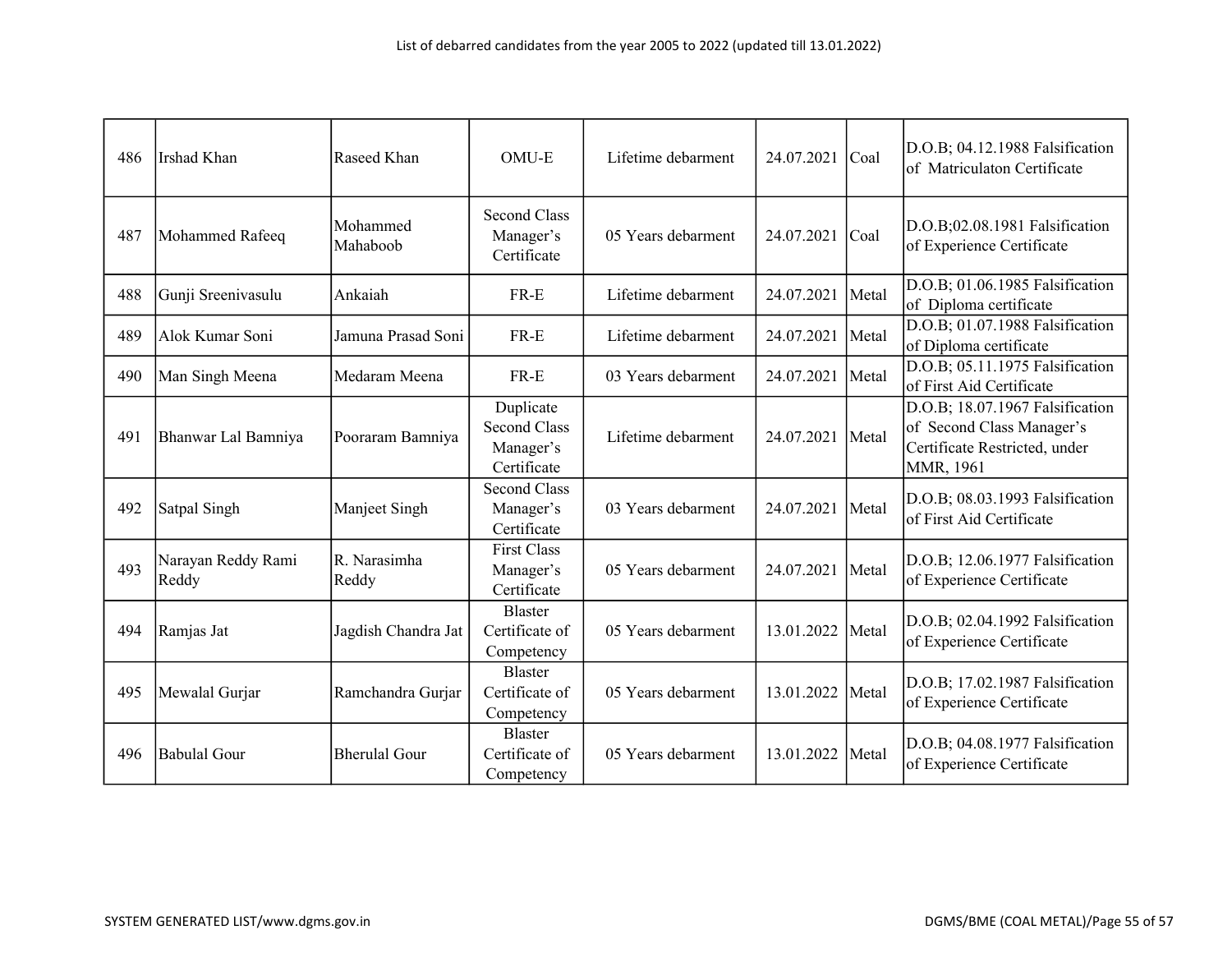| 497 | Vinod Kumar Gour      | Sukhdev Gour           | <b>Blaster</b><br>Certificate of<br>Competency            | 05 Years debarment | 13.01.2022 | Metal | D.O.B; 01.04.1974 Falsification<br>of Experience Certificate |
|-----|-----------------------|------------------------|-----------------------------------------------------------|--------------------|------------|-------|--------------------------------------------------------------|
| 498 | Pankaj Kumar Patel    | Dilip Patel            | Foreman's<br>Certificate of<br>Competency                 | 05 Years debarment | 13.01.2022 | Metal | D.O.B; 14.02.1997 Falsification<br>of Experience Certificate |
| 499 | J Joseph Dhinagaran   | V. Jacob               | Second class<br>Manager's<br>Certificate of<br>Competency | Lifetime debarment | 13.01.2022 | Metal | D.O.B; 22.02.1966 Falsification<br>of Degree Certificate     |
| 500 | Sudineni Siva Ganesh  | Sudineni Nava<br>Mohan | Foreman's<br>Certificate of<br>Competency                 | Lifetime debarment | 13.01.2022 | Metal | D.O.B; 06.07.1992 Falsification<br>of Diploma Certificate    |
| 501 | Sudhir Ranjan Sahu    | <b>Biswanth Sahu</b>   | Second class<br>Manager's<br>Certificate of<br>Competency | 03 Years debarment | 13.01.2022 | Metal | D.O.B; 14.04.1969 Falsification<br>of First Aid Certificate  |
| 502 | Rahul Kumar Singh     | Dilip Kumar Singh      | Mining Sirdar<br>Certificate of<br>Competency             | 05 Years debarment | 13.01.2022 | Coal  | D.O.B; 13.05.1991 Falsification<br>of Experience Certificate |
| 503 | <b>Indradev Kumar</b> | Tuplay Mandal          | Mining Sirdar<br>Certificate of<br>Competency             | 05 Years debarment | 13.01.2022 | Coal  | D.O.B; 15.10.1990 Falsification<br>of Experience Certificate |
| 504 | Samir Chandra Jha     | Gopal Chandra Jha      | Mining Sirdar<br>Certificate of<br>Competency             | 05 Years debarment | 13.01.2022 | Coal  | D.O.B; 01.01.1993 Falsification<br>of Experience Certificate |
| 505 | <b>Binod Mandal</b>   | Rishal Mandal          | Mining Sirdar<br>Certificate of<br>Competency             | 05 Years debarment | 13.01.2022 | Coal  | D.O.B; 20.06.1986 Falsification<br>of Experience Certificate |
| 506 | Manoj Mandal          | Tilak Mandal           | Mining Sirdar<br>Certificate of<br>Competency             | 05 Years debarment | 13.01.2022 | Coal  | D.O.B; 12.01.1992 Falsification<br>of Experience Certificate |
| 507 | Raju Ranjan           | Budhu Mullah           | Mining Sirdar<br>Certificate of<br>Competency             | 05 Years debarment | 13.01.2022 | Coal  | D.O.B; 10.12.1987 Falsification<br>of Experience Certificate |